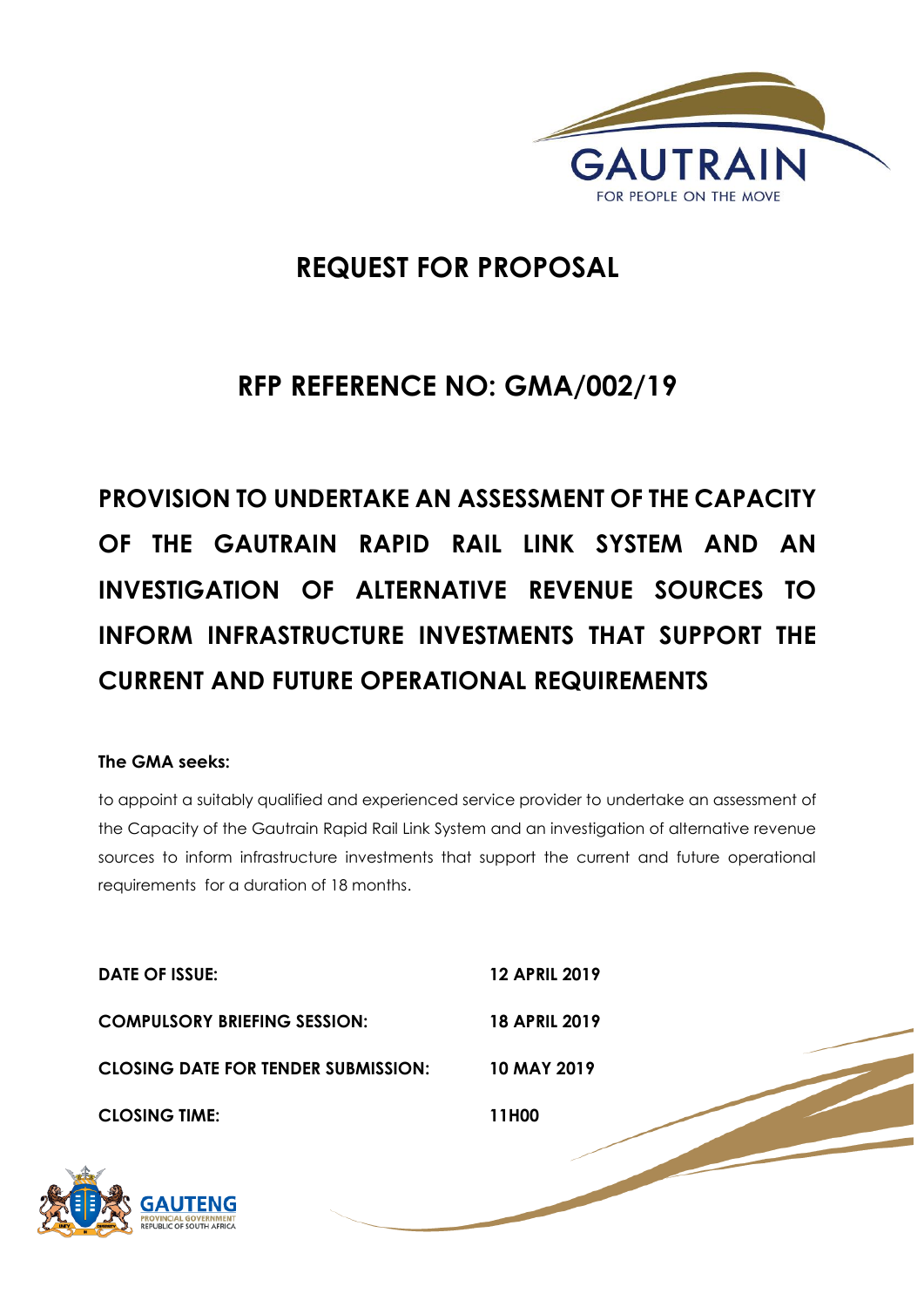# **CONTENTS**

# **GAUTRAIN MANAGEMENT AGENCY – REQUEST FOR PROPOSAL**

|                                                    | Page |
|----------------------------------------------------|------|
|                                                    | 5    |
|                                                    | 6    |
| <b>RFP PART A</b>                                  |      |
|                                                    | 7    |
|                                                    | 8    |
|                                                    | 8    |
|                                                    | 9    |
| Rules governing this RFP and the Tendering Process |      |
|                                                    | 10   |
| <b>REQUEST FOR PROPOSAL</b>                        |      |
|                                                    | 10   |
|                                                    | 11   |
|                                                    | 11   |
|                                                    | 11   |
|                                                    | 11   |
| Communication during the tender process            |      |
| Requests for clarification and further information | 12   |
|                                                    | 12   |
|                                                    | 13   |
|                                                    | 13   |
|                                                    | 14   |
|                                                    | 14   |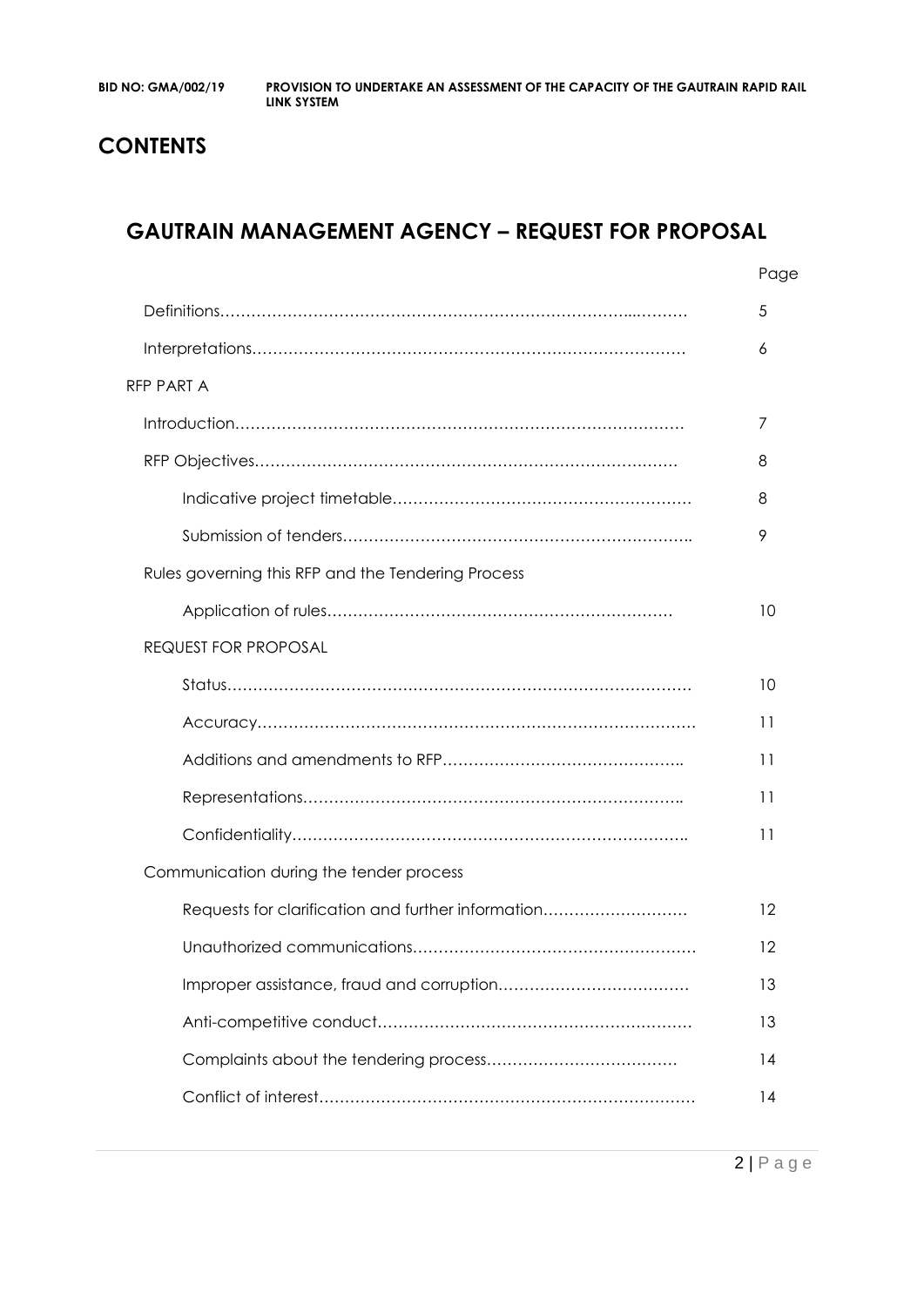|                                                      | 15 |
|------------------------------------------------------|----|
| Tender documents                                     |    |
|                                                      | 15 |
|                                                      | 16 |
|                                                      | 16 |
|                                                      | 16 |
|                                                      | 17 |
| Disclosure of tender contents and tender information | 17 |
|                                                      | 17 |
|                                                      | 18 |
|                                                      | 18 |
| <b>Tender Response</b>                               |    |
|                                                      | 19 |
|                                                      | 19 |
|                                                      | 20 |
|                                                      | 20 |
| <b>Contract Disclosure Requirements</b>              |    |
|                                                      | 21 |
|                                                      | 21 |
|                                                      | 21 |
| Evaluation of tenders                                | 22 |
|                                                      | 22 |
|                                                      | 22 |
|                                                      | 23 |
|                                                      | 24 |
|                                                      | 24 |
|                                                      | 25 |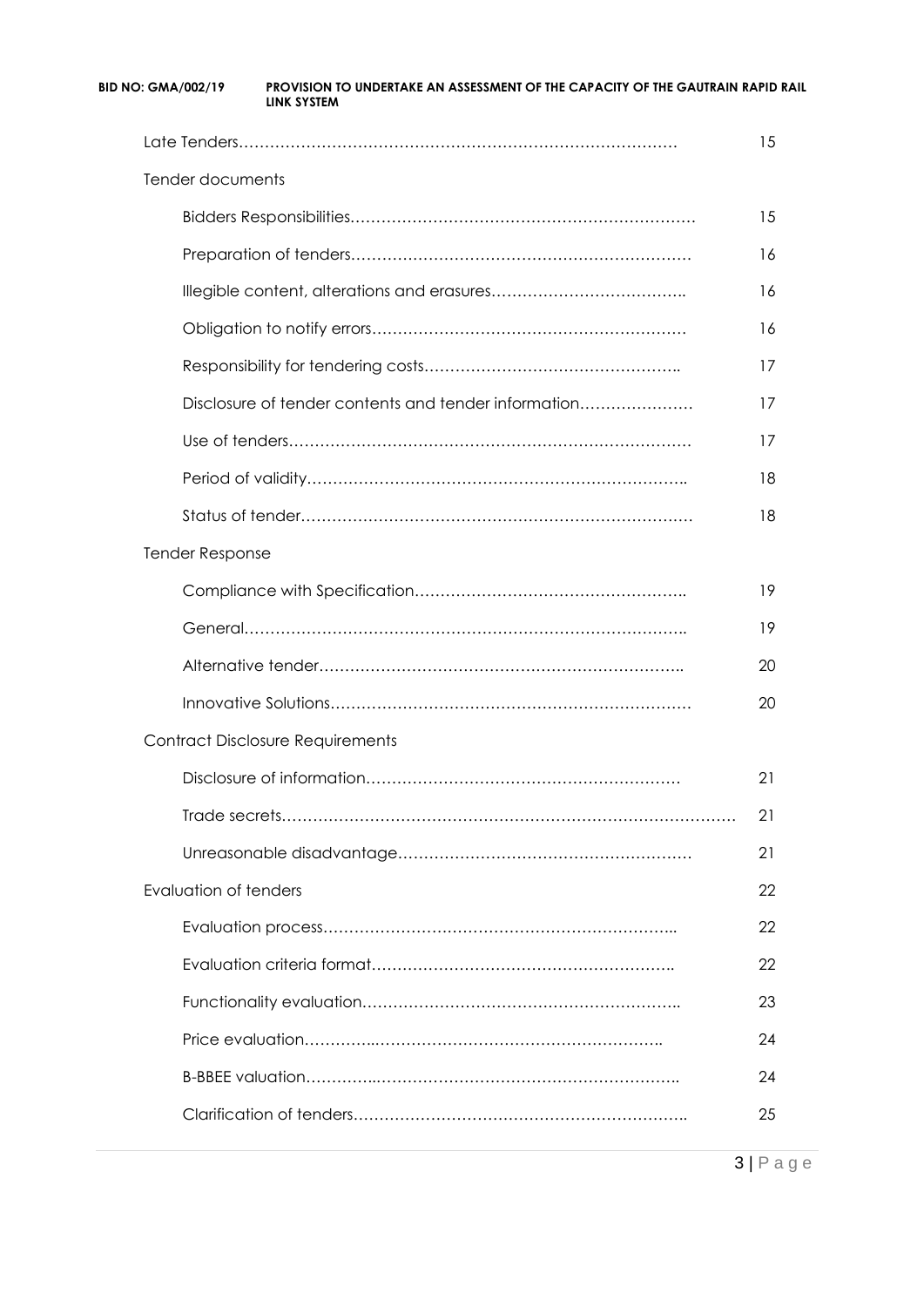| <b>BID NO: GMA/002/19</b> | PROVISION TO UNDERTAKE AN ASSESSMENT OF THE CAPACITY OF THE GAUTRAIN RAPID RAIL<br>LINK SYSTEM |    |
|---------------------------|------------------------------------------------------------------------------------------------|----|
|                           |                                                                                                | 25 |
|                           |                                                                                                | 25 |
| Successful Tenders        |                                                                                                |    |
|                           |                                                                                                | 26 |
|                           |                                                                                                | 26 |
|                           |                                                                                                | 26 |
|                           |                                                                                                | 27 |
|                           |                                                                                                | 27 |
|                           |                                                                                                | 27 |
|                           |                                                                                                | 28 |
|                           |                                                                                                | 28 |
|                           |                                                                                                | 30 |
|                           | RFP PART C - BIDDERS DECLARATION AND RESPONSE                                                  | 47 |
| <b>CSD</b>                |                                                                                                | 50 |
| SBD1                      |                                                                                                | 51 |
| SBD 3.1                   |                                                                                                | 53 |
| SBD 3.2                   |                                                                                                | 54 |
| SBD 4                     |                                                                                                | 56 |
| SBD 6.1                   |                                                                                                | 61 |
| SBD <sub>8</sub>          |                                                                                                | 67 |
| SBD <sub>9</sub>          | Certificate of Independent Bid Determination                                                   | 70 |
| <b>SHE</b>                |                                                                                                | 73 |
| RFP PART - D              | SUPPLIER CODE OF CONDUCT                                                                       | 75 |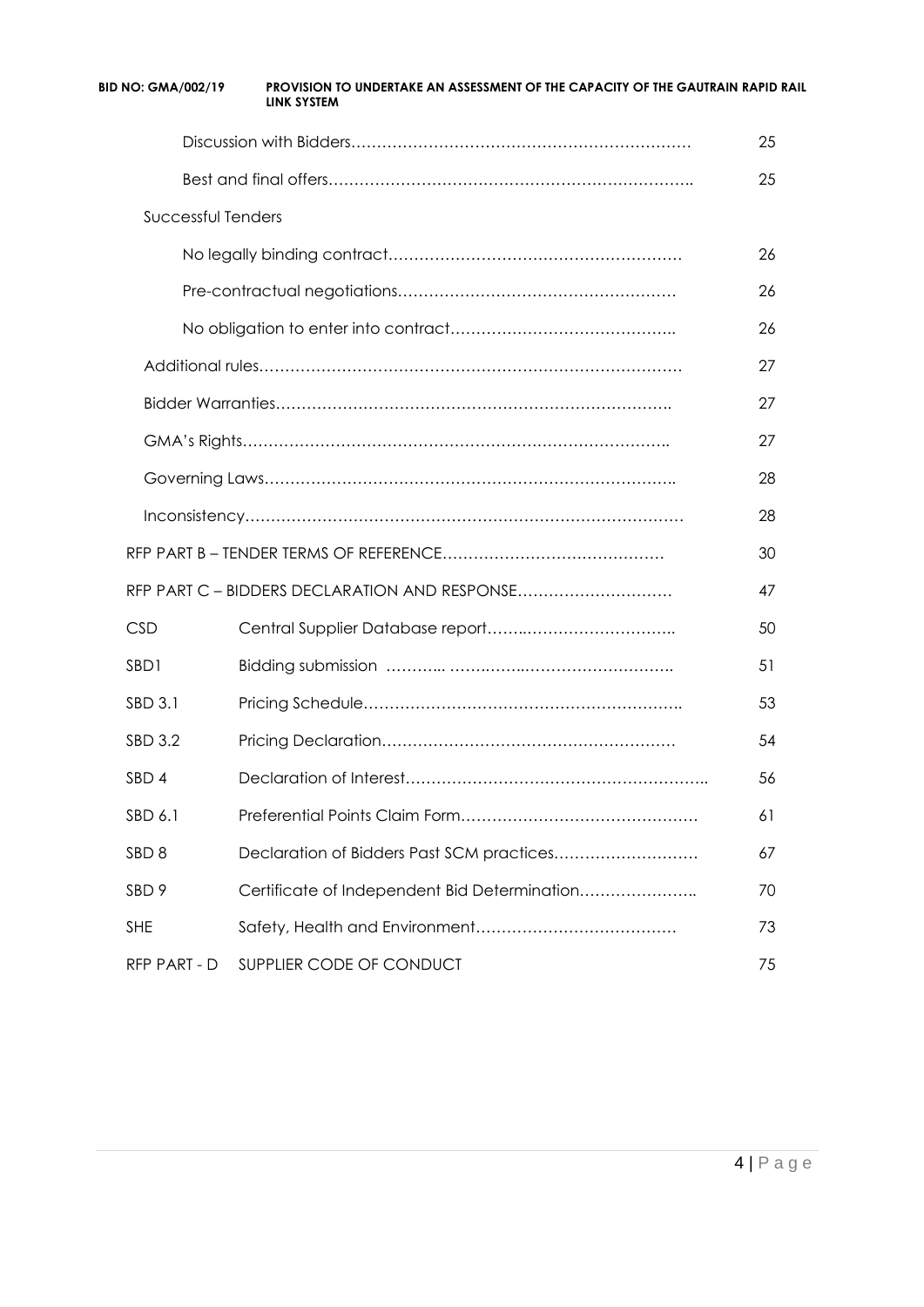# **DEFINITIONS**

In this Request for Proposal, unless a contrary intention is apparent:

**Business Day** means a day which is not a Saturday, Sunday or public holiday.

**Bid** means a written offer in a prescribed or stipulated form lodged by a Bidder in response to an invitation in this Request for Proposal, containing an offer to provide goods, works or services in accordance with the Specification as provided in RFP Part B.

**Closing Time** means the time, specified as such under the clause "Indicative Timetable" of this RFP Part A, by which Tenders must be received.

**Evaluation Criteria** means the criteria set out under the clause "Evaluation Criteria Format" of this RFP Part A.

**GMA** means the Gautrain Management Agency; a PFMA Schedule 3(C) listed Provincial Public Entity, established in terms of the GMA Act No. 5 of 2006.

**Intellectual Property Rights** includes copyright and neighbouring rights, and all proprietary rights in relation to inventions (including patents) registered and unregistered trademarks (including service marks), registered designs, confidential information (including trade secrets and know how) and circuit layouts, and all other proprietary rights resulting from intellectual activity in the industrial, scientific, literary or artistic fields.

**Member** means an employee of the GMA.

**Proposed Contract** means the agreement including any other terms and conditions contained in or referred to in this RFP that may be executed between the GMA and the successful Bidder.

**Request for Proposal** or **RFP** means this document (comprising each of the parts identified under RFP Part A, Part B, Part C and Part D) including all annexure and any other documents so designated by the GMA.

**Services** means the services required by the GMA, as specified in this RFP Part B.

**Specification** means any specification or description of the GMA's requirements contained in this RFP Part B.

**State** means the Republic of South Africa.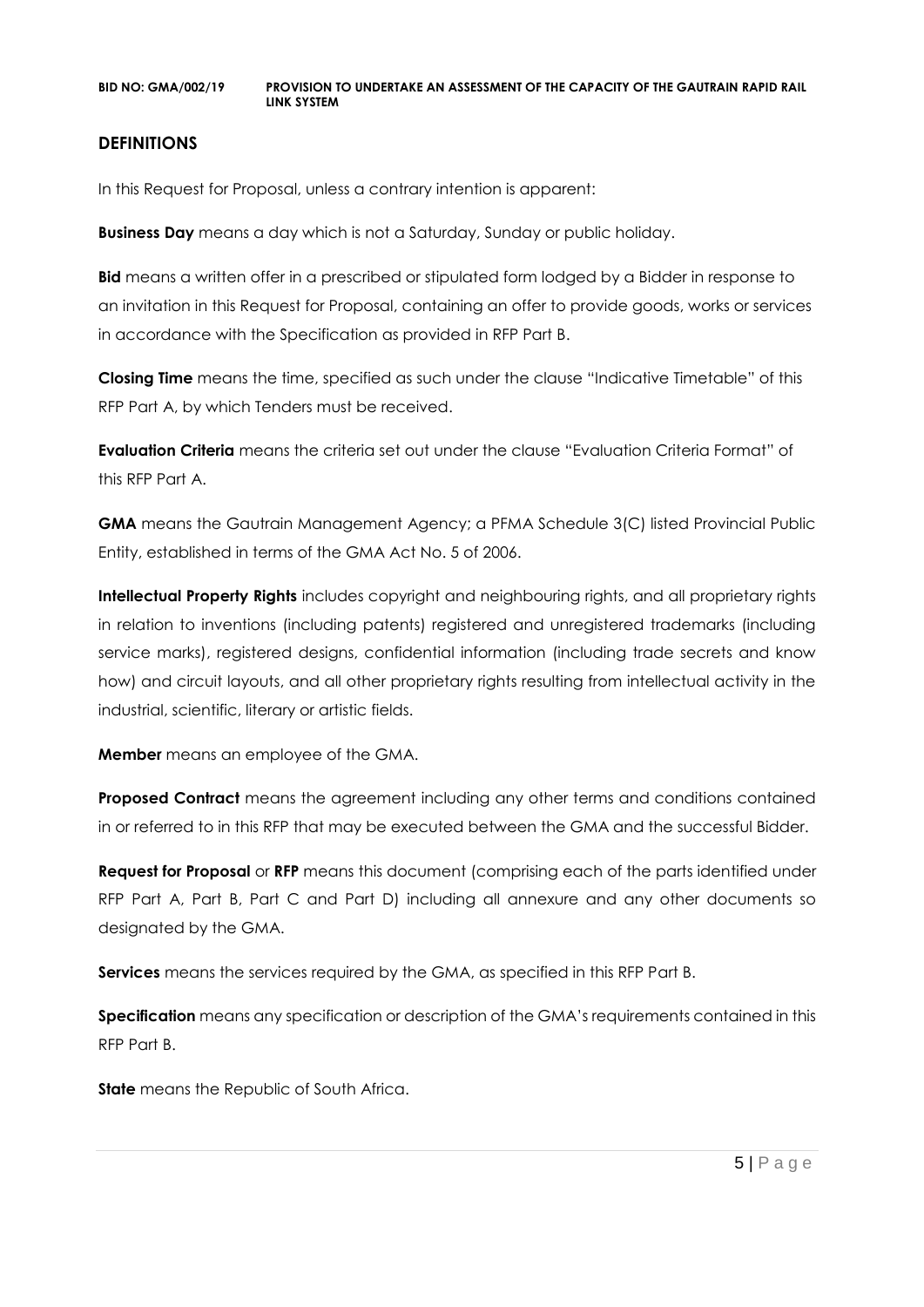**Statement of Compliance** means the statement forming part of a Tender indicating the Bidders compliance with the Specification.

**Bidder** means a person or organisation that submits a Bid.

**Tendering Process** means the process commenced by the issuing of this Request for Proposal and concluding upon formal announcement by the GMA of the selection of a successful Bidder(s) or upon the earlier termination of the process.

**Website** means the website administered by GMA located at [http://gma.gautrain.co.za](http://gma.gautrain.co.za/)

# **INTERPRETATIONS**

In this RFP, unless expressly provided otherwise:

### A reference to:

- (a) "includes" or "including" means includes or including without limitation; and
- (b) "R" or "Rands" is a reference to the lawful currency of the Republic of South Africa.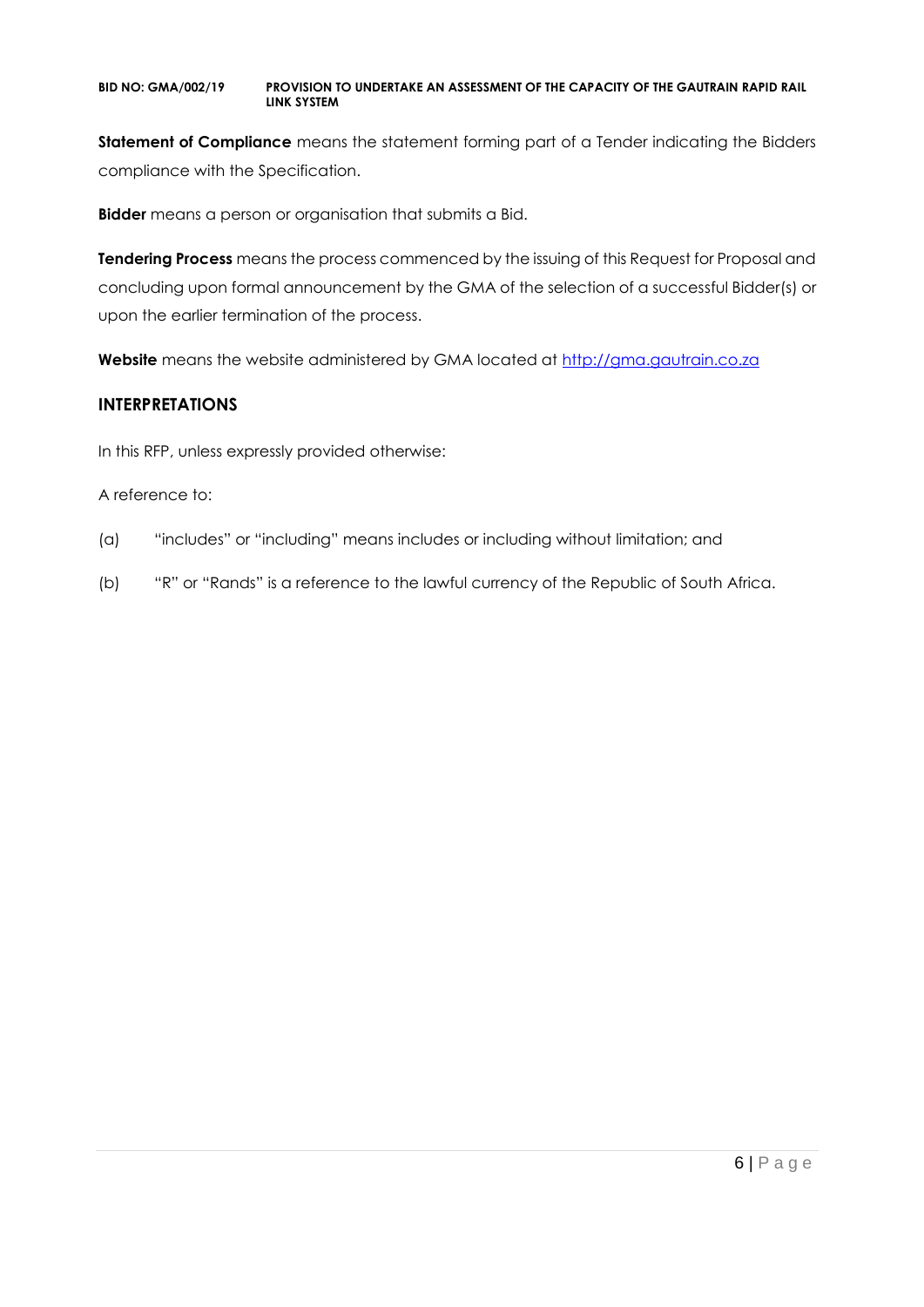# **RFP - PART A**

# **INTRODUCTION**

- 1. The Gautrain Management Agency (GMA) is a PFMA Schedule 3(C) listed provincial public entity which has been established in terms of the GMA Act No. 5 of 2006. The GMA is substantially funded from the Provincial Revenue Fund in order to carry out the following strategic objectives:
	- Assist the Gauteng Provincial Government (GPG) in implementing Gautrain and achieving the Project's objectives.
	- Act on behalf of GPG in managing the relationship between Province and the Concessionaire in terms of the Concession Agreement and ensure that the interests of Province are protected.
	- Enhance the integration of Gautrain with other transport services and Public Transport Plans.
	- Promote and maximise the Socio-Economic Development and B-BBEE objectives of the GPG in relation to Gautrain.
	- Liaise with and promote co-operation between government structures in all three spheres of Government in relation to Gautrain.
	- Liaise with persons having an interest in the project.
	- Manage assets relating to Gautrain and promote their preservation and maintenance.
	- Manage the finances of the Gautrain Project and the financial securities provided by the Concessionaire.
	- Monitor the policy and legislative environment of the Gautrain Project
- 2. The Bombela Concession Company (RF) (Pty) Ltd (BCC or the Concessionaire) entered into a Concession Agreement with the Gauteng Province (Province) for the design, partial finance, construction, operation, and maintenance of the Gautrain Rapid Rail Link until 27 March 2026. The Operations Commencement Date (OCD) 1 started on 08 June 2010 for the section between Sandton station and ORTIA station. Extended Phase (EP) 1 services commenced on 02 August 2011 between Hatfield and Rosebank stations. The Operations Commencement Date 2 services commenced on 07 June 2012 between Rosebank and Park stations, in so doing providing a complete service between Park and Hatfield stations. At the end of the concession period, the Concessionaire shall transfer the Gautrain System to the GMA.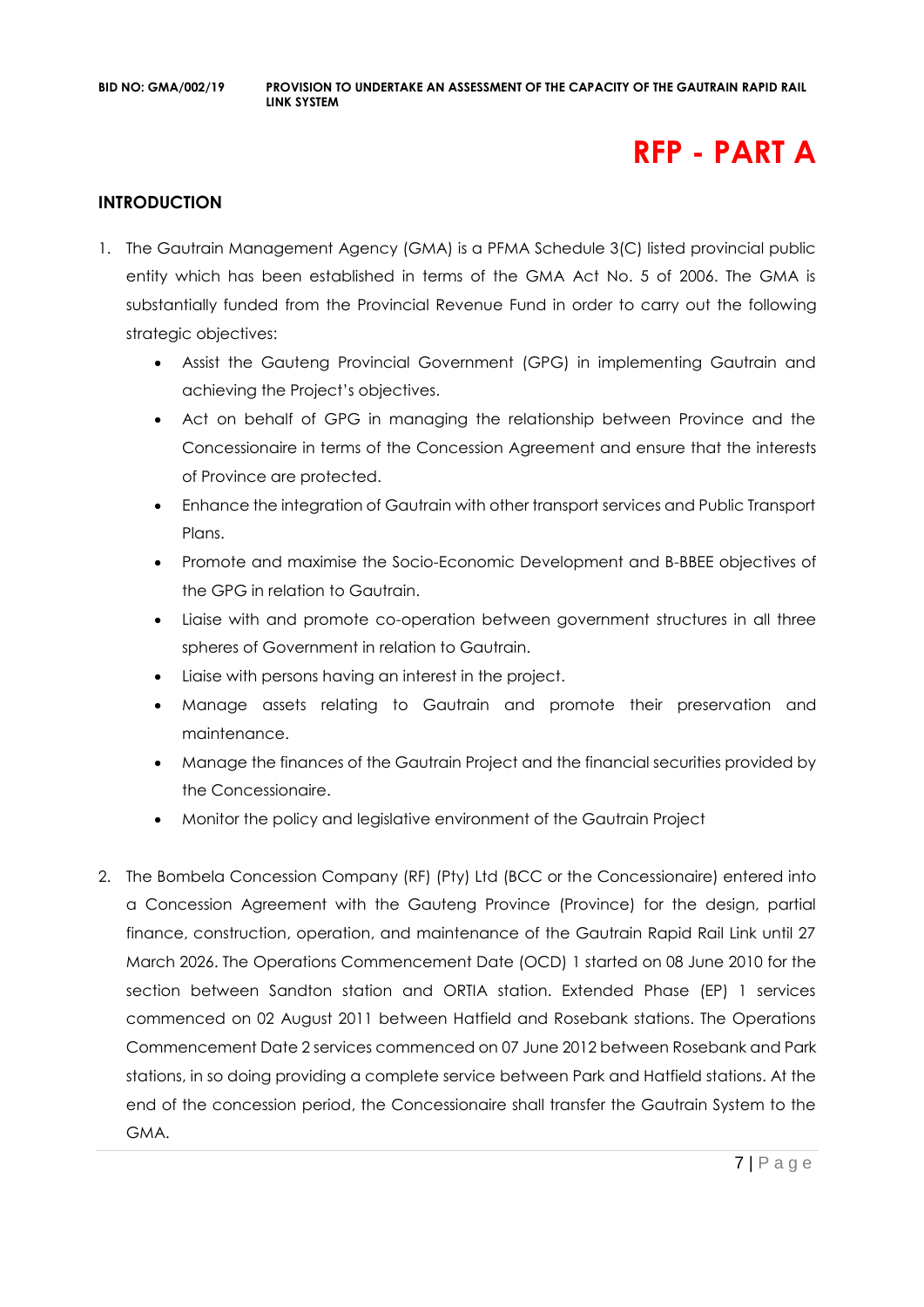- 3. The GMA is inviting responses to this Request for Proposal (reference number GMA/001/19) in order to appoint a suitably qualified and experienced service provider to undertake an assessment of the Capacity of the Gautrain Rapid Rail Link System and an investigation of alternative revenue sources to inform infrastructure investments that support the current and future operational requirements as specified in this RFP PART B – Specification.
- 4. The appointment of a successful service provider is subject to conclusion of a service level agreement between the GMA and the service provider.

# **RFP OBJECTIVES**

5. The objective of the tender is to find suitably qualified and experienced service provider to undertake an assessment of the Capacity of the Gautrain Rapid Rail Link System and an investigation of alternative revenue sources to inform infrastructure investments that support the current and future operational requirements for a duration of 18 months.

| <b>ACTIVITY</b>                                       | <b>DATE</b>            |
|-------------------------------------------------------|------------------------|
| Issue of RFP                                          | 12 April 2019          |
| <b>Briefing Session</b>                               | 18 April 2019 at 10H00 |
| <b>Closing Date and Time</b>                          | 10 May 2019 at 11H00   |
| Intended completion of evaluation<br>of tenders       | 24 May 2019            |
| Intended formal notification of<br>successful Bidders | 03 June 2019           |
| Effective date of contract                            | 21 June 2019           |

# **INDICATIVE PROJECT TIMETABLE**

*\*This timetable is provided as an indication of the timing of the tender process. It is indicative only and subject to change by the GMA. Bidders are to provide proposals that will allow achievement of the intended commencement date.*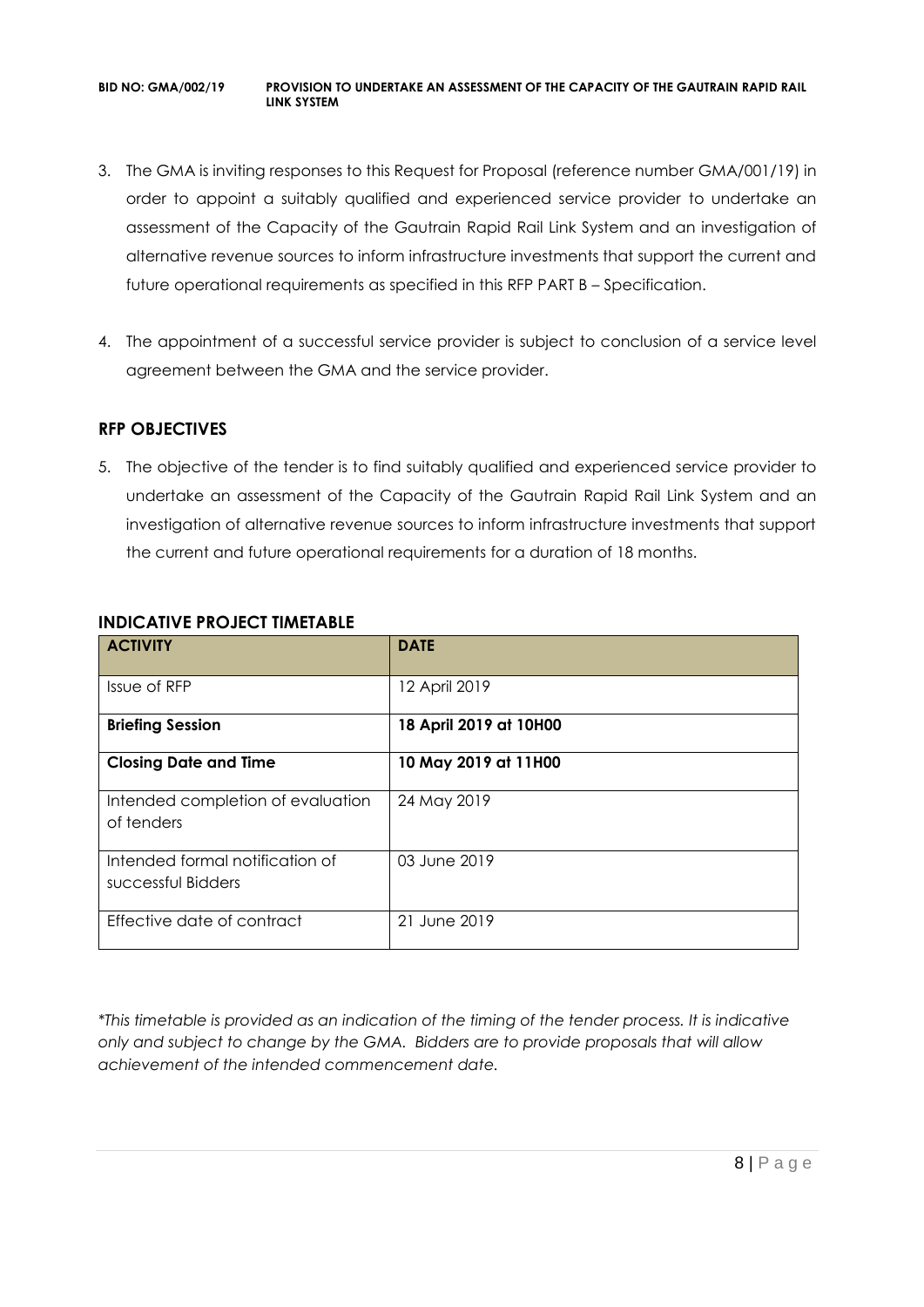### **SUBMISSION OF TENDERS**

# **Hardcopy Submission (Compulsory)**

| Proposal Submission                                      | Bid documents must be secured together preferably<br>bound or contained in a lever arch file        |
|----------------------------------------------------------|-----------------------------------------------------------------------------------------------------|
| Physical Address of Tender Box                           | 44 Grand Central Boulevard, Grand Central Midrand<br>(Off R101 Old Johannesburg Road)               |
| Hours of access to Tender Box                            | Between 07:00 and 17:00 (Weekdays only)                                                             |
| Information to be marked on<br>package containing Tender | Gautrain Management Agency<br>Attention: Supply Chain Management Unit<br>RFP Ref. No.<br>GMA/002/19 |
|                                                          | Name of Bidder                                                                                      |

- 6. Bidders are to provide one (1) original and three (3) hard copies of the Bidders Response (Bid).
- 7. Bidders must also include an electronic copy of the Bidders Response for each proposal in PDF or Microsoft Office 2007 format in the hardcopy submission. All responses must be submitted in a sealed envelope in accordance with the conditions of Tendering and on the official forms included in this document.
- 8. All documents must be virus checked by the Bidder before lodgement. In this case of inconsistency between the electronic and hardcopy submissions, the hardcopy submission will prevail.
- 9. All enquiries related to this RFP must be sent to **[tenderenquiries@Gautrain.co.za](mailto:tenderenquiries@Gautrain.co.za)**.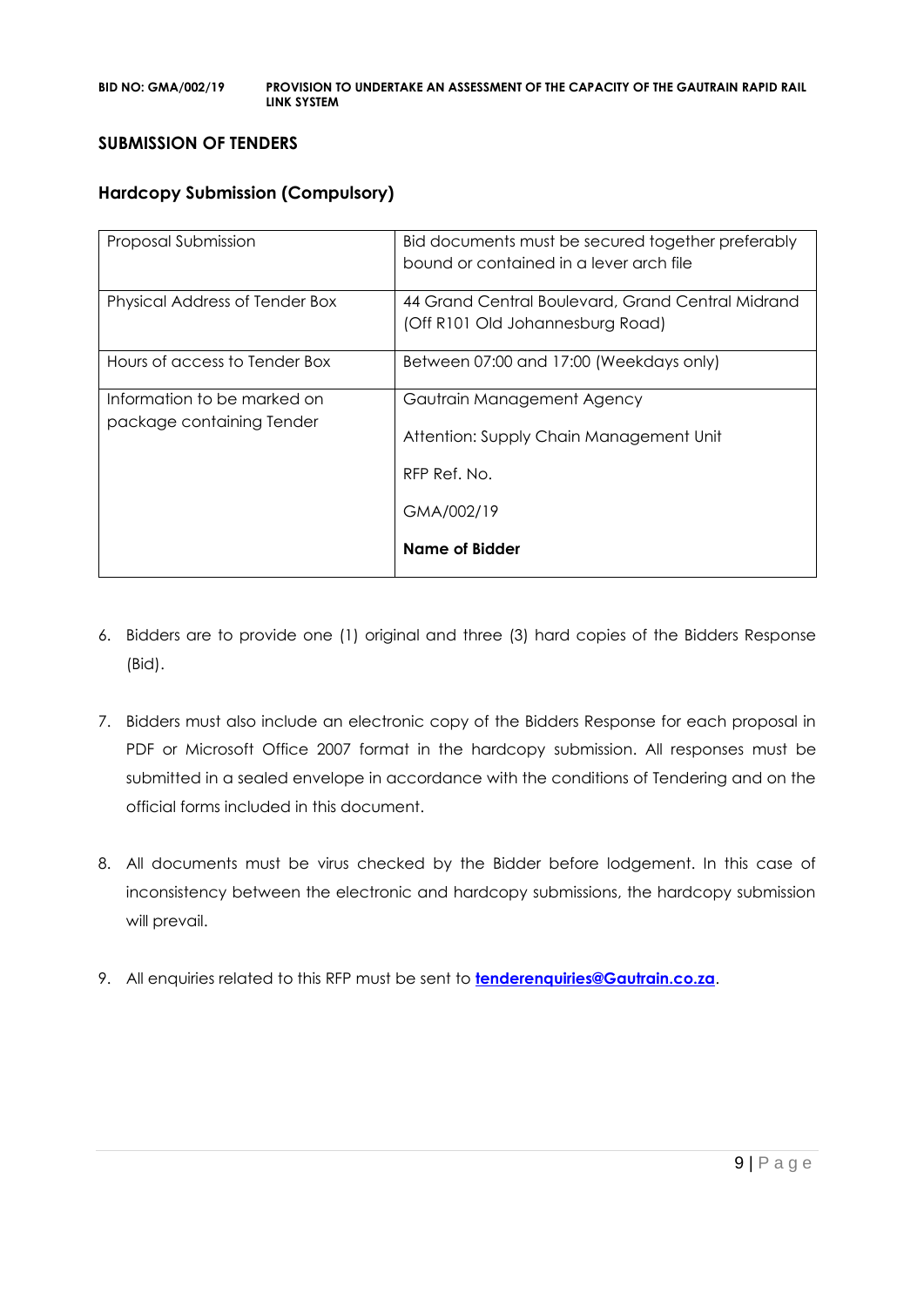# **RULES GOVERNING THIS RFP AND THE TENDERING PROCESS**

# **APPLICATION OF RULES**

- 10. Participation in the tender process is subject to compliance with the rules contained in this RFP Part A.
- 11. All persons (whether or not a Participant in this tender process) having obtained or received this RFP may only use it, and the information contained therein, in compliance with the rules contained in this RFP Part A.
- 12. All Bidders are deemed to accept the rules contained in this RFP Part A.
- 13. The rules contained in this RFP Part A apply to:
	- a. The RFP and any other information given, received or made available in connection with this RFP, and any revisions or annexure;
	- b. the Tendering Process; and
	- c. any communications (including any briefings, presentations, meetings and negotiations) relating to the RFP or the Tendering Process.

# **REQUEST FOR PROPOSAL**

# **STATUS OF REQUEST FOR PROPOSAL**

- 14. This RFP is an invitation for service provider/s to submit a proposal(s) for the provision of the services as set out in the Specification contained in this RFP Part B. Accordingly, this RFP must not be construed, interpreted, or relied upon, whether expressly or implied, as an offer capable of acceptance by any person(s), or as creating any form of contractual, promissory or other rights.
- 15. No binding contract or other understanding for the supply of the Services will exist between the GMA and any Bidder unless and until the Agency has executed a formal written contract with the successful Bidder.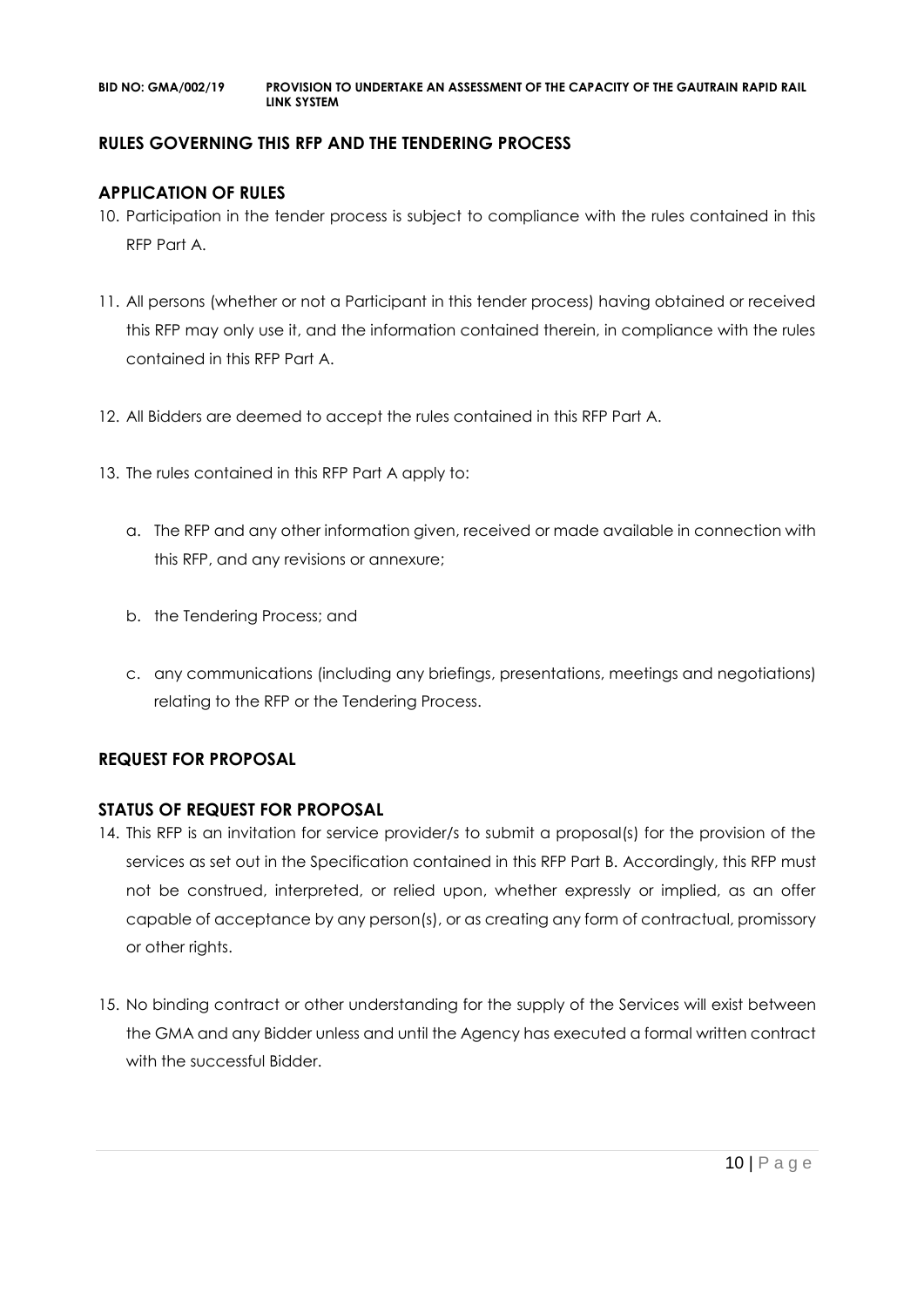# **ACCURACY OF REQUEST FOR PROPOSAL**

- 16. Whilst all due care has been taken in connection with the preparation of this RFP, the GMA makes no representations or warranties that the content in this RFP or any information communicated to or provided to Bidders during the Tendering Process is, or will be, accurate, current or complete. The GMA, and its officers, employees and advisors will not be liable with respect to any information communicated which is not accurate, current or complete.
- 17. If a Bidder finds or reasonably believes it has found any discrepancy, ambiguity, error or inconsistency in this RFP or any other information provided by the GMA (other than minor clerical matters), the Bidder must promptly notify the Agency in writing (by e-mail to the address **[tenderenquiries@Gautrain.co.za](mailto:tenderenquiries@gautrainpo.co.za)**) of such discrepancy, ambiguity, error or inconsistency in order to afford the GMA an opportunity to consider what corrective action is necessary (if any).
- 18. Any actual discrepancy, ambiguity, error or inconsistency in this RFP or any other information provided by the GMA will, if possible, be corrected and provided to all Bidders without attribution to the Bidder who provided the written notice.

### **ADDITIONS AND AMENDMENTS TO THE RFP**

- 19. The GMA reserves the right to change any information in, or to issue any addendum to this RFP before the Closing Time. The GMA and its officers, employees and advisors will not be liable in connection with either the exercise of, or failure to exercise this right.
- 20. If the GMA exercises its right to change information in terms of clause 22, it may seek amended Tenders from all Bidders.

### **REPRESENTATIONS**

21. No representations made by or on behalf of the GMA in relation to this RFP will be binding on the GMA unless that representation is expressly incorporated into the contract ultimately entered into between the GMA and the successful Bidder.

# **CONFIDENTIALITY**

22. All persons (including all Bidders) obtaining or receiving this RFP and any other information in connection with this RFP or the Tendering Process must keep the contents of the RFP and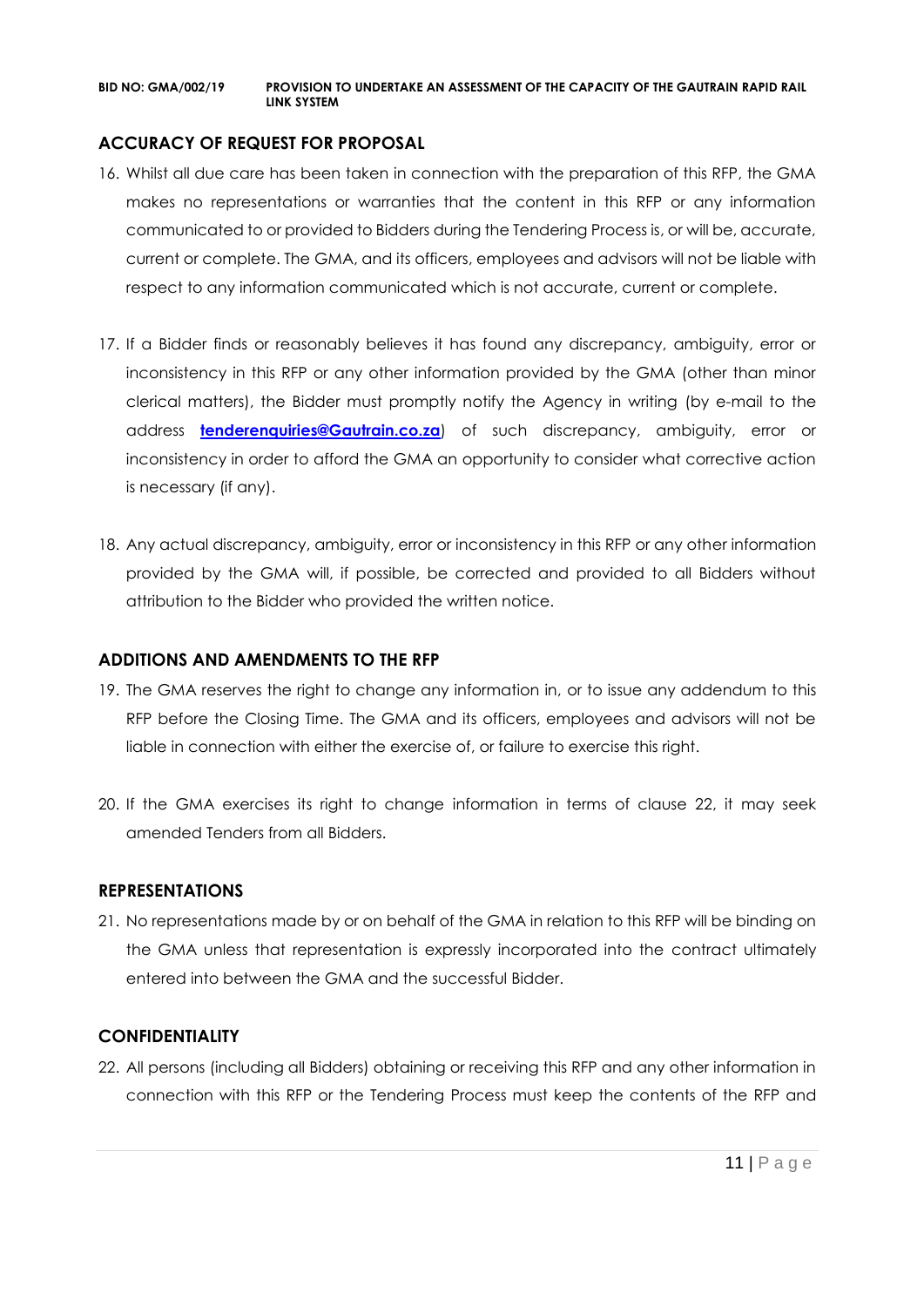other such information confidential, and not disclose or use the information except as required for the purpose of developing a proposal in response to this RFP.

# **COMMUNICATIONS DURING THE TENDERING PROCESS**

# **REQUESTS FOR CLARIFICATION OR FURTHER INFORMATION**

- 23. All communication and attempts to solicit information of any kind relative to this tender should be in writing and channelled to the Supply Chain Management Unit via email to: **[tenderenquiries@Gautrain.co.za](mailto:tenderenquiries@gautrainpo.co.za)**.
- 24. Any communication by a Bidder to the GMA will be effective upon receipt by the SCM Unit (provided such communication is in the required format).
- 25. The GMA has restricted the period during which it will accept questions or requests for further information or clarification and reserves the right not to respond to any enquiry or request, irrespective of when such enquiry or request is received.
- 26. Except where the GMA is of the opinion that issues raised apply only to an individual Bidder, questions submitted and answers provided will be made available to all Bidders by e-mail, as well as on the GMA's website without identifying the person or organisation which submitted the question.
- 27. In all other instances, the GMA may directly provide any written notification or response to a Bidder by email to the address of the Bidder (as notified by the Bidder to the SCM Unit).
- 28. A Bidder may, by notifying the SCM Unit in writing, withdraw a question submitted in accordance with clause 30, in circumstances where the Bidder does not wish the GMA to publish its response to the question to all Bidders.

# **UNAUTHORISED COMMUNICATIONS**

29. Bidders may not contact (including promotional or advertising activities) any GMA staff or Advisors of GMA except through the channel in clause 21 above on any matter pertaining to the bid from the time when the bid is advertised to the time the bid is awarded. Communicating with any GMA staff or Advisors of GMA except through the channel in clause 21 above will be perceived as an effort by a bidder to influence bid evaluation, bid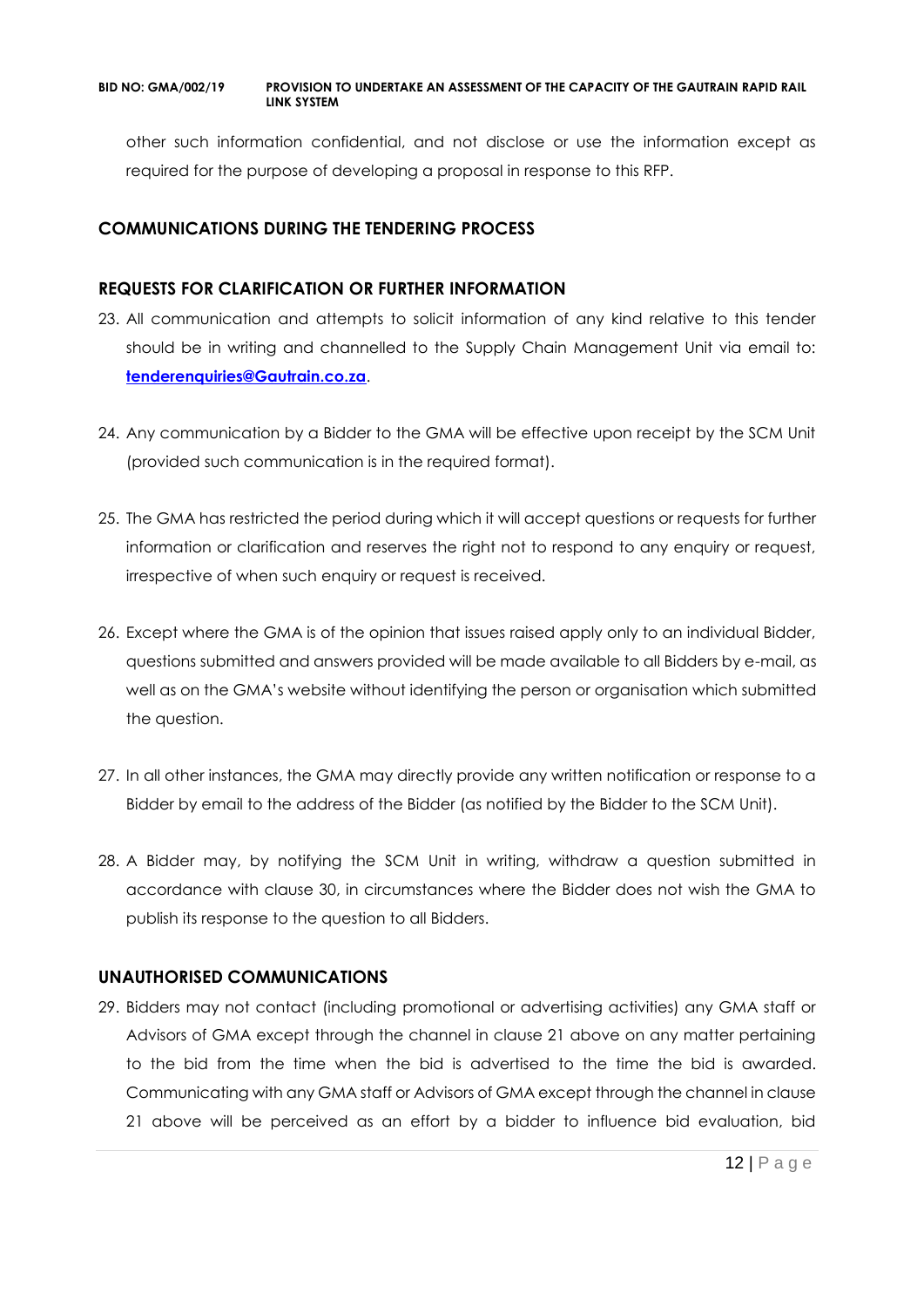comparisons or bid award decisions in any manner, and will result in rejection of the bid concerned. Nothing in this clause is intended to prevent communications with staff of, or advisors of the GMA to the extent that such communications do not relate to this RFP or the Tendering Process.

30. Bidders must not otherwise engage in any activities that may be perceived as, or that may have the effect of, influencing the outcomes of the Tendering Process in any way.

# **IMPROPER ASSISTANCE, FRAUD AND CORRUPTION**

- 31. Bidders may not seek or obtain the assistance of employees, contractors or advisors of the GMA in the preparation of their tender responses, except where contractors or advisors are participating in the tender in which case the Bidder must disclose such participation in its tender by declaring their possible interest or conflict in the relevant SBD 4 form.
- 32. The GMA may in its absolute discretion, immediately disqualify a Bidder that it believes has sought or obtained such improper assistance.
- 33. Bidders are to be familiar with the implications of contravening the Prevention and Combating of Corrupt Activities Act, No. 12 of 2005 and any other relevant legislation.
- 34. Bidders are encouraged to stop crime at the GMA in its tracks and report it anonymously to the following number: 0800 6 FRAUD/0800 637 283.

# **ANTI-COMPETITIVE CONDUCT**

- 35. Bidders and their respective officers, employees, agents and advisors must not engage in any collusion, anti-competitive conduct or any other similar conduct in respect of this Tendering Process with any other Bidder or any other person(s) in relation to:
	- a. The preparation or lodgement of their Tender
	- b. the evaluation and clarification of their Tender; and
	- c. the conduct of negotiations with the GMA.
- 36. For the purposes of clause 38, collusion, anti-competitive conduct or any other similar conduct may include disclosure, exchange and clarification of information whether or not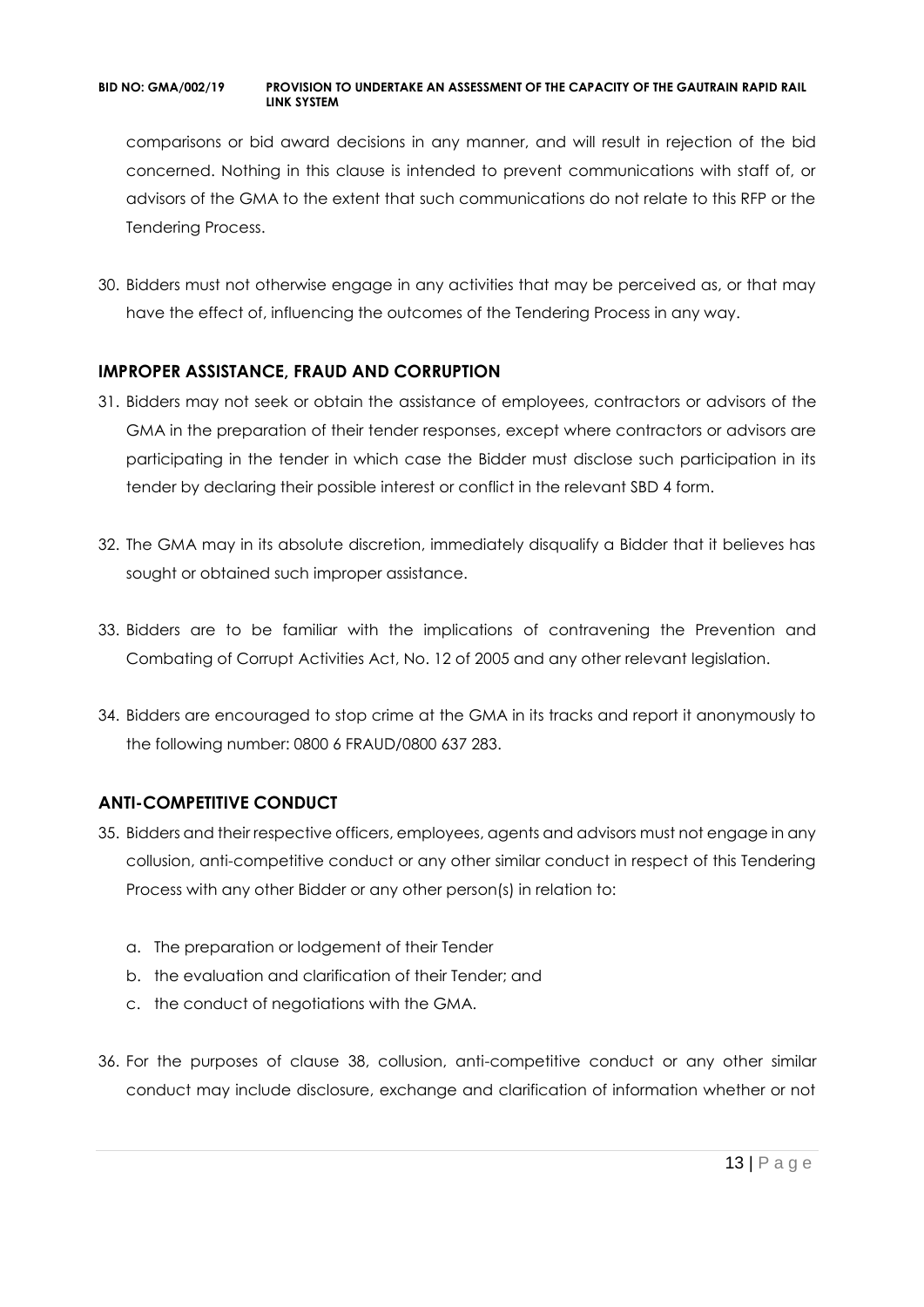such information is confidential to the GMA or any other Bidder or any other person or organisation.

37. In addition to any other remedies available to it under law or contract, the GMA may, in its absolute discretion, immediately disqualify a Bidder that it believes has engaged in any collusive, anti-competitive conduct or any other similar conduct during the entire Tendering Process.

# **COMPLAINTS ABOUT THE TENDERING PROCESS**

- 38. Any complaint about the RFP or the Tendering Process must be submitted to the SCM Unit in writing, (preferably by email), immediately upon the cause of the complaint arising or becoming known to the Bidder.
- 39. The written complaint must set out:
	- a. The basis for the complaint, specifying the issues involved;
	- b. how the subject of the complaint affect the organisation or person making the complaint;
	- c. any relevant background information; and
	- d. the outcome desired by the person or organisation making the complaint.
- 40. If the matter relates to the conduct of an official, employee or advisor of the GMA, the complaint should be addressed in writing marked for the attention of the Chief Executive Officer of the GMA, and delivered to the physical address of the GMA, as notified.

# **CONFLICT OF INTEREST**

- 41. A Bidder must not, and must ensure that its officers, employees, agents and advisors do not place themselves in a position that may give rise to actual, potential or perceived conflict of interest between the interests of the GMA and/or the Gauteng Provincial Government and the Bidders interests during the Tender Process.
- 42. The Bidders Response in this RFP Part C requires the Bidder to provide details of any interests, relationships or clients which may or do give rise to a conflict of interest in relation to the supply of the services under any contract that may result from this RFP.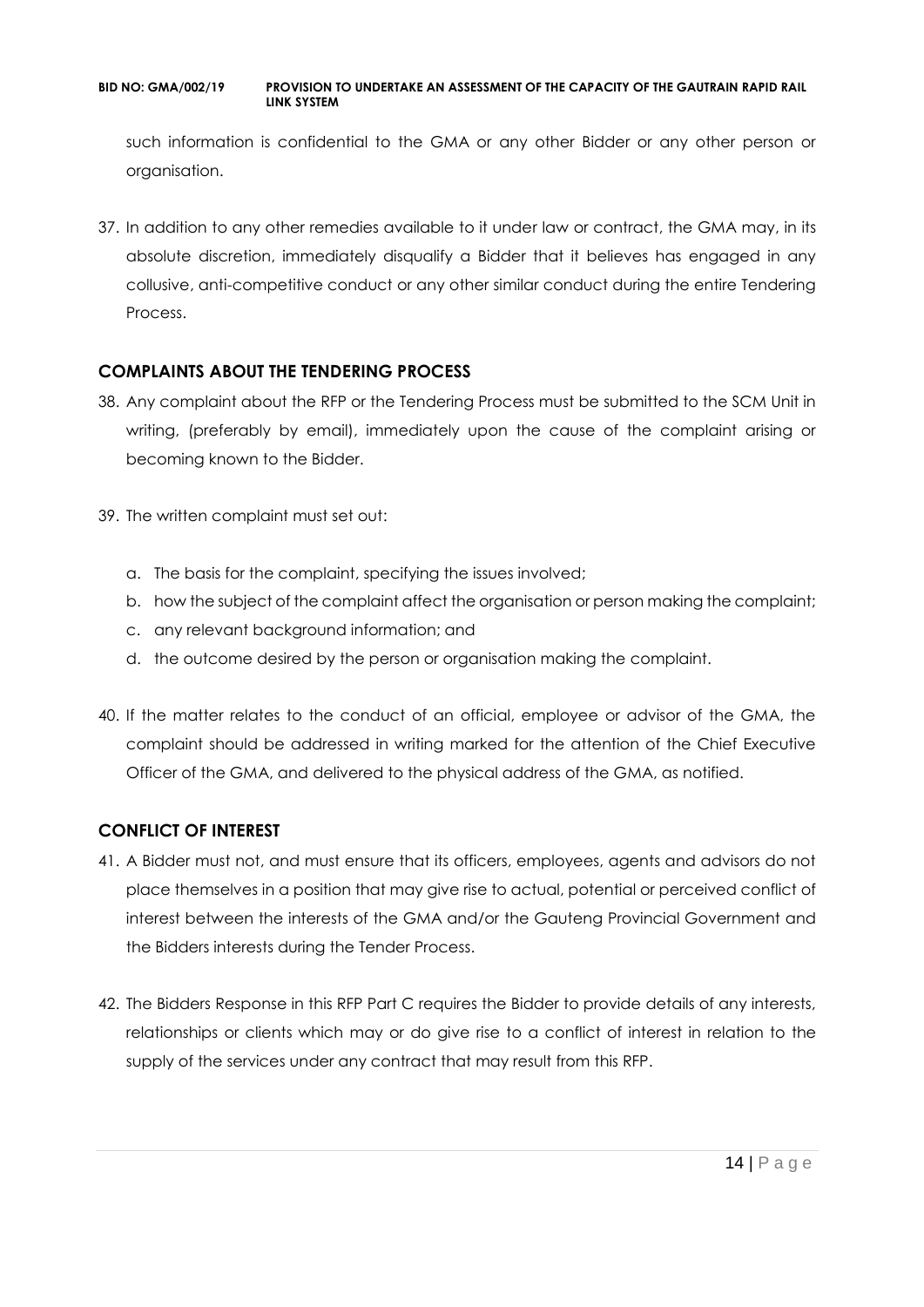- 43. If the Bidder submits its Tender and a subsequent conflict of interest arises, or is likely to arise, which was not disclosed in the Tender, the Bidder must notify the GMA immediately in writing of that conflict.
- 44. The GMA may immediately disqualify a Bidder from the Tendering Process if the Bidder fails to notify the GMA of the conflict as required.

# **LATE TENDERS**

- 45. Tenders must be lodged by the Closing Date and Time. Where a tender document is not in the tender box at the time of the bid closing, such a bid document will be regarded as a late bid. Late bids will not be accepted or considered.
- 46. Tenders lodged after the Closing Time or lodged at a location or in a manner that is contrary to that specified in this RFP will be disqualified from the Tendering Process and will be ineligible for consideration.
- 47. The determination of the GMA as to the actual time that a Tender is lodged is final. Subject to clause 49, all Tenders lodged in the Tender Box after the Closing Time will be recorded by the GMA and will only be opened for the purposes of identifying a business name and address of the Bidder. The GMA will inform a Bidder whose Tender was lodged after the Closing Time of its ineligibility for consideration. The general operating practice is for the late tender to be returned within 5 (Five) working days of receipt or within 5 (Five) working days after determination not to accept a late tender.

# **TENDER DOCUMENTS**

# **BIDDERS RESPONSIBILITIES**

- 51. Bidders are responsible for:
	- a. Examining this RFP and any documents referenced or attached to this RFP and any other information made or to be made available by the GMA to Bidders in connection with this RFP;
	- b. fully informing themselves in relation to all matters arising from this RFP, including all matters regarding the GMA's requirements for the provision of the Services;
	- c. ensuring that their Tenders are accurate and complete;
	- d. making their own enquiries and assessing all risks regarding this RFP, and fully considering and incorporating the impact of any known and unknown risks into their Tender;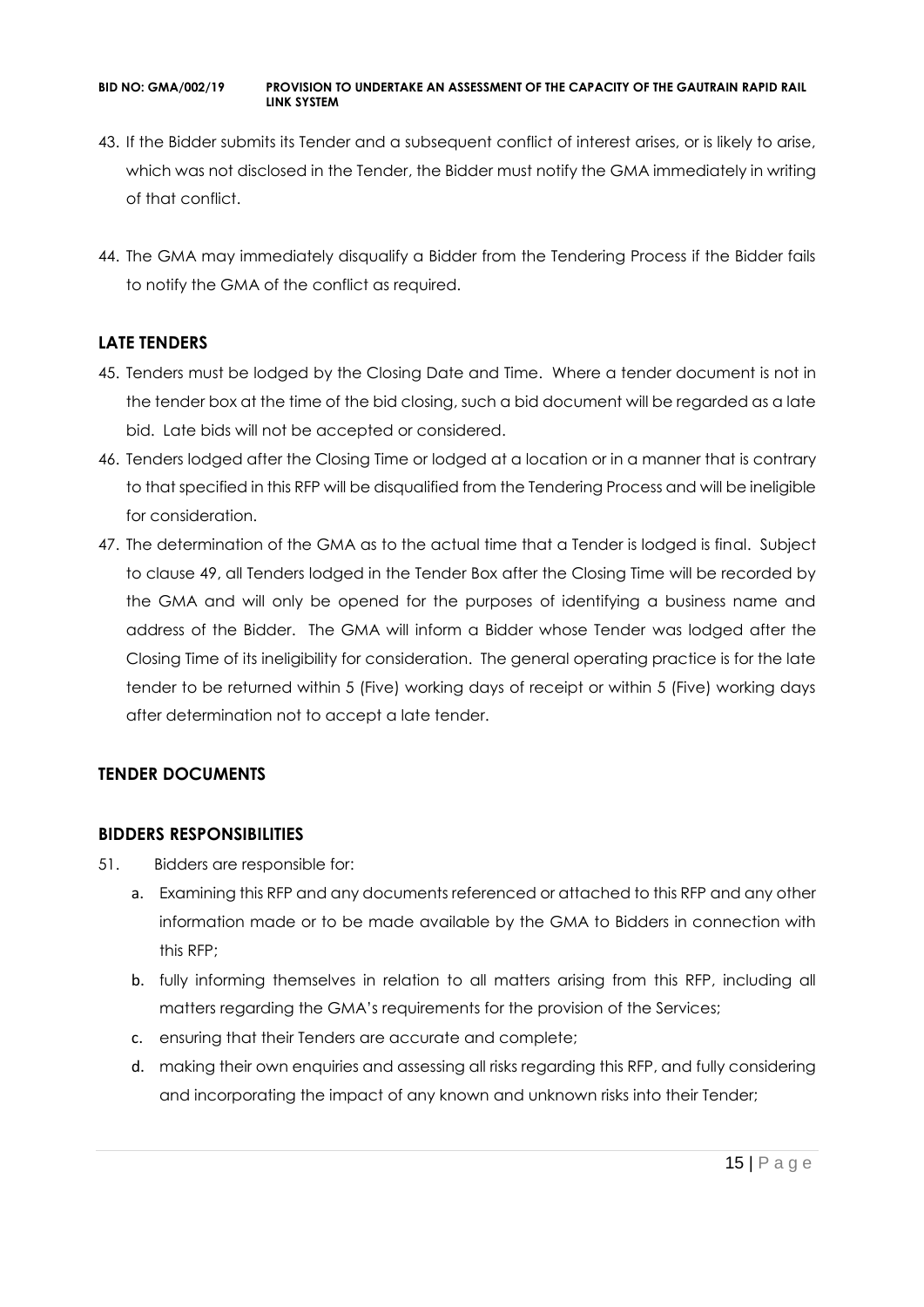- e. ensuring that they comply with all applicable laws in regards to the Tendering Process particularly as specified by National Treasury Regulations, Guidelines, Instruction Notes and Practice Notes and other relevant legislation as published from time to time in the Government Gazette;
- f. submitting an Original Valid Tax Clearance Certificate and all other returnable documents as listed on the Checklist; and
- g. Failure to provide the required information could result in disqualification of the bidder.

# **PREPARATION OF TENDERS**

- 52. Bidders must ensure that:
	- a. Their Tender is submitted in the required format as stipulated in this RFP Part A; and
	- b. all the required information fields in RFP Part C are completed in full and contain the information requested by the GMA.

*Note to Bidders: The GMA may in its absolute discretion reject a Tender that does not include the information requested.*

53. Unnecessarily elaborate responses or other presentations beyond that which is sufficient to present a complete and effective tender proposal are not desired or required. Elaborate and expensive visual and other presentation aids are not necessary.

# **ILLEGIBLE CONTENT, ALTERATION AND ERASURES**

- 54. Incomplete Tenders may be disqualified or evaluated solely on information contained in the Tender.
- 55. The GMA may disregard any content in a Tender that is illegible and will be under no obligation whatsoever to seek clarification from the Bidder.
- 56. The GMA is entitled to amend any bid conditions, validity period, specifications, or extend the closing date of bids before the closing date. All bidders, to whom the bid documents have been issued, will be advised in writing of such amendments in good time.

# **OBLIGATION TO NOTIFY ERRORS**

57. Amended bids may be sent, together with the original bid, in an envelope marked "Amendment to bid" and should be placed in the bid box before the closing date and time. An amendment bids without original bid document will not be considered.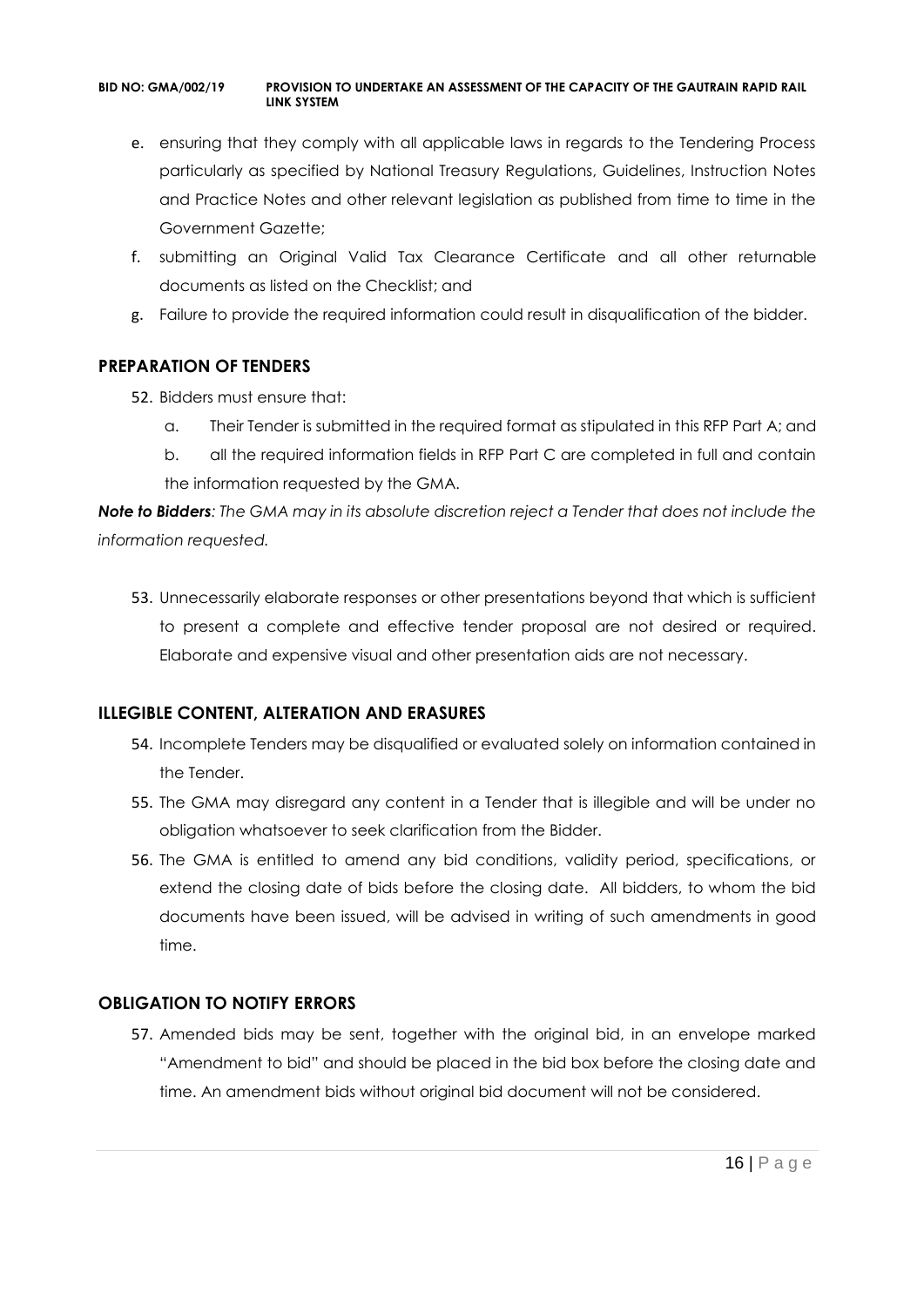# **RESPONSIBILITY FOR TENDERING COSTS**

- 58. The Bidders participation or involvement in any stage of the Tendering Process is at the Bidders sole risk, cost and expense. The GMA will not be held responsible for, or pay for, any expense or loss that may be incurred by Bidders in relation to the preparation or lodgement of their Tender.
- 59. The GMA is not liable to the Bidder for any costs on the basis of any contractual, or promissory or restitutionary grounds whatsoever as a consequence of any matter relating to the Bidders participation in the Tendering Process, including without limitation, instances where:
- a. The Bidder is not engaged to perform under any contract; or
- b. the GMA exercises any right under this RFP or at law.

# **DISCLOSURE OF TENDER CONTENTS AND TENDER INFORMATION**

- 60. All Tenders received by the GMA will be treated as confidential. The GMA will not disclose any Tender contents and Tender information, except:
- a. As required by law;
- b. for the purpose of investigations by other government authorities having relevant jurisdiction;
- c. to external consultants and advisors of the GMA engaged to assist with the Tendering Process; or
- d. for the general information of Bidders required to be disclosed as per National Treasury Regulations, Guidelines, Instruction Notes or Practice Notes.

# **USE OF TENDERS**

- 61. Upon submission in accordance with the requirements of submission of Tenders, all Tenders submitted become the property of the GMA. Bidders will retain all ownership rights in any intellectual property contained in the Tender.
- 62. Each Bidder, by submission of their Tender, is deemed to have licensed the GMA to reproduce the whole, or any portion, of their Tender for the purposes of enabling the GMA to evaluate the Tender.
- 63. Further, in submitting a Tender, the Bidder accepts that the GMA shall, in accordance with the requirements of Treasury Regulation No. 16A.6.3(d) and the National Treasury Instruction Note on *Enhancing Compliance Monitoring and Improving Transparency and Accountability in Supply Chain Management,* publish (on the internet or otherwise):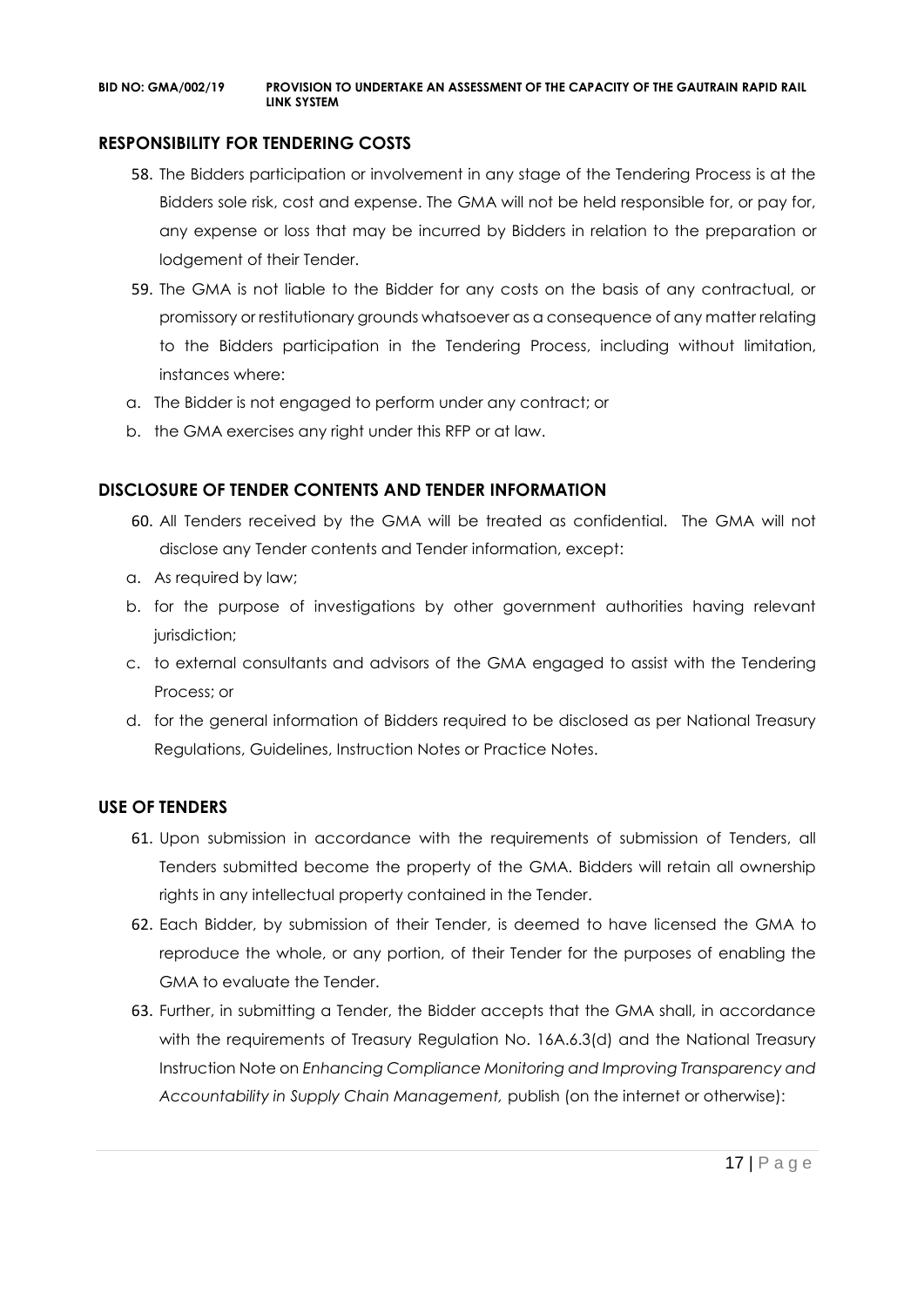a. The names of all Bidders that submitted bids in relation to this RFP within 10 (Ten) working days after the closing date of this RFP, if the bid is above the threshold value of R500 000; and

b. on award of the bid, the name of the successful Bidder, the contract price, B-BBEE level of contribution status, the contract number and description of the contract awarded.

# **PERIOD OF VALIDITY**

64. All Tenders received must remain valid and open for acceptance for a minimum of 90 (Ninety) days from the Closing Time. This period may be extended by written mutual agreement between the GMA and the Bidder.

# **STATUS OF TENDER**

- 65. Each Tender constitutes an irrevocable offer by the Bidder to the GMA to provide the Services required and otherwise to satisfy the requirements of the Specification as set out in this RFP Part B.
- 66. A Tender must not be conditional on:
	- a. The Board approval of the Bidder or any related governing body of the Bidder being obtained;
	- b. the Bidder conducting due diligence or any other form of enquiry or investigation;
	- c. the Bidder (or any other party) obtaining any regulatory approval or consent;
	- d. the Bidder obtaining the consent or approval of any third party; or
	- e. the Bidder stating that it wishes to discuss or negotiate any commercial terms of the contract.
- 67. The GMA may, in its absolute discretion, disregard any tender that is, or is stated to be, subject to any one or more of the conditions detailed above (or any other relevant conditions).
- 68. The GMA reserves the right to accept a Tender in part or in whole or to negotiate with a Bidder in accordance with the clause 88 (Unreasonable disadvantage) of this RFP Part A.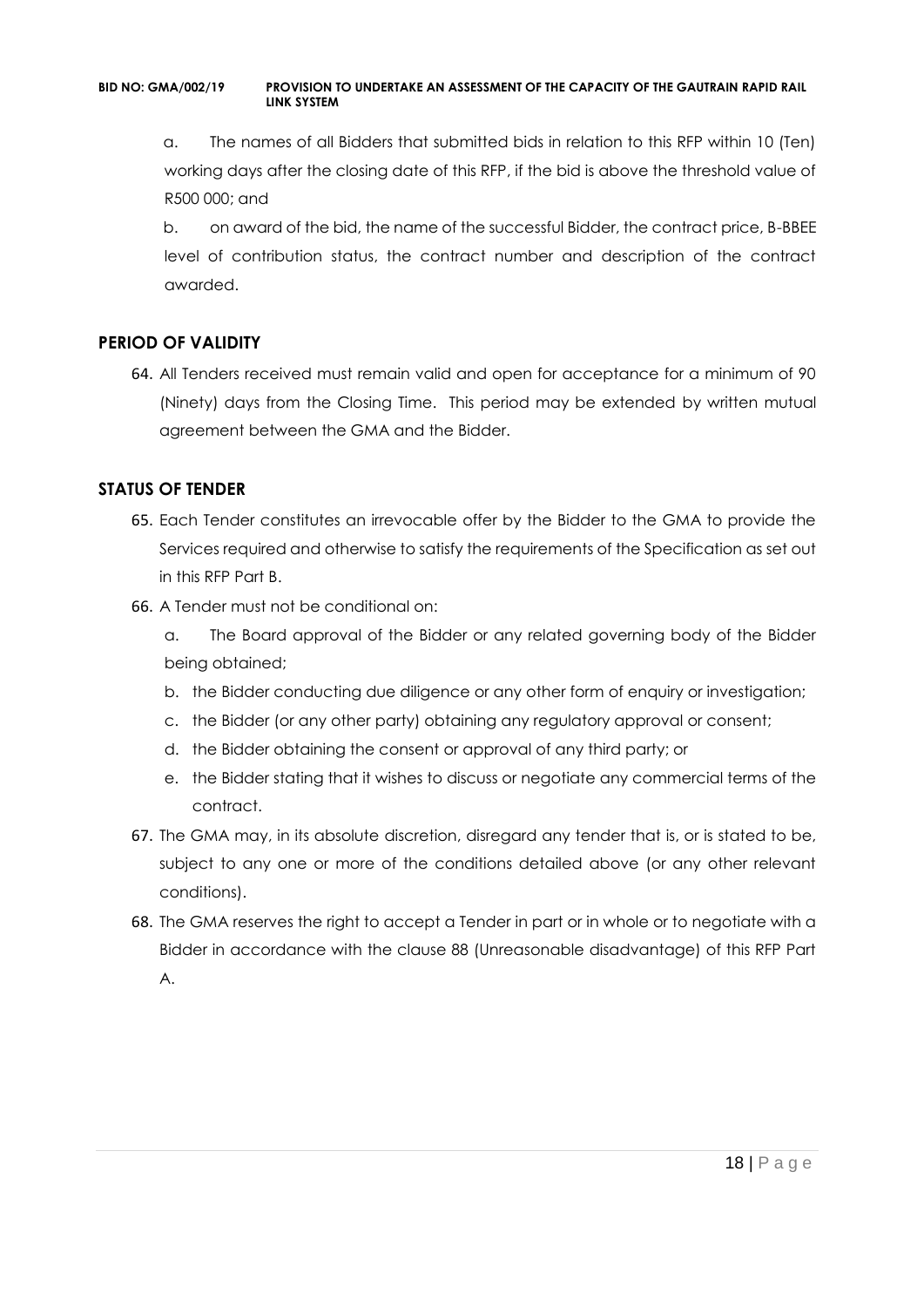# **TENDER RESPONSE**

# **COMPLIANCE WITH SPECIFICATION**

- 69. Under Part C of this RFP, a Bidder must submit a tabulated statement showing its level of compliance to the Specification contained in this RFP Part B.
- 70. In particular, Bidders must state if they will not comply with the Specification, or will only comply with the Specification subject to conditions. Full details of the non-compliance (including the nature and extent of the non-compliance and any reasons for such noncompliance) must be stated in the space provided in the tabulated statement.
- 71. No response is required in respect of a particular section of the Specification where Bidders will comply with the Specification. Only sections that Bidders have not complied with, or will only comply with subject to conditions, should be noted in the tabulated statement.
- 72. The GMA is prepared to contemplate minor variations or departures from the Specification proposed by Bidders.
- 73. However, Bidders should note that significant or substantive variations or departures from the Specifications will not be viewed favourably unless the Bidder is able to clearly demonstrate to the satisfaction of the GMA the necessity for such variations or departures.

*Note to Bidders: The GMA will assume that a Bidders Response complies in all relevant respects with the Specification unless the Bidder states otherwise. Failure to notify the GMA of any noncompliance may result in a Bidders Response being disregarded.*

74. For the purposes of clauses 70,71 and 72:

- **Yes/Complies** means that in all respects the Bidders Response meets or otherwise satisfies all specified outputs, characteristics or performance standards.
- **Will comply subject to conditions** means that the specified outputs, characteristics or performance standards can only be met by the Bidder subject to certain conditions.
- **No/Will not comply** means that the specified outputs, characteristics or performance standards is not met by the Bidders Response.

# **GENERAL**

75. Indefinite responses such as "noted", "to be discussed" or "to be negotiated" are not acceptable.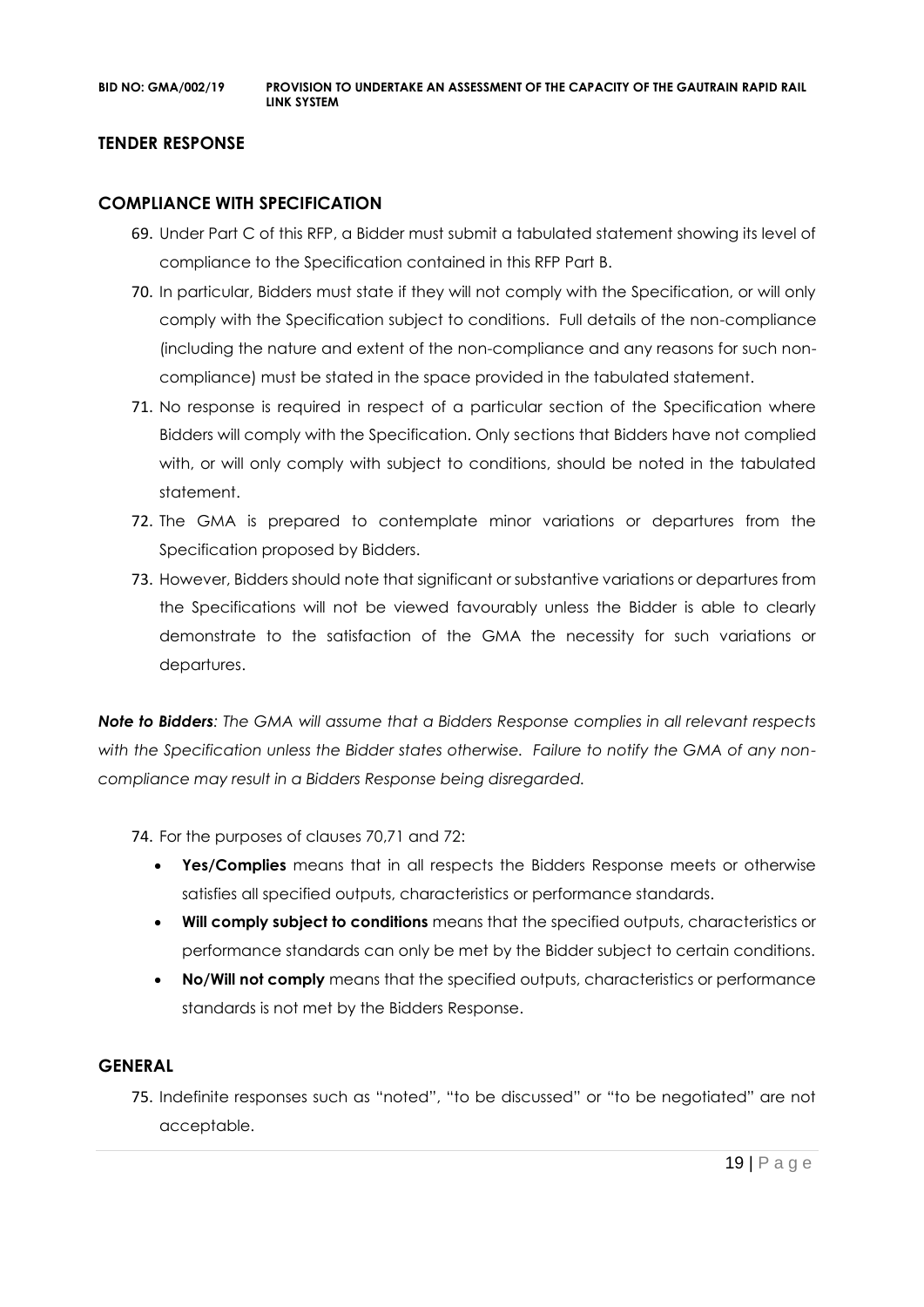- 76. Where the Bidder is unwilling to accept a specified condition, the non-acceptance must be clearly and expressly stated. Prominence must be given to the statement detailing the non-acceptance. It is not sufficient that the statement appears only as part of an attachment to the Tender, or be included in a general statement of the Bidders usual operating conditions.
- 77. An incomplete Tender may be disqualified or assessed solely on the information completed or received with the Tender.

# **ALTERNATIVE TENDER**

- 78. A Bidder may submit an alternative proposal. An alternative proposal will only be accepted if:
- a. The Bidder also provides a conforming Bidders Response; and
- b. The alternative proposal is clearly identified as an "Alternative Tender".
- 79. An Alternative Tender may:
- a. Not comply with the Specifications for the relevant Services due to inherent design or capability in the operation of the Services; or
- b. Provide the Services in a manner different to that specified in this RFP Part B.

# **INNOVATIVE SOLUTIONS**

- 80. Bidders are encouraged to offer options or solutions which may, in an innovative way, contribute to the GMA's ability to carry out its operations in a more cost-effective manner.
- 81. These options or solutions may be related to:
- a. The outputs, functional, performance and technical aspects of the requirement; or
- b. Opportunities for more advantageous commercial arrangements.
- 82. Any such options or solutions will be considered by the GMA on a "commercial in confidence" basis if so requested by the Bidder.
- 83. Where a Bidder submits an offer which meets the requirements of this RFP in an alternative and practical manner, the Tender must also include any supplementary material (including such pricing and costing details as may be necessary to enable the GMA to fully assess the financial impact of the alternative proposal), which demonstrates in detail that such an alternative will fully achieve and/or exceed all the specified requirements, together with references as to why the additional features may be advantageous.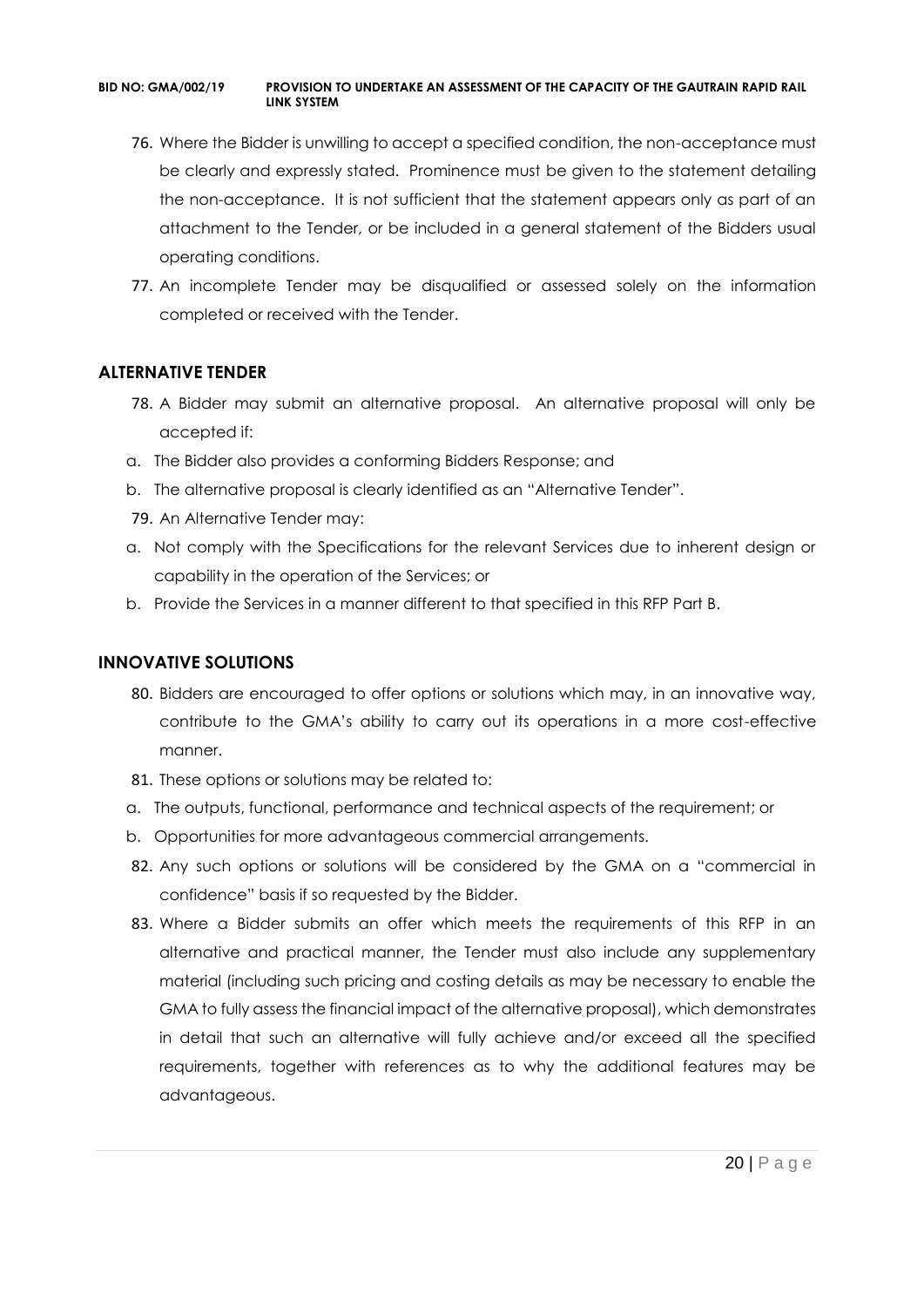84. The GMA reserves the right to consider such offers on their merits or not to consider them at all.

# **CONTRACT DISCLOSURE REQUIREMENTS**

# **DISCLOSURE OF INFORMATION**

- 85. The Conditions of Tendering include a provision for the disclosure of contract information (refer to this RFP Part A dealing with "Use of Tenders").
- 86. If a Bidder wishes to withhold the disclosure of specific contract information, the Bidder must clearly outline how the release of this information will expose trade secrets, business strategy or unique methodologies that may expose the business unreasonably to disadvantage.

# **TRADE SECRETS**

- 87. In considering whether specific information should be categorised as a trade secret, Bidders' should assess:
- a. The extent to which it is known outside of the Bidders business;
- b. the extent to which it is known by the persons engaged in the Bidders business;
- c. any measures taken to guard its secrecy;
- d. its value to the Bidders business and to any competitors;
- e. the amount of money and effort invested in developing the information; and
- f. the ease or difficulty with which others may acquire or develop this information.

# **UNREASONABLE DISADVANTAGE**

- 88. In determining whether disclosure of specific information will expose a Bidders business unreasonably to disadvantage, the following should be considered:
- a. Whether the information is generally available to competitors; and
- b. Whether it could be disclosed without causing substantial harm to the competitive position of the business.

The GMA will consider these applications in the Tender evaluation and negotiations (if any) with Bidders.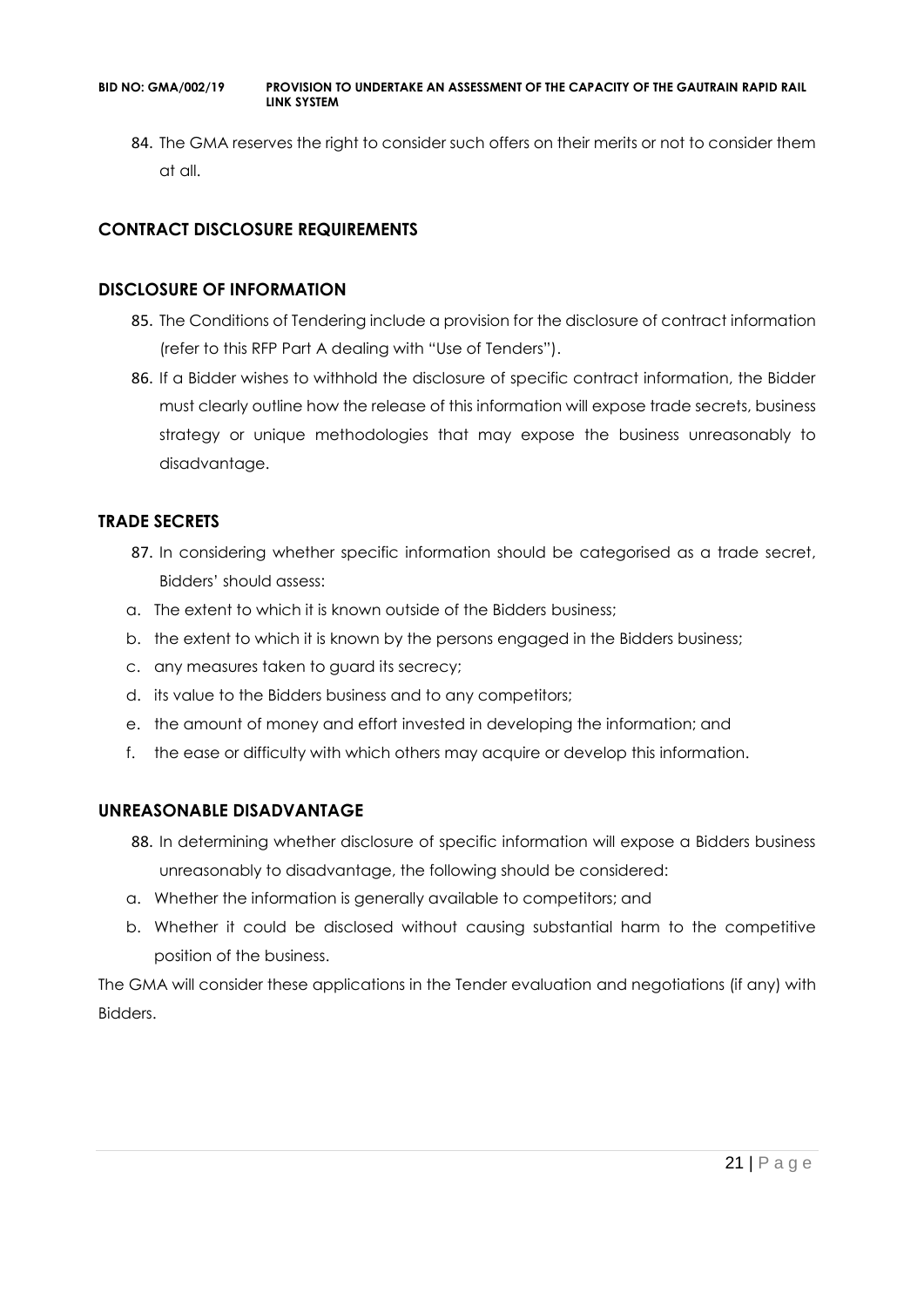# **EVALUATION OF TENDERS**

# **EVALUATION PROCESS**

- 89. Following the Closing Time, the GMA intends to evaluate the Tenders received.
- 90. Tenders will be evaluated against the Evaluation Criteria specified under the section "Evaluation Criteria Format".
- 91. Without limiting the GMA's rights in the RFP, the GMA may at any time during the Tendering Process choose to:
- a. Shortlist one or more Bidders; and
- b. accept one or more of the Tenders.
- 92. Unless the Evaluation Criteria explicitly require, the GMA may, but is not in any way bound to, shortlist, to select as successful, or to accept the Tender offering the lowest price.
- 93. Should the GMA choose to include a short listing stage in its evaluation process, the GMA is not, at any time, required to notify Bidders or any other person or organisation interested in submitting a Tender.
- 94. A Bidders Response will not be deemed to be unsuccessful until such time as the Bidder is formally notified of that fact by the GMA. The commencement of negotiations by the GMA with one or more other Bidders is not to be taken as an indication that any particular Bidders Response has not been successful.

# **EVALUATION CRITERIA FORMAT**

- 95. The evaluation criteria is weighted to reflect the importance of project requirements noted in the Specifications:
- 96. In evaluating Bidders Responses, the GMA will have regard to:
- a. Specific evaluation criteria identified in the list below;
- b. the overall value for money proposition presented in the Bidders Response; and
- c. particular weighting assigned to any or all of the evaluation criteria specified below.
- 97. For the purposes of this RFP clause 98, 'value for money' is a measurement of financial and non-financial factors, including:
- a. Quality levels; and
- b. performance standards.
- 98. Value for money will be assessed on a 'whole of life' basis (including the transitioning-in, the contract term and the transitioning-out phases of the relationship between the GMA and a Bidder), with a view to long-term sustainability of the value for money proposition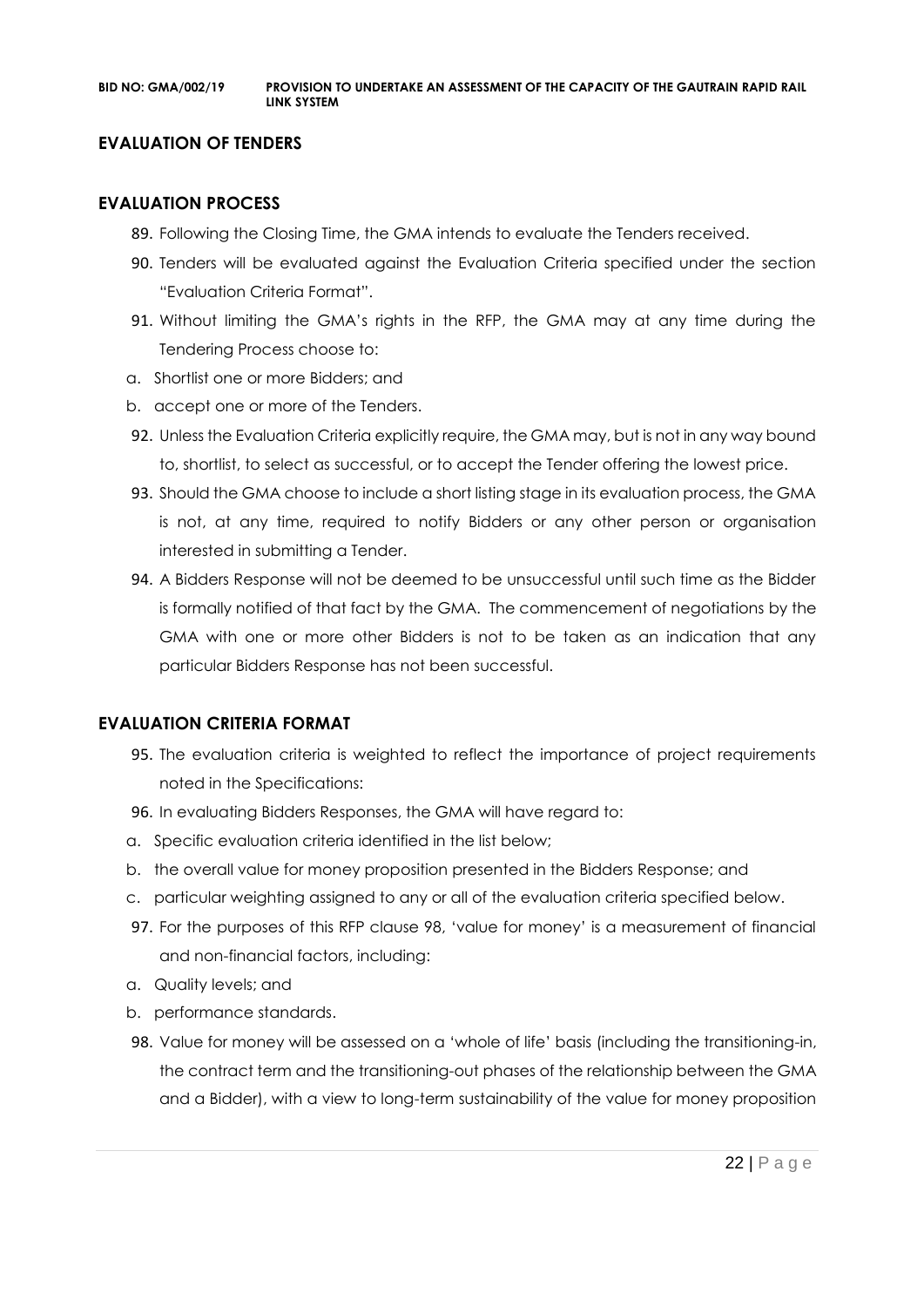and with a focus on ensuring that value for money outcomes are promoted and protected following the conclusion of any contract that may result from this RFP.

- 99. Administrative compliance will be determined in accordance with the conditions listed in this RFP.
- 100. The evaluation criteria will be in line with the PPPFA, 2000 (Act No. 5 of 2000) and Preferential Procurement Regulations 2017.
- 101. Evaluation will be based on a point system and three-stage evaluation process. As a pre-requisite, a bid must comply with the requirements of the bid solicitation and meet the pre-qualification requirements before being evaluated further to next stage. The minimum threshold of the functionality evaluation criteria must also be met in order for the bid to be declared responsive and qualify to the next evaluation stage.
- 102. The value of this bid is estimated to be below R 50,000,000 and therefore the 80/20 preference point system shall apply. The following is the weighting awarded for each element, and the threshold score.

| <b>Evaluation element</b> | Weighting | <b>Threshold score</b> |
|---------------------------|-----------|------------------------|
| <b>Technical proposal</b> | 100       | 75 Points              |
| <b>B-BBEE</b> proposal    | 20        | N/A                    |
| Price proposal            | 80        | N/A                    |
| <b>Total</b>              | 100       |                        |

# **FUNCTIONALITY EVALUATION**

- 103. The evaluation criteria for measuring functionality, and the weighting attached to each criterion is detailed in **Part B of the RFP document, Paragraph 5 of Terms of Reference**. Failure to provide adequate information for evaluation of the criteria listed below will at least result in minimal subjective consideration and may result in loss of points.
- 104. A minimum threshold for functionality is based on meeting the suppliers' reseller or partner status. Bids that do not meet this threshold in each section will automatically be disqualified from further evaluation.
- 105. Thereafter, only the qualifying bids will be evaluated in terms of the 80/20 preference point system, where a maximum of 80 points are allocated for price and a maximum of 20 points are allocated in respect of the level of B-BBEE contribution of the bidder.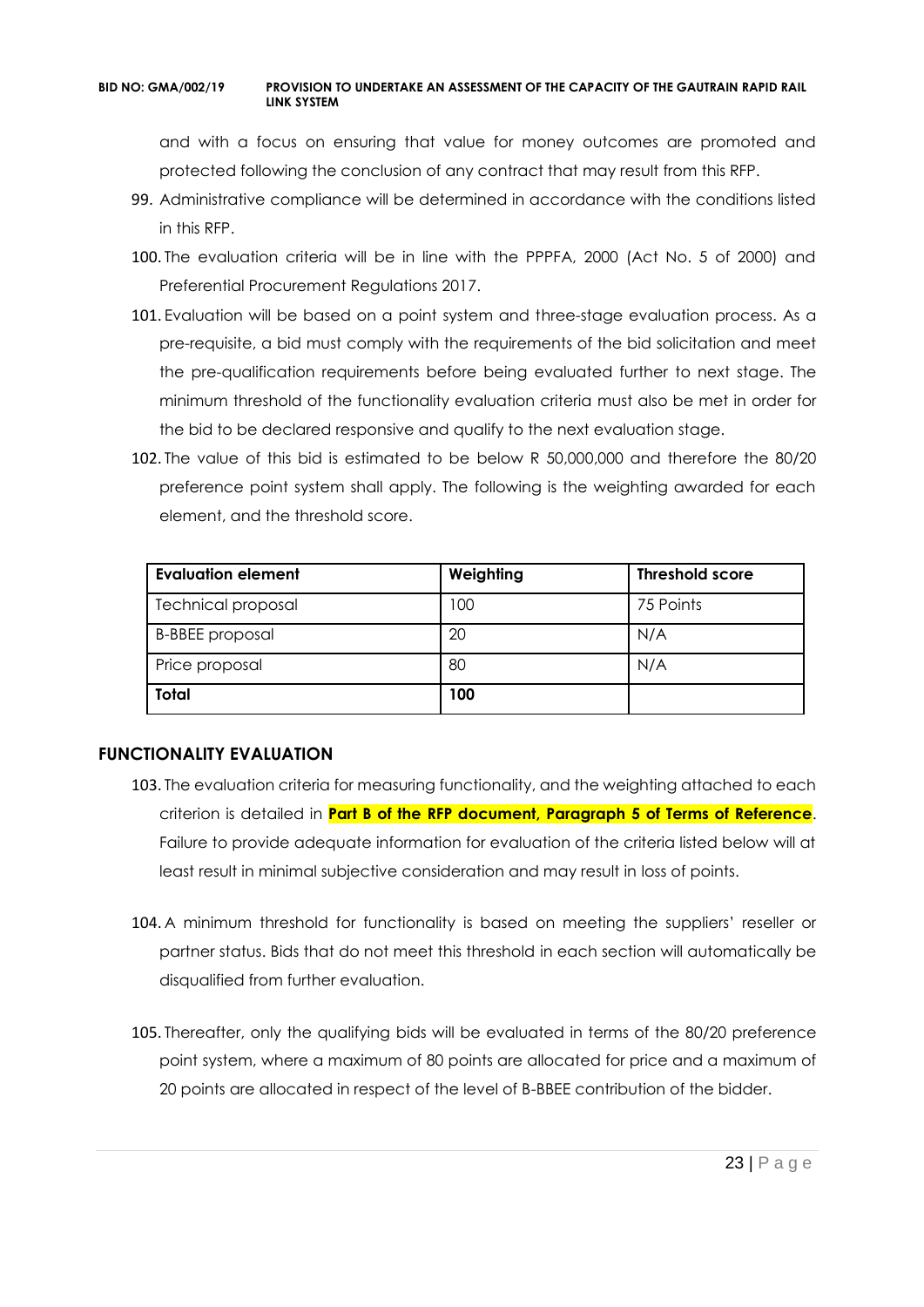### **PRICE EVALUATION**

106. Price points will be calculated on the total price proposed solution as per terms of reference.

### **B-BBEE EVALUATION**

- 107. Twenty (20) points are allocated. B-BBEE rating certificates and affidavits signed under oath are applicable and points allocated in terms of the BBBEE Codes of Good Practice guideline as indicated in the following table.
- 108. Bidders must submit valid BBBEE Certificates and affidavits signed under oath which will be verified.

| <b>B-BBEE Status Level of Contributor</b> | <b>Number of points</b> |
|-------------------------------------------|-------------------------|
| 1                                         | 20                      |
| $\overline{2}$                            | 18                      |
| 3                                         | 14                      |
| 4                                         | 12                      |
| 5                                         | 8                       |
| 6                                         | 6                       |
| 7                                         | $\overline{4}$          |
| 8                                         | $\overline{2}$          |
| Non-compliant contributor                 | $\Omega$                |

# **POINTS AWARDED FOR B-BBEE STATUS LEVEL OF CONTRIBUTION**

109. The preference points claimed by each bidder for attaining the B-BBEE Status Level of Contributor will be allocated to each qualifying bid when determining the total bid score under the preference points system. The points scored by a bidder in respect of the level of B-BBEE contribution contemplated in the table above will be added to the points scored for price.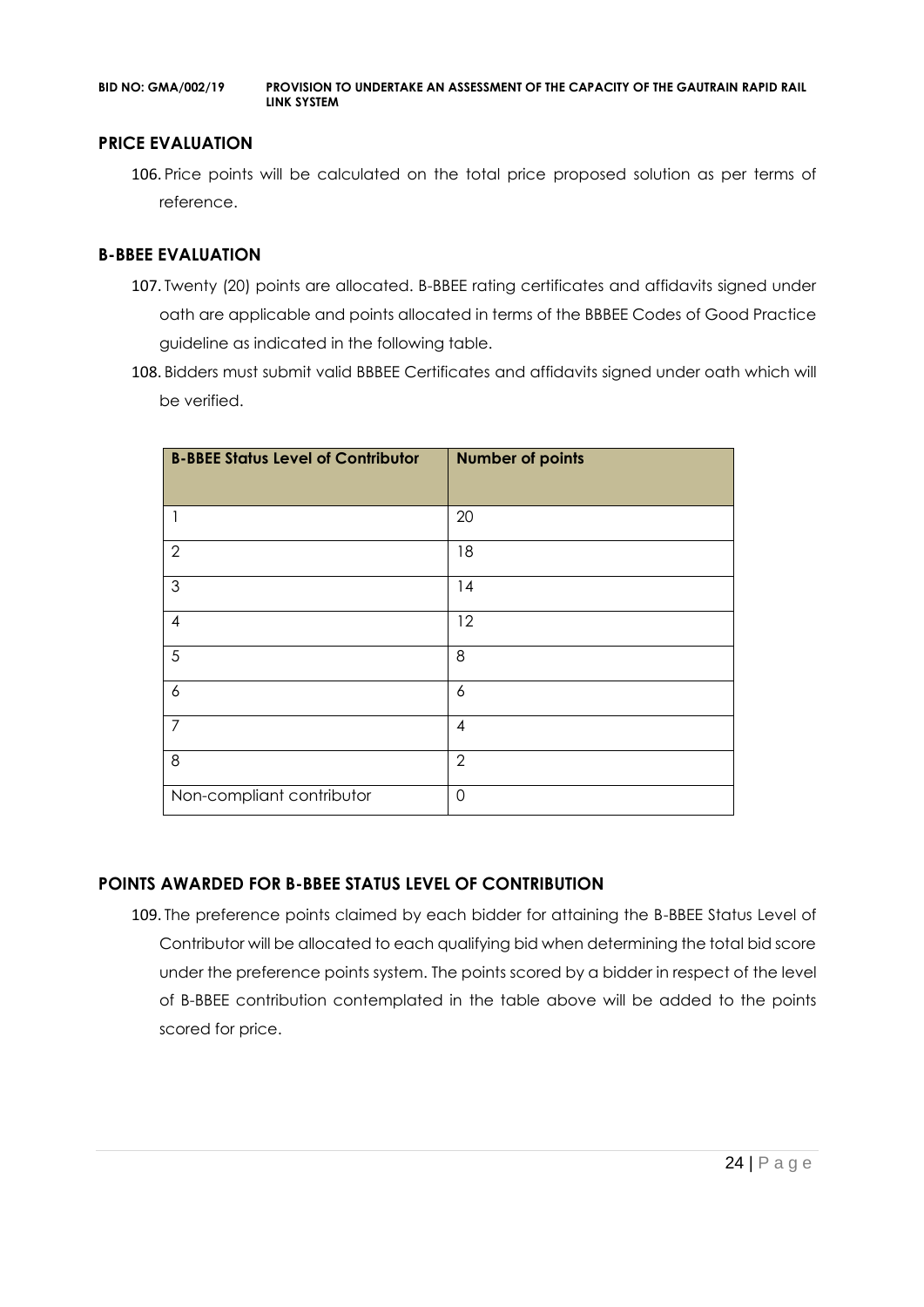### **CLARIFICATION OF TENDERS**

- 110. The GMA may seek clarification from and enter into discussions with any or all of the Bidders in relation to their Tender. The GMA may use such information in interpreting the Tender and evaluating the cost and risk in accepting the Tender. Failure to supply clarification to the satisfaction of the GMA may render the Tender liable to disqualification.
- 111. The GMA is under no obligation to seek clarification of anything in a Tender and reserves the right to disregard any clarification that the GMA considers to be unsolicited or otherwise impermissible in accordance with the rules set out in this RFP.

### **DISCUSSION WITH BIDDERS**

- 112. The GMA may elect to engage in detailed discussions with any one or more Bidders, with a view to maximising the benefits of this RFP as measured against the evaluation criteria and in fully understanding a Bidders offer.
- 113. In its absolute discretion, the GMA may invite some or all Bidders to give a presentation to the GMA in relation to their submissions, that may include a demonstration of software, programs or unique methodologies proposed, if applicable.
- 114. The GMA is under no obligation to undertake discussions with, or to invite any presentations from Bidders.
- 115. In addition to presentations and discussions, the GMA may request some or all Bidders to:
- a. Conduct a site visit, if applicable;
- b. provide references or additional information; and/or
- c. make themselves available for panel interviews.

#### **BEST AND FINAL OFFERS**

116. Bidders or where the Tendering Process involves a short listing process, shortlisted Bidders may be invited by the GMA to submit a best and final offer in relation to all or certain aspects of their respective Tenders.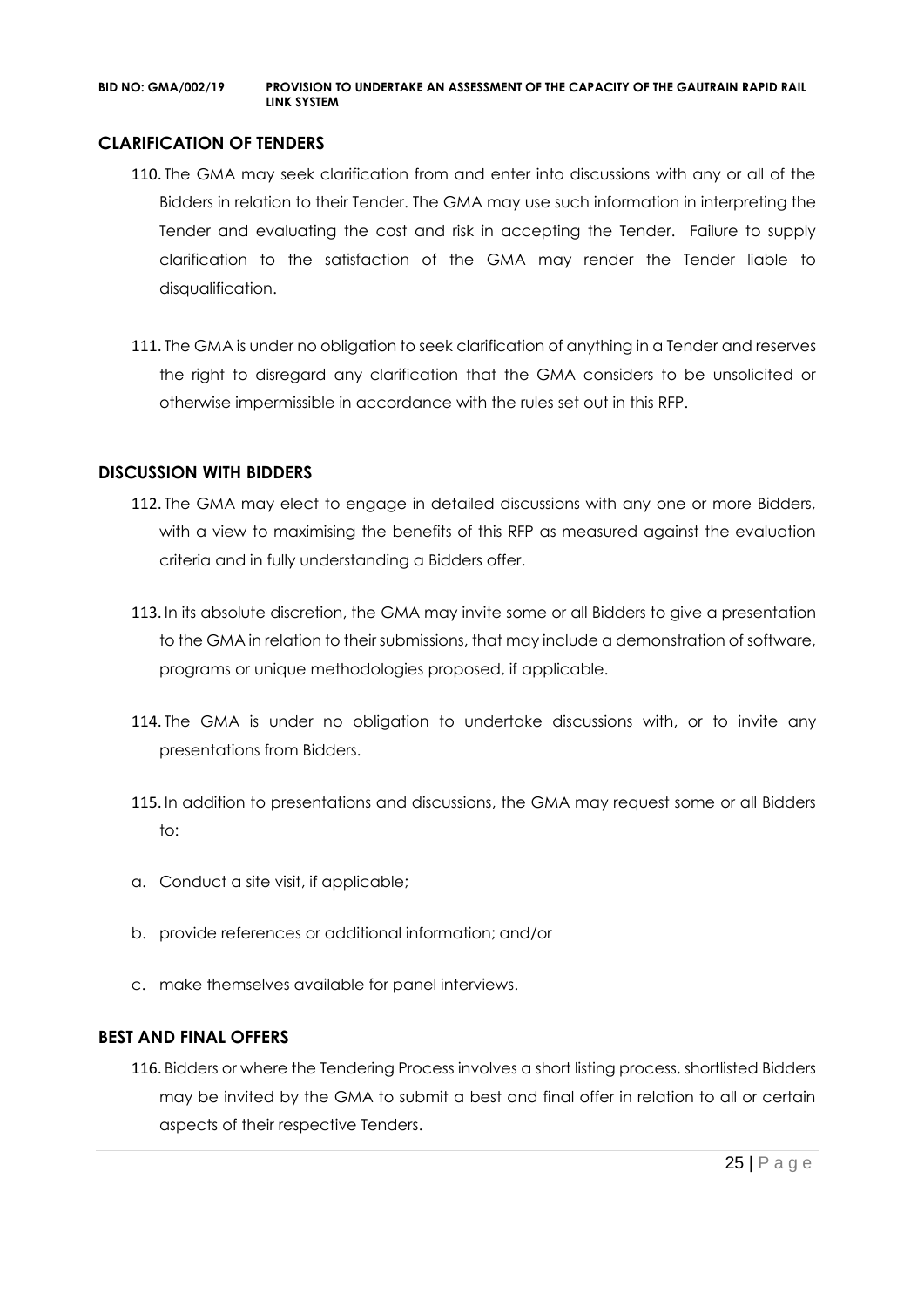- 117. The GMA is under no obligation to give Bidders the opportunity to submit a best and final offer. If the GMA chooses to give Bidders the opportunity to submit a best and final offer, it is under no obligation to give notification before the Closing Time that such opportunity will be given.
- 118. Notwithstanding the possibility that the GMA may give Bidders the opportunity to submit a best and final offer, Bidders should be aware that the GMA will, in conducting its evaluation of Tenders, rely on all information (including all representations) contained in such Tenders. Bidders are therefore encouraged to submit their best and final offers in the first instance.

# **SUCCESSFUL TENDERS**

# **NO LEGALLY BINDING CONTRACT**

119. Selection as a successful Bidder does not give rise to a contract (express or implied) between the successful Bidder and the GMA for the supply of the Services. No legal relationship will exist between the GMA and a successful Bidder for the supply of the Services until such time as a binding contract is executed by them.

# **PRE-CONTRACTUAL NEGOTIATIONS**

- 120. The GMA may, in its absolute discretion, decide not to enter into pre-contractual negotiations with a successful Bidder.
- 121. A Bidder is bound by its Tender and all other documents forming part of the Bidders Response and, if selected as a successful Bidder, must enter into a contract on the basis of the Tender without negotiation.

# **NO OBLIGATION TO ENTER INTO CONTRACT**

122. The GMA is under no obligation to appoint a successful Bidder or Bidders (as the case may be), or to enter into a contract with a successful Bidder or any other person, if it is unable to identify a Tender that complies in all relevant respects with the requirements of the GMA, or if due to changed circumstances, there is no longer a need for the Services requested, or if funds are no longer available to cover the total envisaged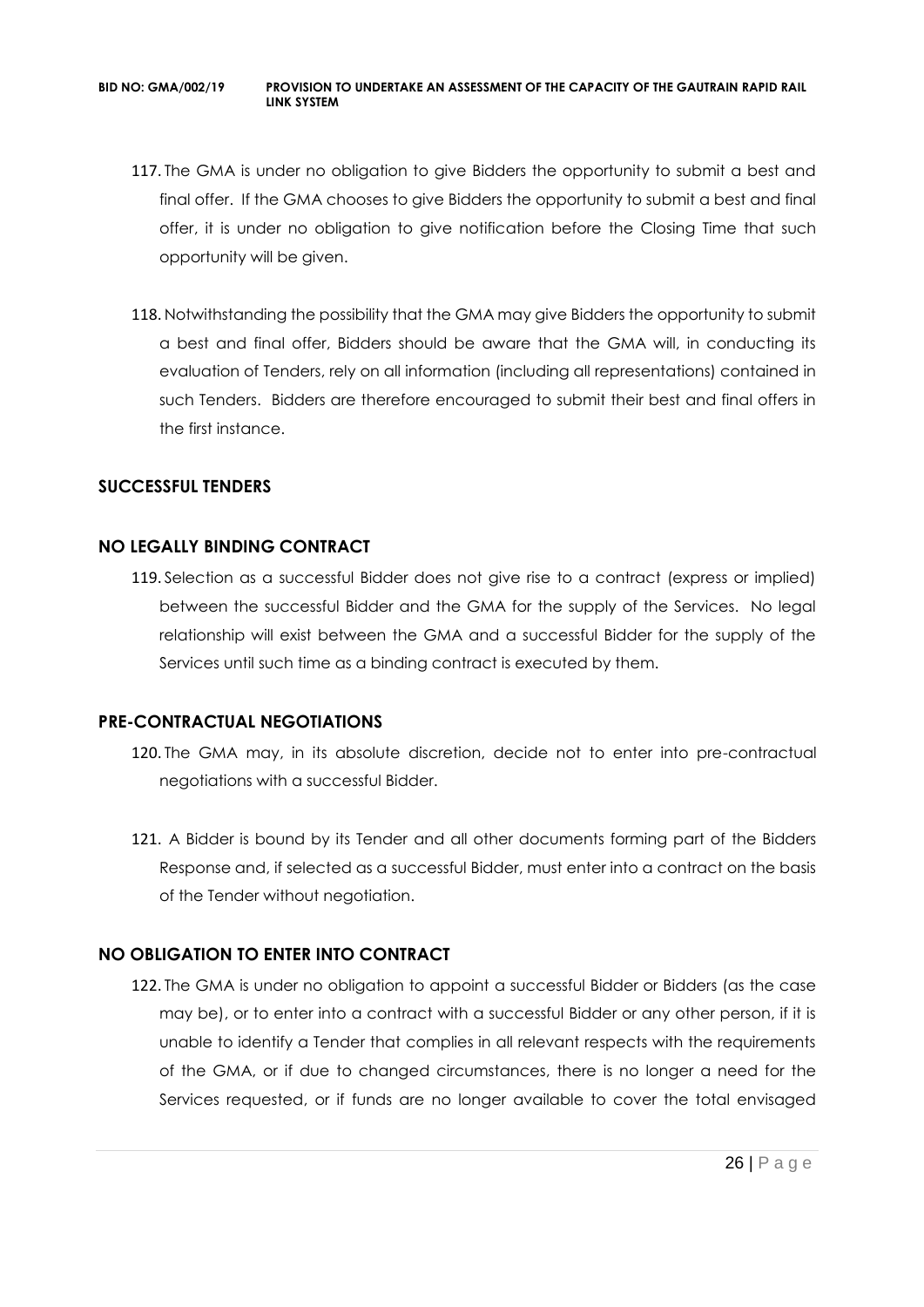expenditure. For the avoidance of any doubt, in these circumstances the GMA will be free to proceed via any alternative process.

123. The GMA may conduct a debriefing session for all Bidders (successful and unsuccessful). Attendance at such debriefing session is optional.

# **ADDITIONAL RULES**

- 124. It is a condition of the tendering process that Bidders will be required to complete all the forms annexed to this RFP Part C.
- 125. A Bidder who does not submit all the information as required by the GMA will be disqualified from the Tendering Process.

# **BIDDER WARRANTIES**

126. By submitting a Tender, a Bidder warrants that:

- a. In lodging its Tender it did not rely on any express or implied statement, warranty or representation, whether oral, written, or otherwise made by or on behalf of the GMA, its officers, employees, or advisers other than any statement, warranty or representation expressly contained in the RFP;
- b. it did not use the improper assistance of GMA employees or information unlawfully obtained from the GMA in compiling its Tender;
- c. it is responsible for all costs and expenses related to the preparation and lodgement of its Tender, any subsequent negotiation, and any future process connected with or relating to the Tendering Process;
- d. it otherwise accepts and will comply with the rules set out in this RFP; and
- e. it will provide additional information in a timely manner as requested by the GMA to clarify any matters contained in the Tender.

# **GMA'S RIGHTS**

- 127. Notwithstanding anything else in this RFP, and without limiting its rights at law or otherwise, the GMA reserves the right, in its absolute discretion at any time, to:
- a. Cease to proceed with, or suspend the Tendering Process prior to the execution of a formal written contract: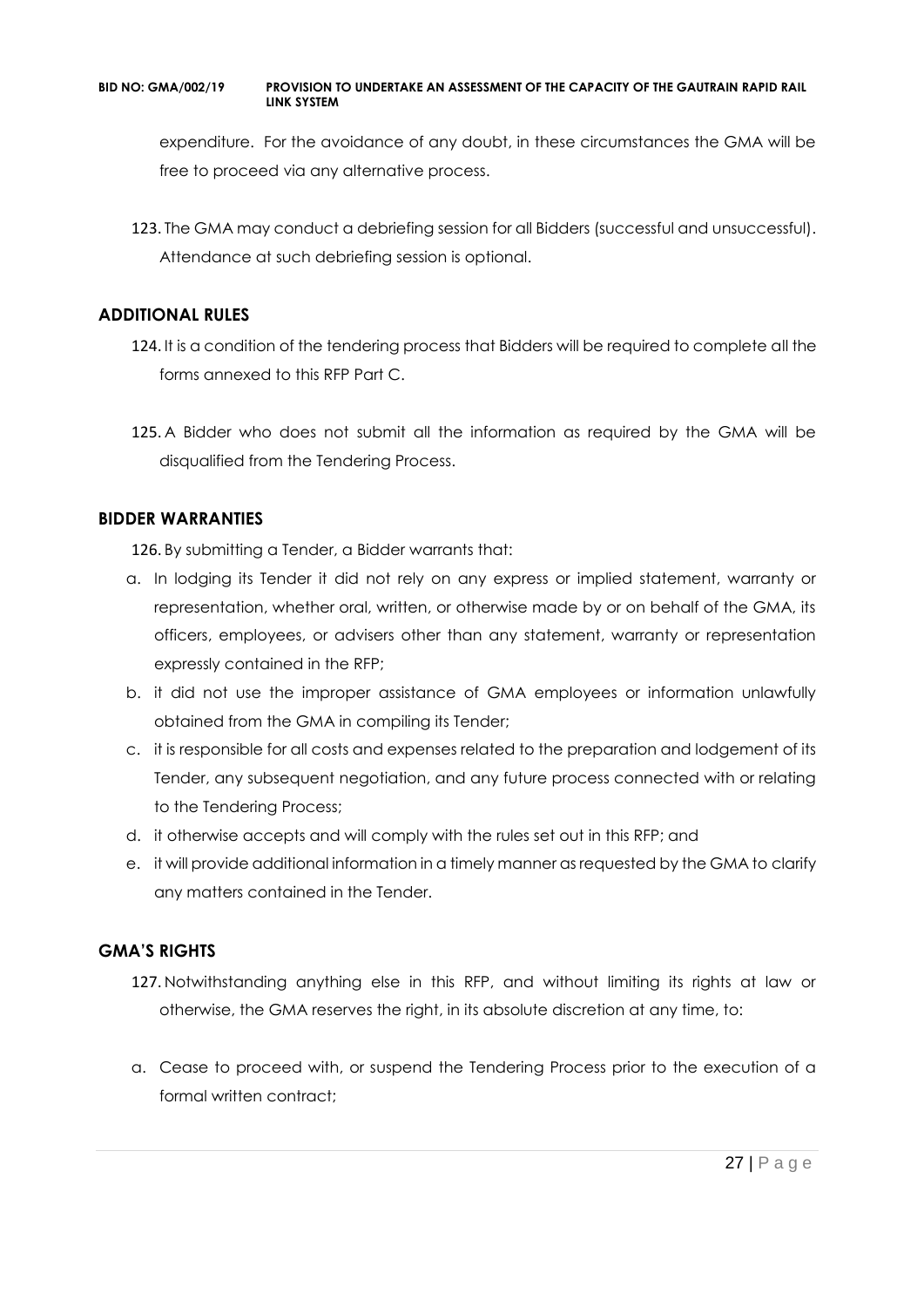- b. alter the structure and/or the timing of this RFP or the Tendering Process;
- c. vary or extend any time or date specified in this RFP for all or any Bidder or other persons;
- d. terminate the participation of any Bidder or any other person in the Tendering Process;
- e. require additional information or clarification from any Bidder or any other person or provide additional information or clarification;
- f. call for new Tenders;
- g. reject any Tender received after the Closing Time;
- h. reject any Tender that does not comply with the requirements of this RFP; or
- i. consider and accept or reject any alternative tender.

# **GOVERNING LAWS**

- 128. This RFP and the Tendering Process is governed by the laws applying in the Republic of South Africa.
- 129. Each Bidder must comply with all relevant laws in preparing and lodging its Tender and in taking part in the Tendering Process.
- 130. All tenders must be completed using the English language and all costing must be in South African Rands.

# **INCONSISTENCY**

- 131. If there is any inconsistency between any parts of this RFP, a descending order of precedence must be accorded to:
- a. the conditions of tendering in Part A and Part B of this RFP, and any annexure or attachments;
- b. the Bidders response in Part C of this RFP;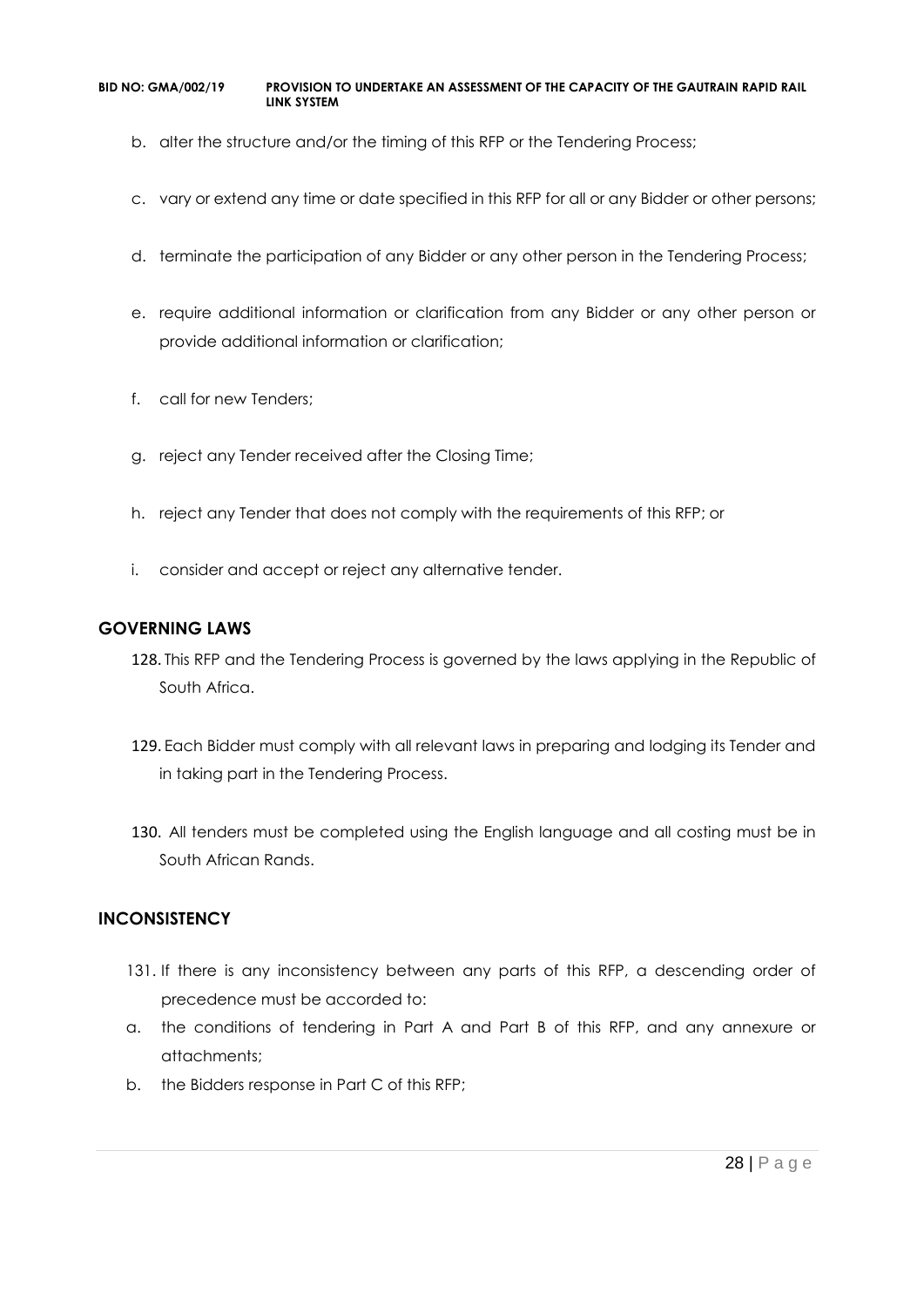c. any other part of this RFP, so that the provision in the higher ranked document, to the extent of the inconsistency, prevails.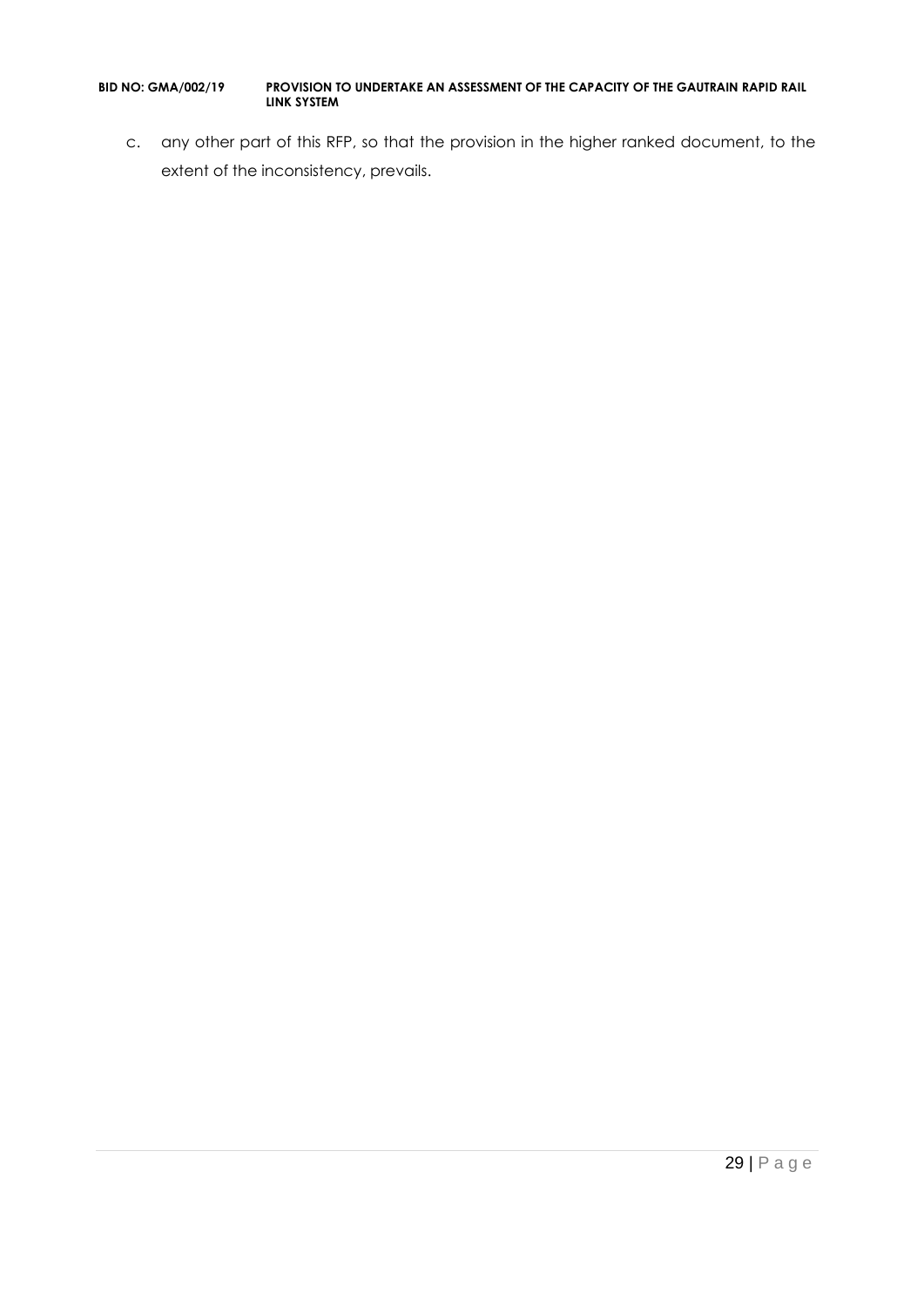# **RFP – PART B**

# **TERMS OF REFERENCE**

### **1. PURPOSE**

The purpose of this Request for Proposal ("RFP") is to procure the services of a service provider that can be contracted by the Gautrain Management Agency ("GMA") to undertake an assessment of the Capacity of the Gautrain Rapid Rail Link System and an investigation of alternative revenue sources to inform infrastructure investments that support the current and future operational requirements for a duration of 18 months.

# **2. BACKGROUND INFORMATION OF THE GAUTRAIN RAPID LINK SYSTEM**

### 2.1. **General Description of the Gautrain Rapid Rail Link System**

- a) The Bombela Concession Company (RF) (Pty) Ltd (BCC or the Concessionaire) entered into a Concession Agreement with the Gauteng Province (Province) that is represented by the Gautrain Management Agency (GMA), for the design, partial finance, construction, operation, and maintenance of the Gautrain Rapid Rail Link until 27 March 2026. Construction of the Gautrain project was completed on 7 June 2012.
- b) The Concessionaire signed an Operating Contract with Bombela Operating Company (Pty) Ltd (BOC) for the operation and maintenance of the System (Train, Station, and Bus operations).

In turn, BOC entered into two subcontracts, namely a maintainer contract in terms of which the Bombela Maintenance Company (BMC) is responsible for the maintenance of the System including the 4-car train sets and Mega Express which is responsible for the operation of the dedicated Gautrain bus service. BOC further provides overall management of the Midibus Feeder and Distribution Services ("MFDS") which are operated and maintained by their respective operators.

c) The rail network comprises 82 route kms, 25kV AC electrified, and signalled standard gauge track infrastructure of which 15.3 route kms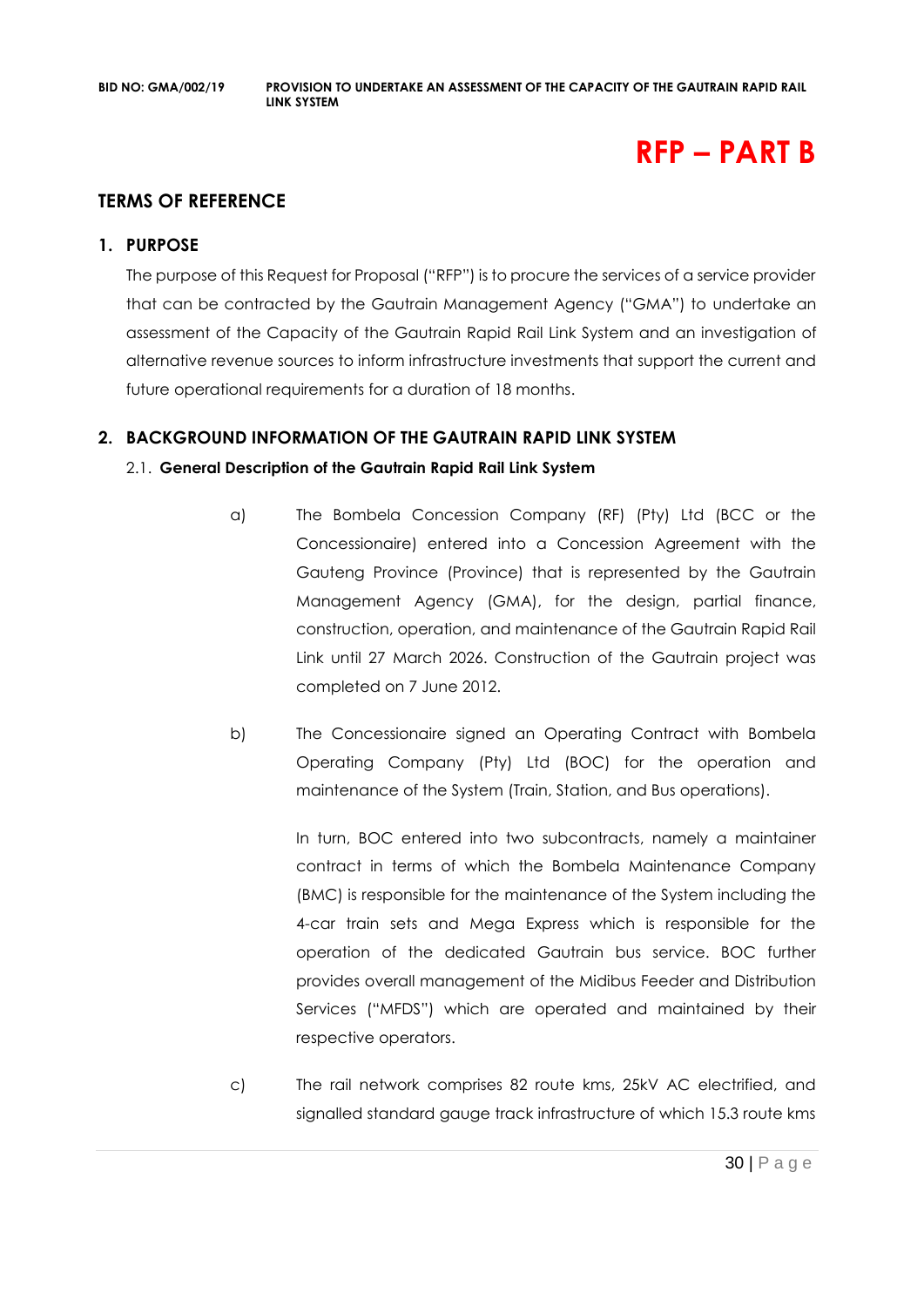is situated underground, 10 stations, one maintenance depot and 24 4-car Electrical Multiple Units ("EMUs") constructed to the UK loading gauge. The rail network layout is illustrated in Figure 1 below.



# **Figure 1: Diagrammatic layout of the Gautrain Rapid Rail System**

d) The Gautrain Depot is situated between Marlboro and Midrand stations on the North-South section of the System. This is where the EMUs are inspected, maintained, cleaned, and dispatched. The depot controls all train movements as well as providing a communications and control hub with the rail network, stations and tunnel equipment. BOC and BMC are both accommodated at the Gautrain Depot.

# 2.2. **General Description of the GMA**

The main objective of the GMA is to manage, coordinate and oversee the Gautrain. To do so, the GMA must:

- a) assist the Gauteng Provincial Government ("GPG") in implementing Gautrain and achieving its objectives;
- b) act on behalf of GPG in managing the relationship between GPG and the Concessionaire in terms of the Concession Agreement ("the CA") and ensure that the interests of GPG are protected;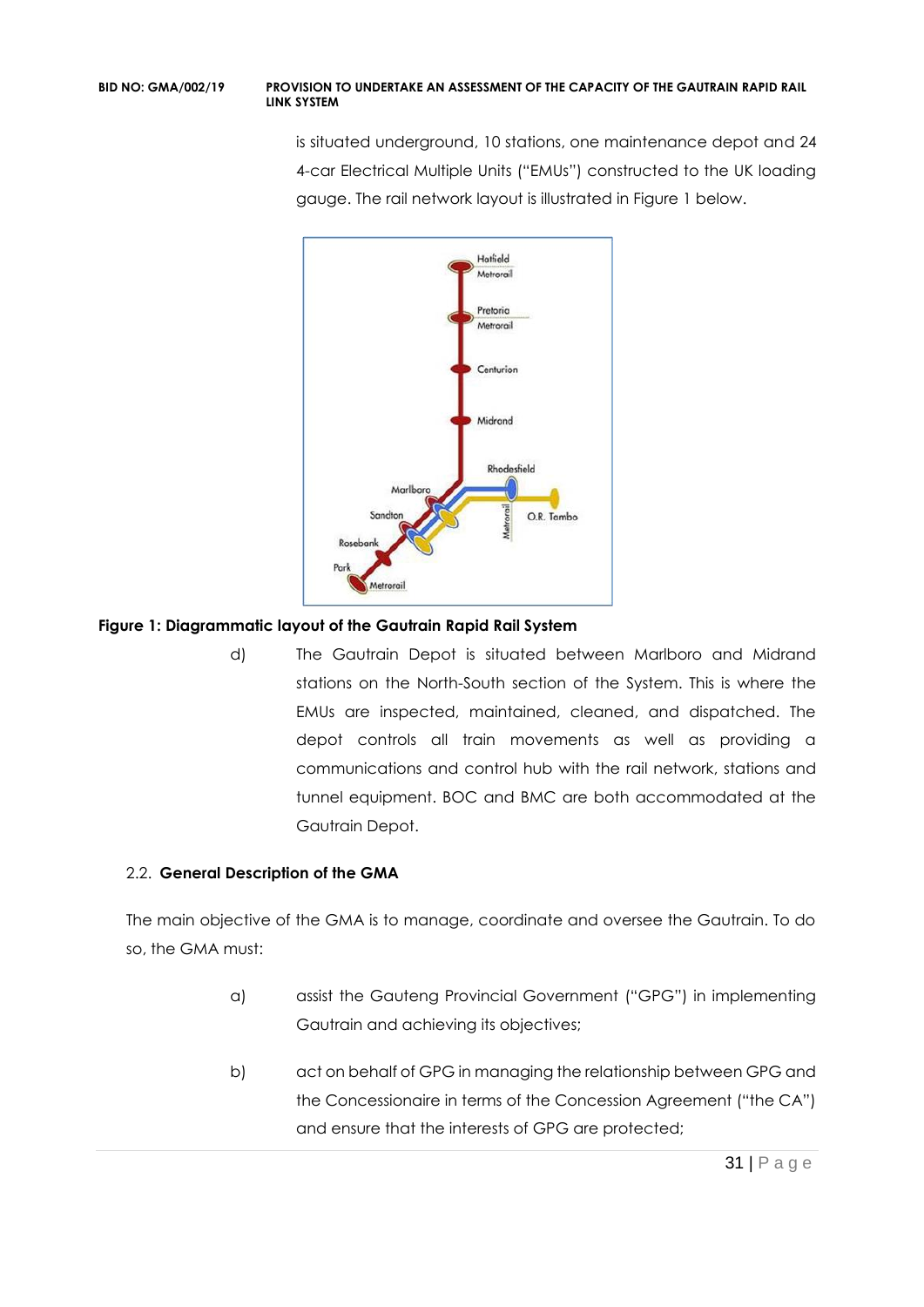- c) enhance the integration of Gautrain with other transport services and Public Transport Plans;
- d) promote and maximize the Socio-Economic Development and BBBEE objectives of the GPG in relation to Gautrain;
- e) liaise with and promote co-operation between government structures in all three spheres of Government in relation to Gautrain;
- f) liaise with persons having an interest in Gautrain;
- g) manage assets relating to Gautrain and promote their preservation and maintenance;
- h) manage the finances of the Gautrain and the financial securities provided by the Concessionaire; and
- i) monitor the policy and legislative environment of the Gautrain.

# **3. SYSTEM CAPACITY CHALLENGES**

The development model of the GRRLS anticipated a steady ramp-up of patronage. Passenger demand on Gautrain System reached and exceeded predicted passenger peak period demand levels much earlier than anticipated. The Province and the Concessionaire introduced several System enhancement projects to respond to this demand, but passenger demand continued to grow. As a result, the growth in passenger demand is likely to be constrained over time. This will reduce the financial sustainability, and economic benefits of the GRRLS.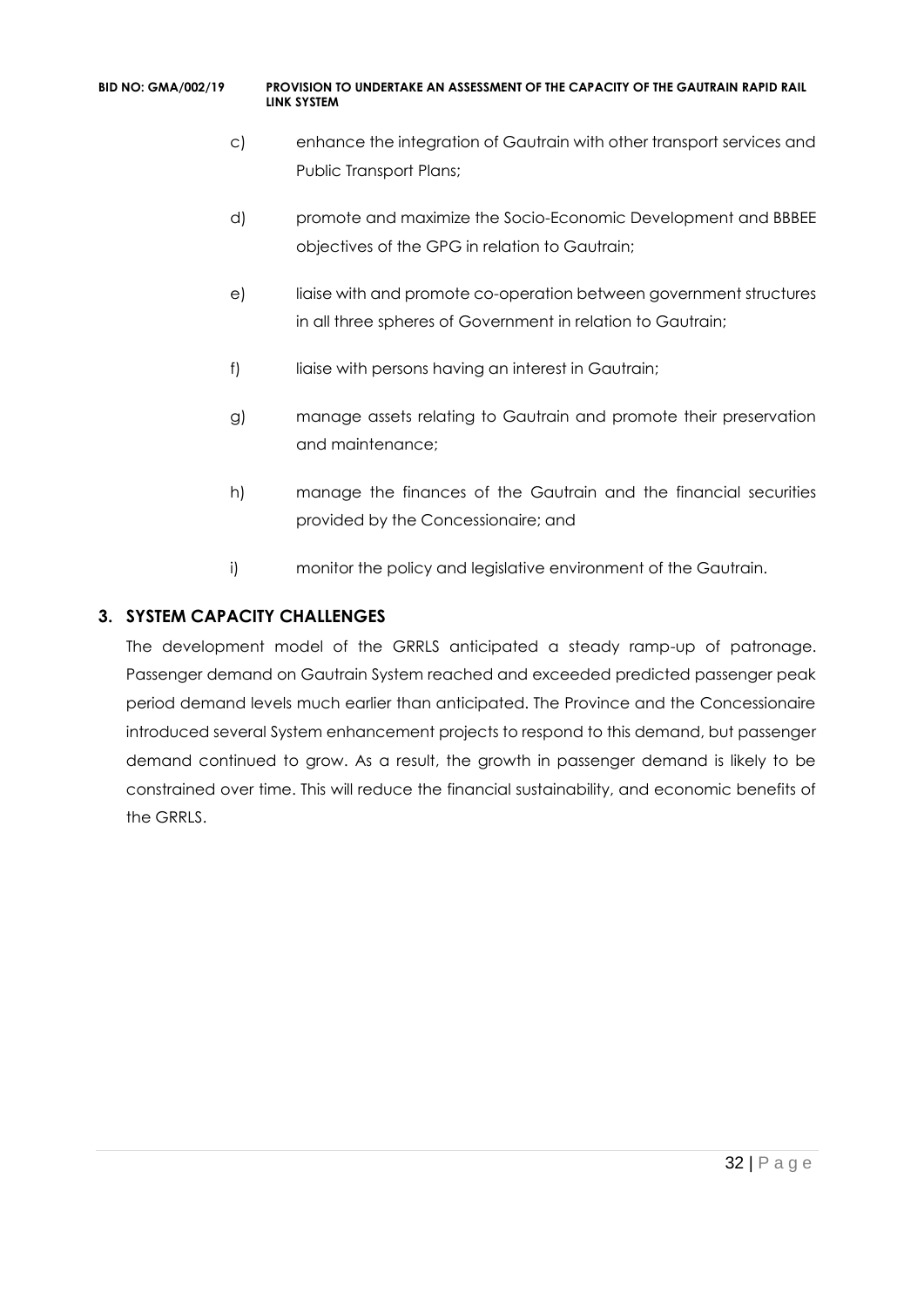# **4. SPECIFICATIONS**

The GMA requires a Service Provider to undertake an assessment of the operational capacity of the System infrastructure, as well as an investigation of strategies to develop alternative revenue sources at key nodes along its rail reserve. The required assessment must be collated into a report that will inform the GMA's future investment in the Gautrain, and thus enable the use of the infrastructure of the System to service the commuters better.

This assessment report must include 3 dimensional ("3-D") rendering of the proposed infrastructure changes to passenger interface facilities that comprise: station facilities, tunnel emergency shaft adits and shelters, as well as viaducts; including the following minimum deliverables of this RFP:

### **4.1. Technical Deliverables:**

- 4.1.1.Document reviews that include the architecture of the System infrastructure, operations plan, any related documentation, future extensions to the rapid rail network, as well as pertinent GMA strategic planning reports to enable the Service Provider to acquaint themselves with the Gautrain and its operations.
- 4.1.2.Conducting a feasibility study of the optimal locations for loop lines (pocket tracks) on the current System to enable the optimization and increase in the operational and maintenance efficiency thereof. The proposed loop lines (pocket tracks) must increase the operational and maintenance efficiency of the System by enabling the reduction on non-commercial passenger train kilometres, the staging of works trains, and quicker removal of sets that have failed in the section. This feasibility study must include but is not limited to the following:
	- a) Design philosophy and narrative in line with the operational requirements of the **Gautrain**

system including the proposed "Y" Link (to be situated between Midrand, Marlboro and Modderfontein that will enable a direct connection between the North-South General Passenger Service ("GPS") the Airport Service), as well as the second tunnel between Sandton and Park Stations;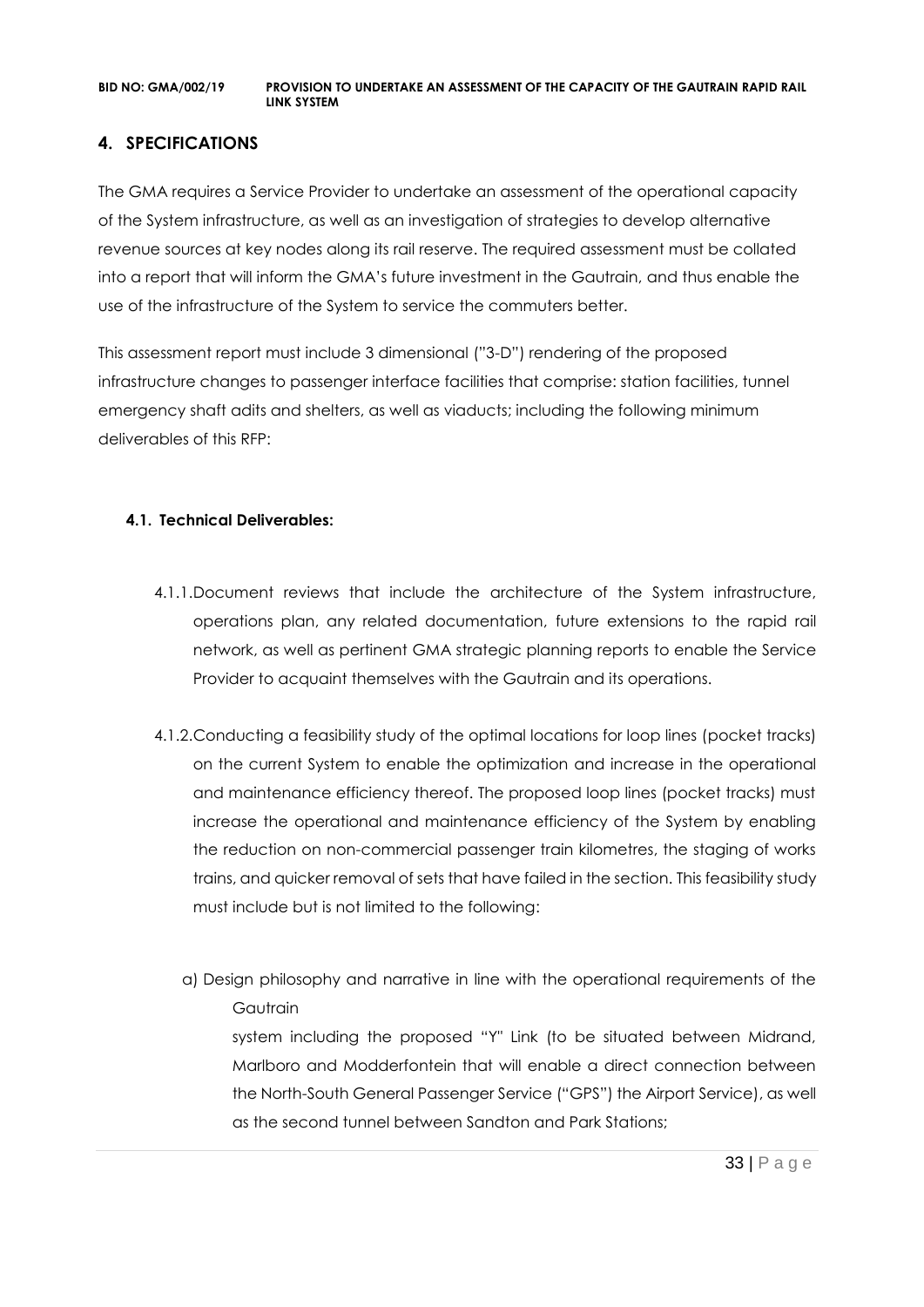- b) analysis of operational requirements pertaining to the proposed loop lines (pocket tracks) and rail sidings;
- c) assessment of the impact of the proposed loop lines (loop lines (pocket tracks)) on the operations of the System including the simulation of the service as per the headway scenarios stated in 4.4 below;
- d) development and verification of the model to be applied in 4.2.3 below prior to the commencement and conclusion of the required simulation;
- e) preparation of a preliminary design of the loop lines (pocket tracks) to accommodate passenger and works trains as per the operational and maintenance requirements of the System;
- f) the scope of work for the required loop lines (pocket tracks) including earthworks, perway, signalling, OCDS, any other additional infrastructure and amenities that would be required for any of the required loop lines (pocket tracks) to enable their functional intent, and the extent of additional land requirements as necessary for the installation of the proposed works;
- g) a cost estimate for the detail engineering, procurement and construction of the required loop lines (pocket tracks), and rail sidings including appurtenant infrastructure and additional land;
- h) high level integration risk assessment between the proposed loop lines (pocket tracks)/rail sidings and existing network.
- 4.1.3.Assessment and determination of the capacity of the System infrastructure which includes inter alia; civils, perway, structures, signalling, telecommunications, OCDS, power supply & distribution, and rolling stock and thus determine the infrastructure enhancement interventions to enable the current and future operations plan of the System, as well as predicted passenger growth thereof
- 4.1.4.The assessment and determination of the capacity in 4.2 below must be undertaken for 10, 7.5, 6, 5, and 3-minute peak-time train headway scenarios, as well as proposed enhancements and extensions to the System which includes but are not limited to the following:
	- a) Extended service operating hours;
	- b) additional rolling stock and appurtenant infrastructure;
	- c) tunnel improvements between Sandton and Park Stations;
	- d) construction of stations at Modderfontein, Samrand, and Waterfall;
	- e) construction of the North to East link ("Y-Link");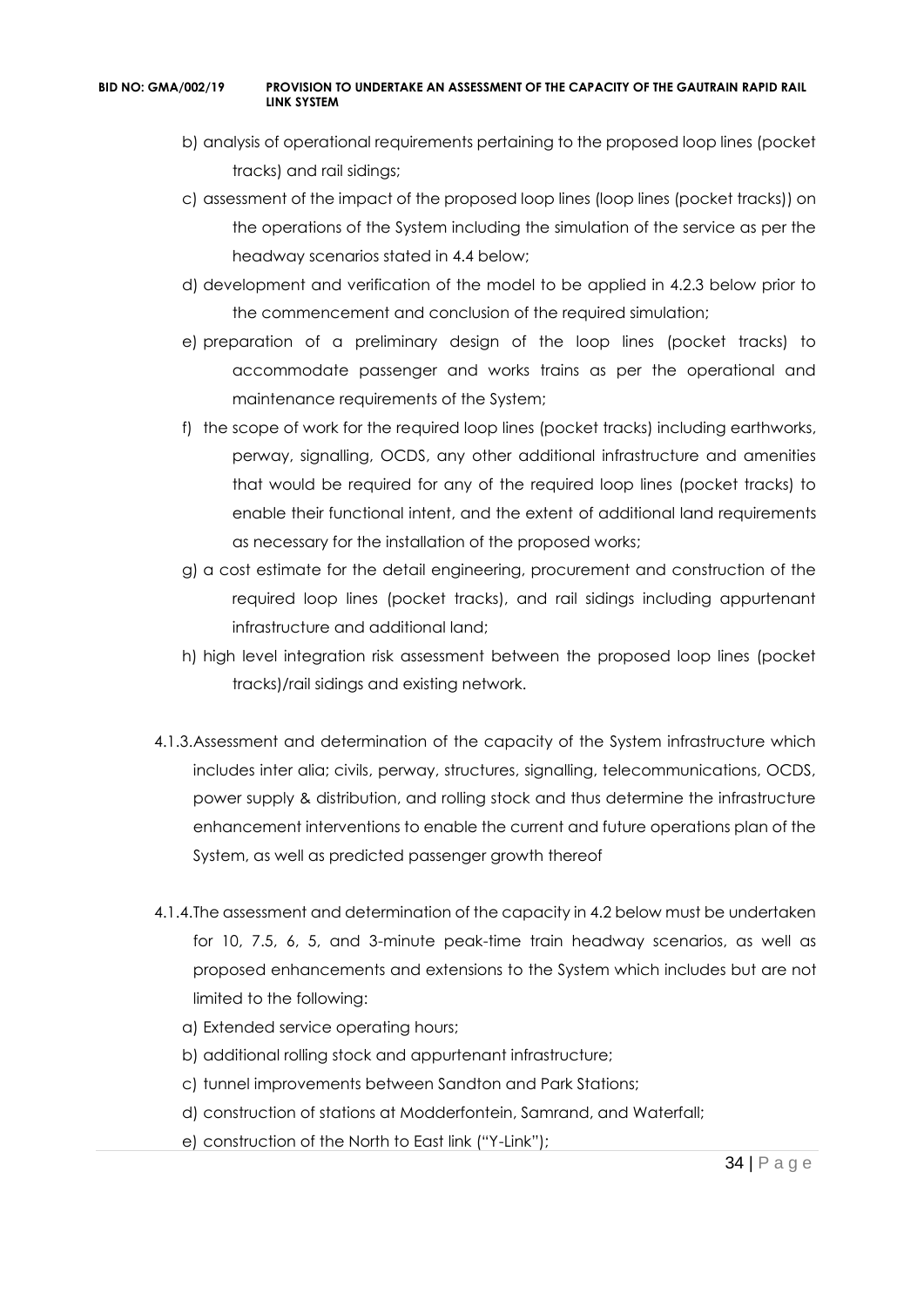- f) construction of loop lines (pocket tracks);
- g) signalling system upgrades for the following scenarios:
	- 4.1.4.g.1. signalling system upgrade to address current operational constraints and associate telecommunications upgrade,
	- 4.1.4.g.2. a signalling system upgrade to a hybrid system that addresses current operational constraints, including modernisation of the existing system,
- h) modern communication-based train control and/or full moving-block signalling system, and
- i) autonomous train control Systems.
- 4.1.5.Power supply and distribution upgrade for the following scenarios:
	- a) normal system operation
	- b) upset system operation
- 4.1.6.12-car train operations and associated modifications to the current System;
- 4.1.7.first and last mile infrastructure and services;
- 4.1.8.application of the logic of the GMA's commercialisation study at key nodes along its current and proposed future rail reserve;
- 4.1.9.extensions to the Gauteng Rapid Rail Integrated Network ("GRRIN");
- 4.1.10.Development of the high level operational readiness plan and operations plan for all headways scenarios; and
- 4.1.11.Any other system enhancements or extensions that the Service Provider may deem relevant to the delivery of the scope of this RFP
- **4.2.** Determination of enhancement initiatives for the infrastructure subsystems and systems that will enable the capacity required by the System for the respective operating scenarios as per 4.3 below which must include the following:
	- 4.2.1.Operational safety requirements inclusive of emergency management and evacuations on the System
	- 4.2.2.Benefits of the proposed system enhancement initiatives including cost benefits thereof;
	- 4.2.3.prioritisation of implementation including timelines and estimated implementation durations thereof;
	- 4.2.4.estimation of implementation costs for the proposed enhancement initiatives and proposed System enhancements; and
	- 4.2.5.technology and obsolescence management.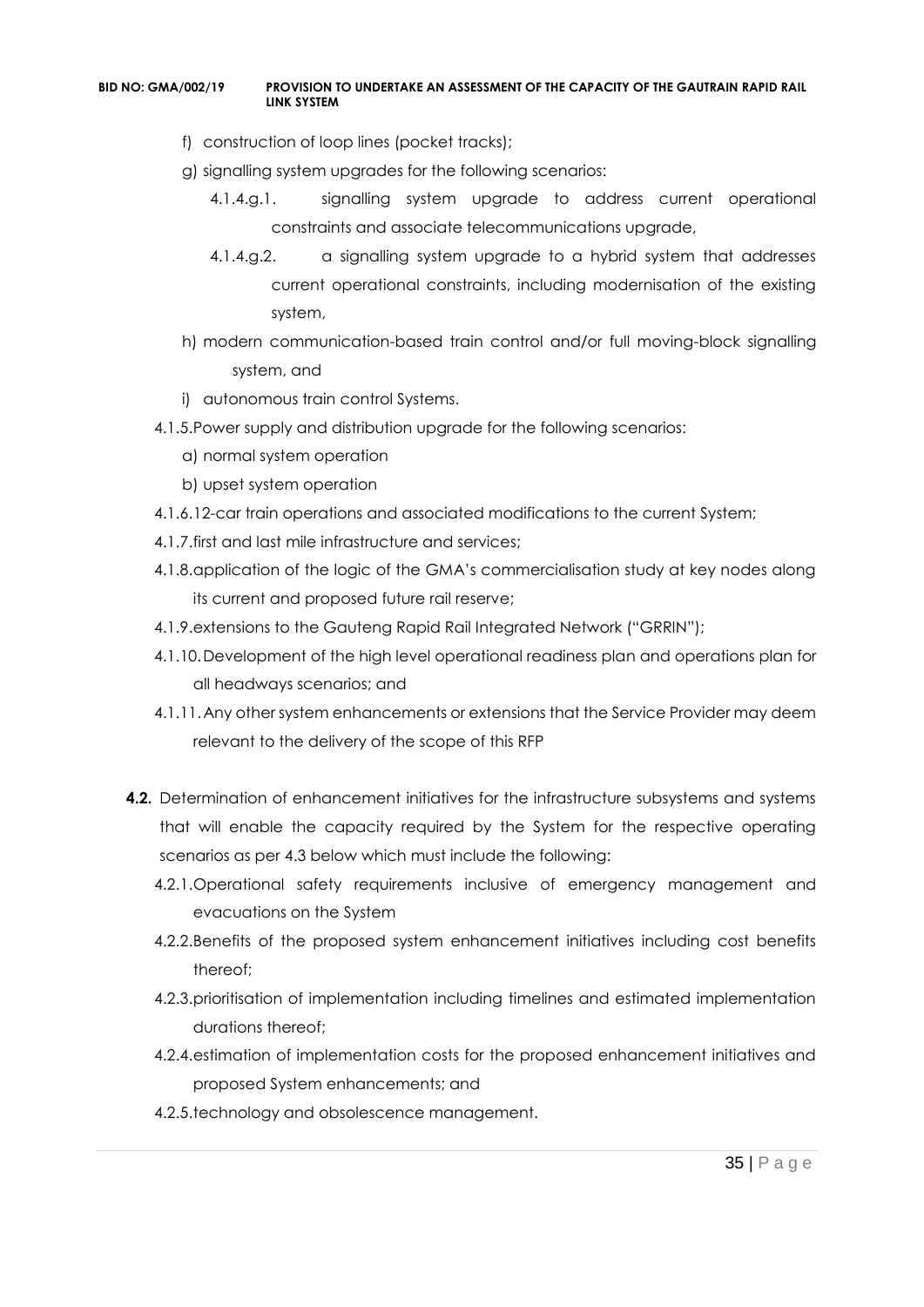- **4.3.** Development of modelling tools that will be transferred to the GMA to enable exclusive testing of the scenarios as well as any variance thereof as per Section 4 above;
- **4.4.** Collation of the proposed infrastructure enhancement initiatives and value capture strategy into project programmes, and a master programme that include the timelines of implementation, dependencies between the proposed initiatives, and phasing of long-lead items to align with the delivery periods of the proposed enhancement initiatives
- **4.5.** Application of the outcomes of the infrastructure capacity assessment, and proposed enhancements thereof to determine a value capture strategy that can be applied at key nodes along the current and proposed future rail reserve. This value capture strategy must enhance the patronage, and revenue base of the Gautrain and must including the following:
	- 4.5.1.Timelines of implementation based on predicted passenger growth from passenger demand studies done by the Service Provider;
	- 4.5.2.estimated implementation costs including cost benefit analysis thereof;
	- 4.5.3.impact of implementation; and
	- 4.5.4.Prioritisation of implementation.
- **4.6.** Preparation and execution of measurable Supplier Development initiatives that promote and maximize the Socio-Economic Development and BBBEE objectives of the GMA through the execution of the works required by this RFP. In this regard; Bidders must subcontract a minimum of 30% of the contract value to Emerging Micro Enterprises ("EME's"), and/or Qualifying Micro Enterprises ("QSE's").

Bidders must provide a clear breakdown of the percentage to be subcontracted to each EME's, and/or QSE's to be contracted through the execution of this RFP.

**4.7.** Preparation and execution knowledge management and transfer for the Gautrain project so that lessons learned are captured for future projects. The GMA's knowledge management strategy requires the Service Provider to develop case studies, technical papers, and a project fact sheet that includes all the insights and lessons learned from the execution of this project. The Service Provider is further required to participate in the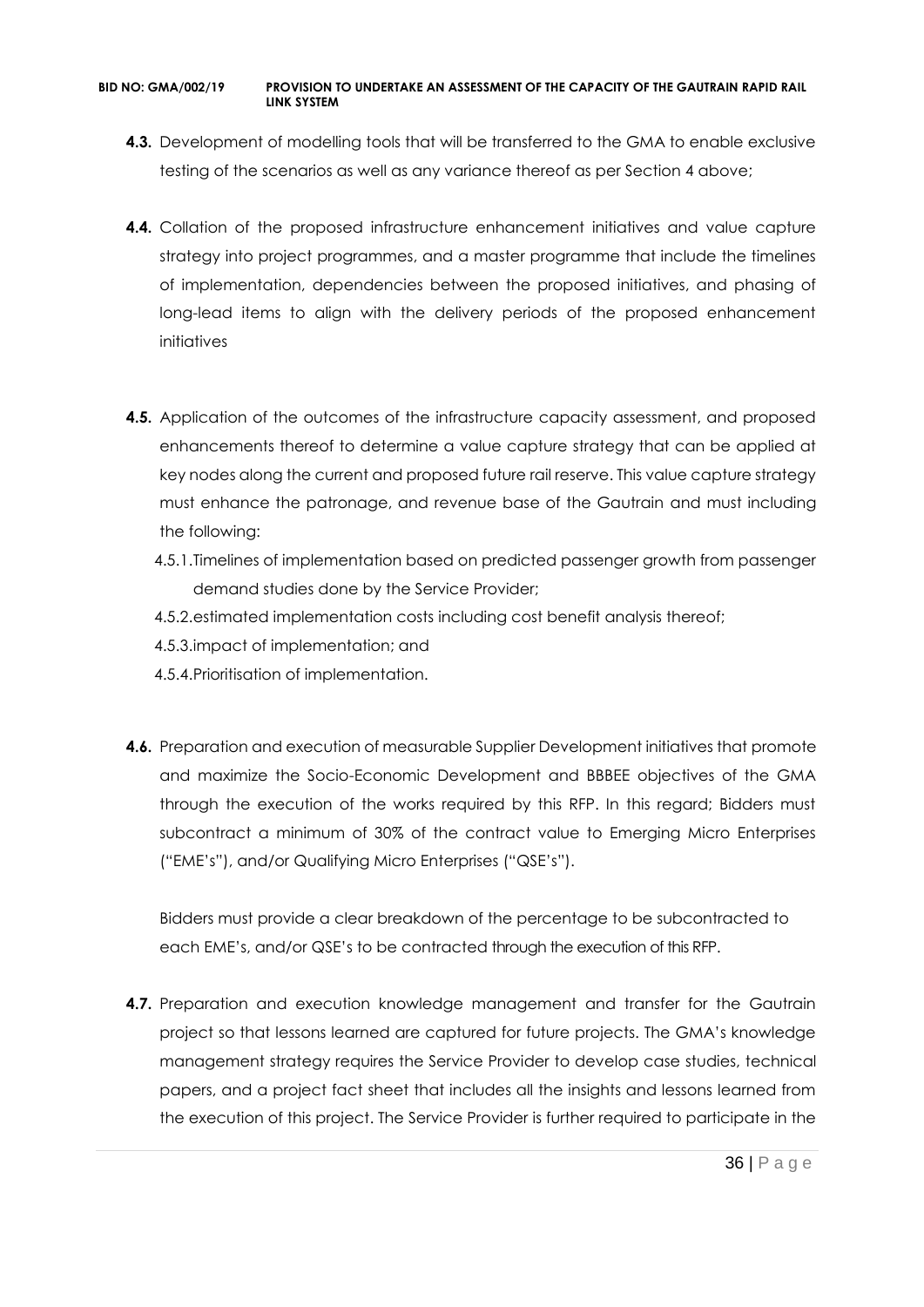capturing of lessons learned during project implementation until the project close out, as well as the facilitation of knowledge share sessions.

- **4.8.** Preparation and execution of a program of measurable skills transfer to GMA staff on the services to be provided under this RFP.
- **4.9.** Providing any other related services required for the conclusion of the Gautrain System infrastructure capacity assessment study.

# **5. PROJECT ADMINISTRATION AND REPORTING**

The Service Provider shall be responsible for all project administration and reporting as required for the execution and completion of the works articulated in Section 4 of this RFP. This project administration and reporting shall include the following minimum requirements:

- **5.1.** Preparation and submission of a project execution plan;
- **5.2.** Monthly, and quarterly project progress reports coupled with the actual deliverables required in Section 4 of this RFP including reporting on supplier development initiatives, and skills transfer to GMA staff;
- **5.3.** Creating and maintaining a project program that combines all project workstreams and interdependencies thereof;
- **5.4.** Coordinating, administrating, and managing monthly project progress meetings including the recording of all meetings;
- **5.5.** Identification of key risks in project delivery and engaging the client accordingly;
- **5.6.** Preparation and submission of a project close-out report.

# **6. DOCUMENTS TO BE PROVIDED TO SERVICE PROVIDER**

- 6.1. The successful bidder will be provided with the following documentation:
	- 6.1.1.Relevant Gautrain System as-built drawings and associated data;
	- 6.1.2.Gautrain System Operations Plan;
	- 6.1.3.relevant details of the procurement of additional rolling stock;
	- 6.1.4.relevant extracts from the Concession Agreement;
	- 6.1.5.Gautrain commercialisation study report;
	- 6.1.6.First and Last Mile project report; and
	- 6.1.7.concept Y-link diagrammatic layout drawings.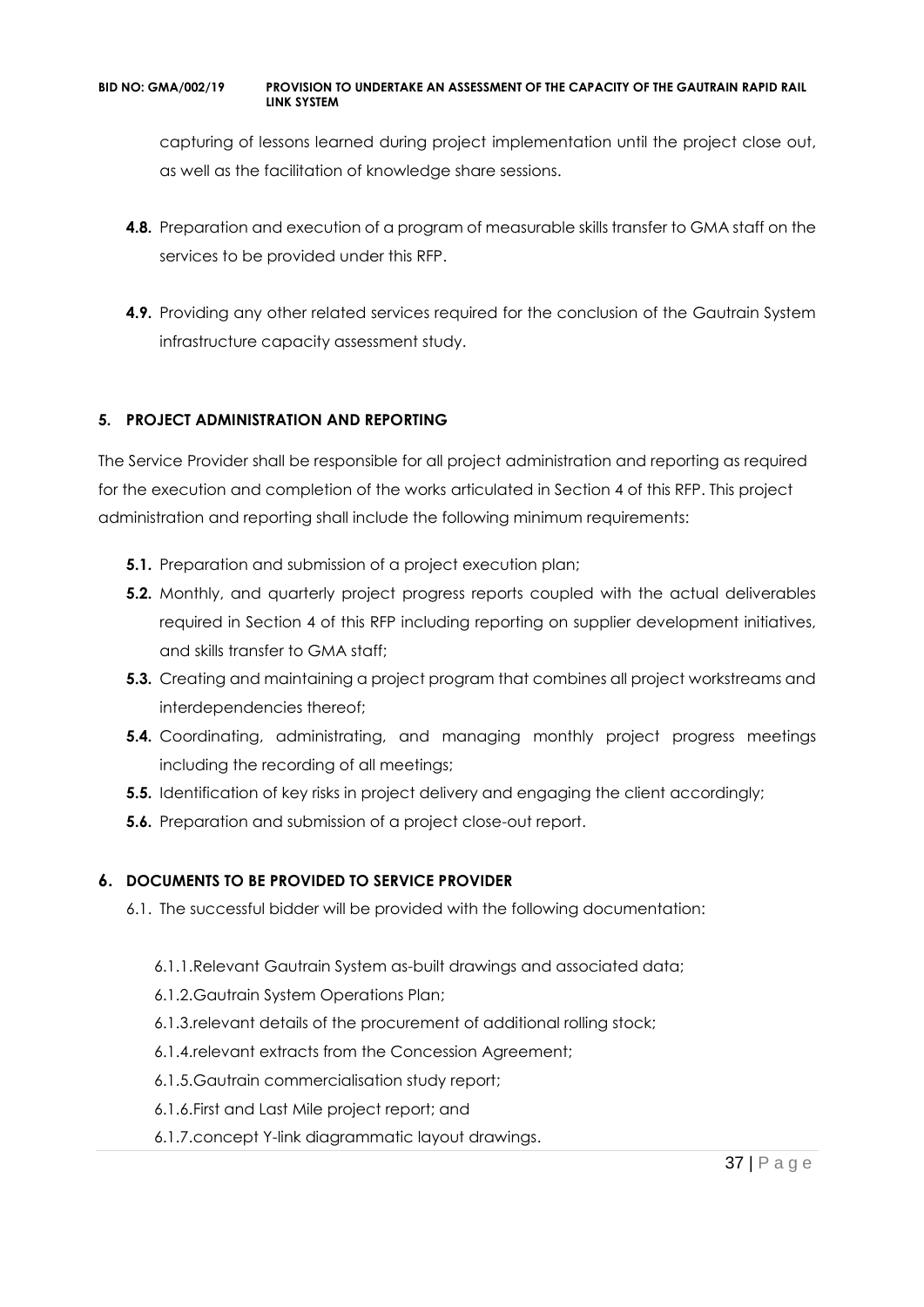6.2. Any other relevant information and as-built drawings of the Gautrain will be provided on request. The Service Provider shall be responsible for sourcing any other applicable legislation, codes, standard, specifications, and reference documents required for the execution of the scope contained in this RFP.

# **7. SUBMISSION CRITERIA**

The Bidders are required to submit CVs and copies of qualifications and applicable certifications for all proposed individuals that will be made available to conduct the capacity assessment of the Gautrain System infrastructure, as well as the development of a value capture strategy for key nodes of the Gautrain. These CVs must explicitly demonstrate the qualifications, certification, and specific work experience of every individual in the provision of the required area of expertise as per Section 4 of this RFP including the following minimum requirements:

# **7.1. Qualifications and Certification of Assigned Individuals**

# **7.1.1 Programme Manager**

The qualifications of the Programme Manager that will be responsible for the coordination, and integration of all deliverables required for the conclusion of the scope of work articulated in Section 4 of this RFP must include the following minimum requirements:

- a. An NQF 7 level qualification in an engineering-related field specific to this project
- b. Programme management certification

# **7.1.2 Engineering and Technical Personnel**

The qualifications and certification of the assigned personnel that will be responsible for the delivery of the capacity assessment of the system infrastructure required for the conclusion of the scope of work articulated in Section 4 of this RFP must include the following minimum requirements:

- a. Bachelor's degree (BSc/BEng) in their respective technical discipline including specialization in transportation
- b. National Certificate Railway Signalling Technology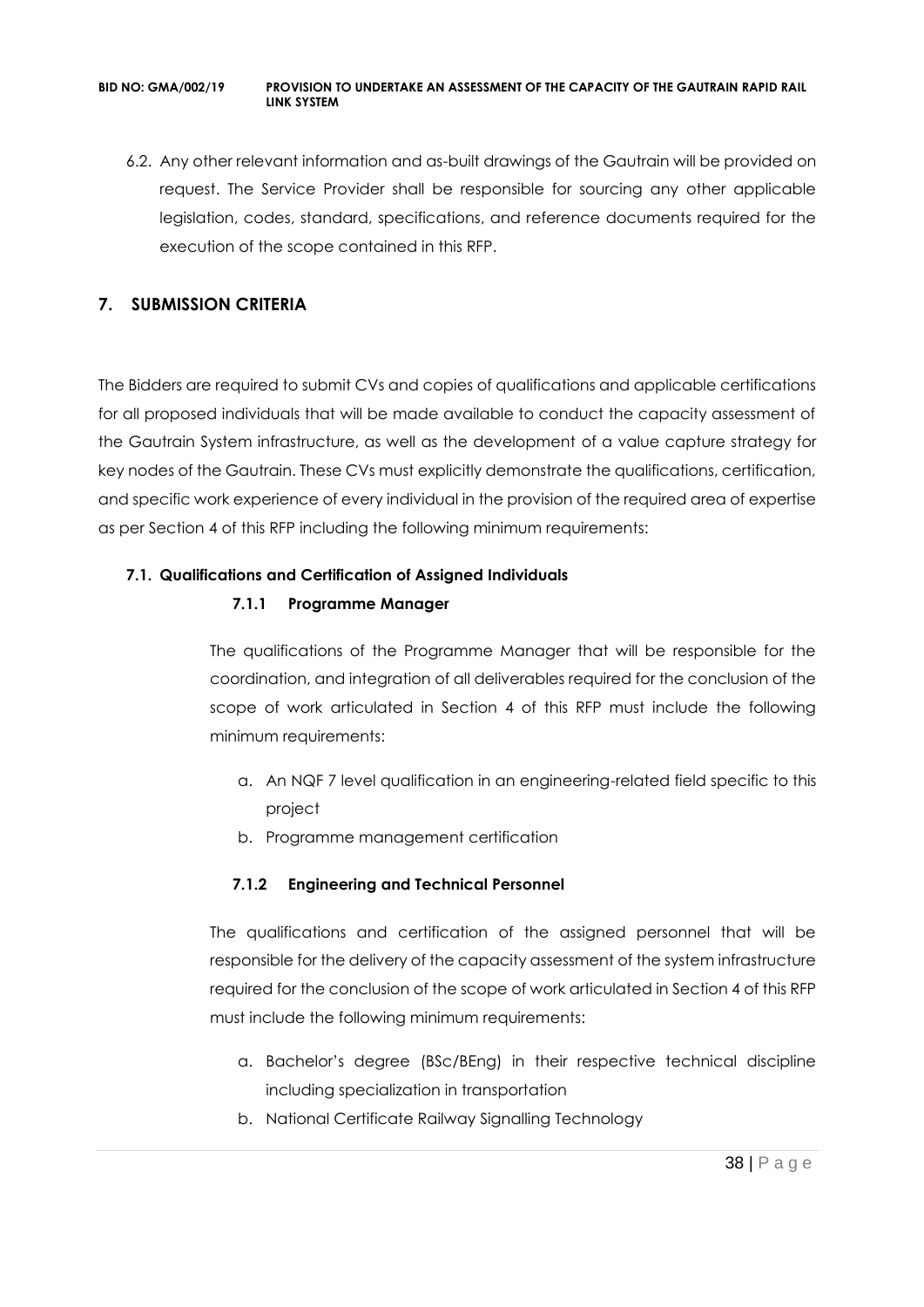- c. National diploma in Safety Management
- d. Railway Regulator Safety Certificate Courses
- e. CFPA Europe Certificate in Principles of Fire Safety Engineering issued by the UK FPA Training Division
- f. Understanding the Principles of Fire Safety Engineering issued by the FPASA Fire College or IFE Level 3 Diploma in Fire Science and Fire Safety (VRQ)
- g. Professional registration with the Engineering Council of South Africa ("ECSA") or equivalent as per the *Washington Accord* for all lead discipline engineers

# **7.1.3 Economics Personnel**

The qualifications and certification of the assigned personnel that will be responsible for the delivery of the development of the value capture strategy required for the conclusion of the scope of work articulated in Section 4 of this RFP must include the following minimum requirements:

a. Bachelor's degree (BCom) in Economics

# **7.2. Experience of Assigned Individuals**

# **7.2.1 Programme Manager**

- a. Working knowledge of Public Private Partnership ("PPP") contracts;
- b. Ten years' experience in the management and coordination of projects of a comparable size, scope, and complexity to the requirements to be managed under this RFP;
- c. Ten years' experience in commuter rail infrastructure projects;
- d. Ten years' experience in Transport infrastructure projects; and
- e. Ten years' experience in Commuter rail project planning, and scheduling.

# **7.2.2 Engineering and Technical Lead Personnel**

7.2.2.1 The experience of the engineering and technical lead personnel must include the following within the relevant disciplines:

39 | P a g e a. Fifteen years' experience in the application of design, engineering management, and experience in commuter rail systems including inter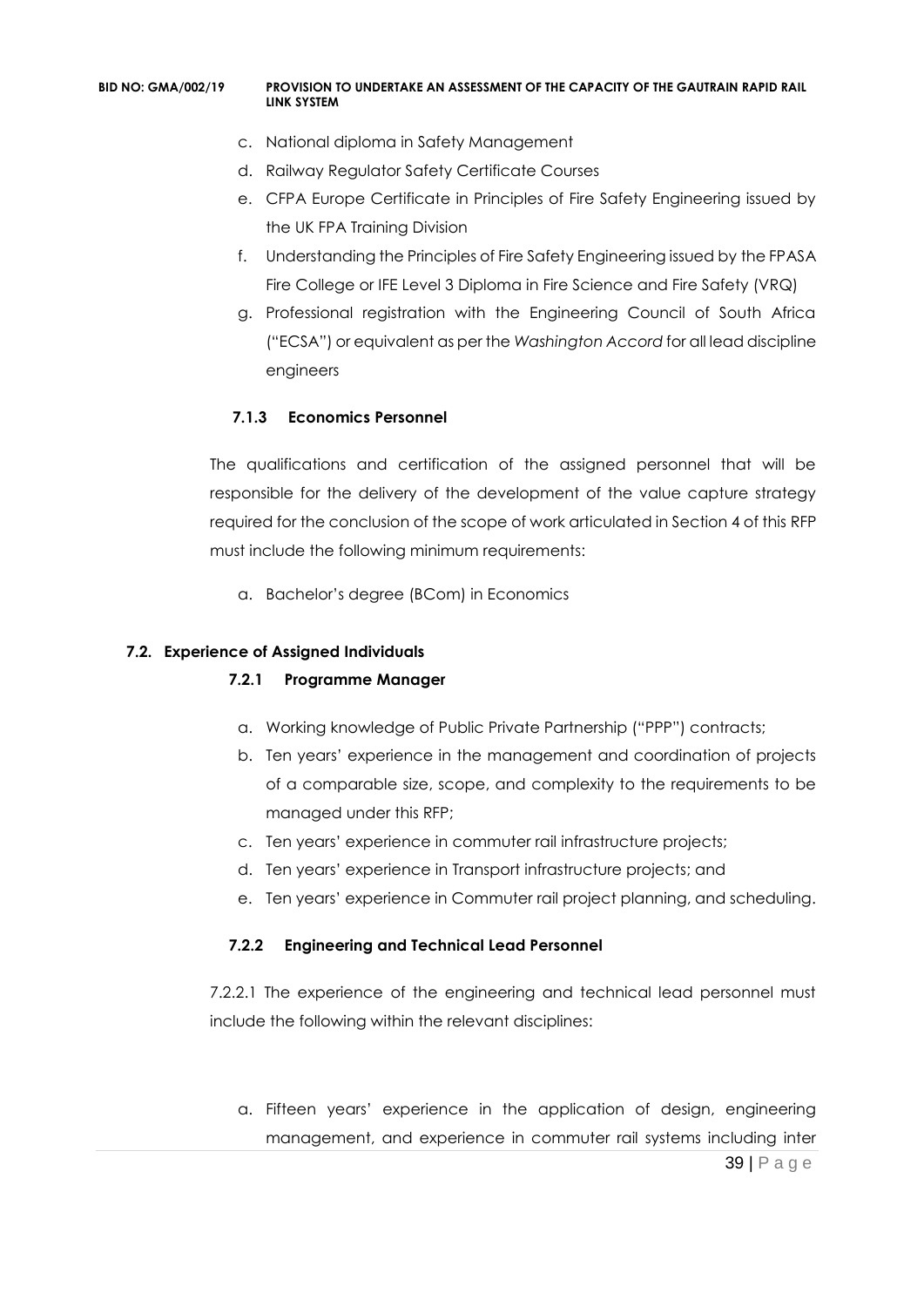alia Perway, Civils, Structures, Signalling, Telecommunications, Substations, and OCDS/OHTE;

- b. Ten years' experience in operations and maintenance in commuter rail systems including inter alia Perway, Civils, Structures, Signalling, Telecommunications, Substations, and OCDS/OHTE;
- c. Fifteen years' experience in system integration of commuter rail systems;
- d. Fifteen years' experience in Commuter rail system operating plan design, implementation, and capacity utilisation management;
- e. Fifteen years' experience in facilities management and design engineering of public infrastructure;
- f. Ten years' experience in commuter railway infrastructure planning and management;
- g. Ten years' experience in transport infrastructure project cost estimation;
- h. Ten years' experience in public transportation planning;
- i. Fifteen years' experience in Railway network planning;
- j. Ten years' experience in Railway Systems Engineering Management (Concept, Design, Installation, Operation, and Maintenance);
- k. Ten years' experience in the design review and approvals of railway system designs including rapid rail or high-speed rail;
- l. Five years' experience in research and studies including intermodal transportation;
- m. Ten years' experience in railway infrastructure planning and management;
- n. Ten years' experience in Transportation Planning and Traffic Engineering;
- o. Ten years' experience in passenger rail station infrastructure design;
- p. Ten years' experience in designing safety systems compliant with railway safety regulations including underground passenger rail systems;
- q. Ten years' experience in design of specialized fire and emergency plans;
- r. Five years' experience in engineering cost estimation;
- s. Five years' experience in Static kinematic calculation experience for capacity assessment of public transportation passenger interface facilities including commuter rails systems;
- t. Five years' experience in the development and simulation of dynamic pedestrian movement in public transport passenger interface facilities; and
- u. Five years' experience in the development of modelling tools;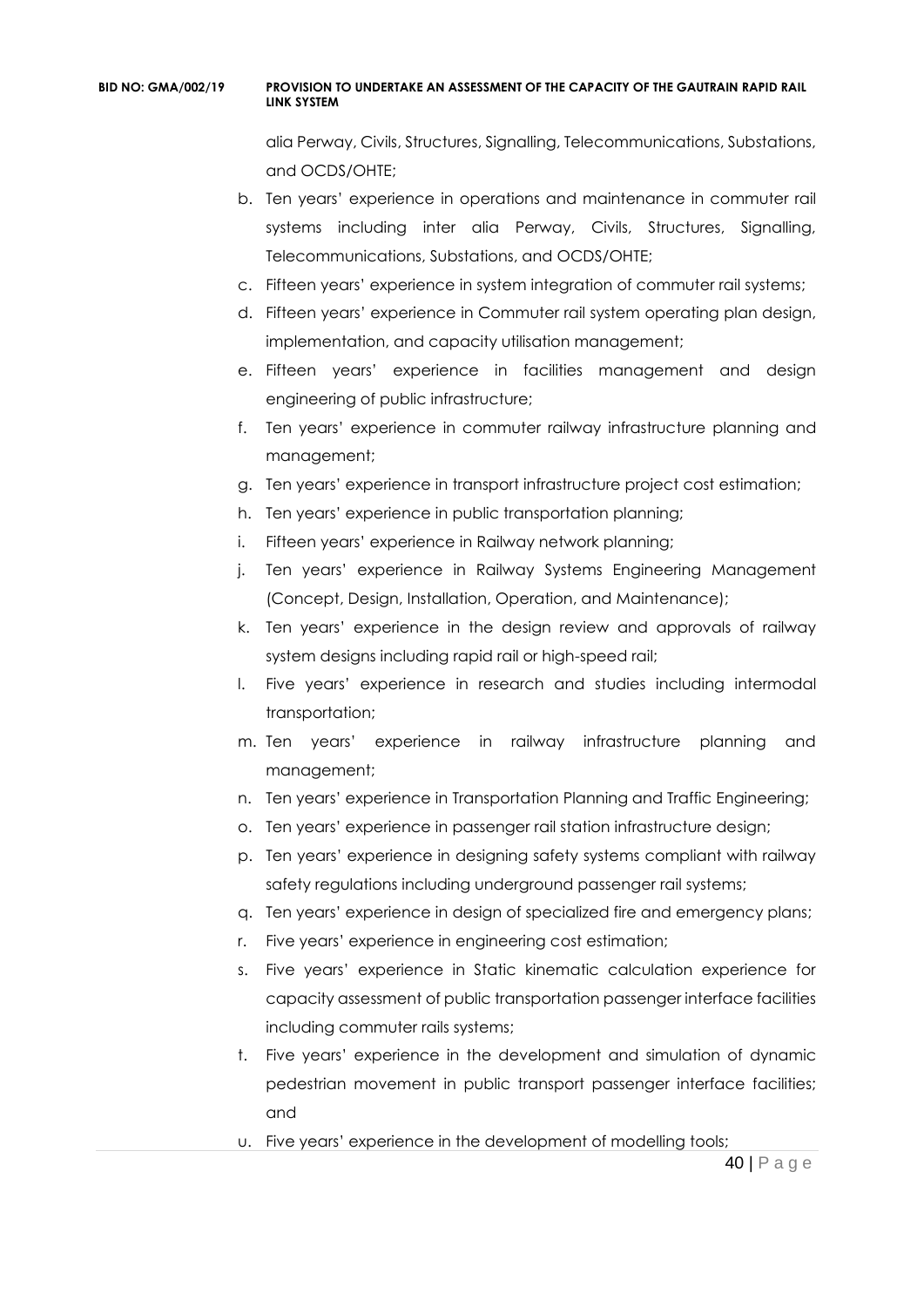7.2.2.2 The engineering and technical lead personnel must also have working knowledge of the following areas within the relevant disciplines as a minimum:

- a. Project cost-benefit analysis;
- b. Working knowledge of Public Private Partnership ("PPP") contracts;
- c. Transportation design projects including passenger rail, rapid rail, or highspeed rail systems;
- d. Working knowledge of passenger railway operations;
- e. Working knowledge and understanding relevant to a number of fire professional roles in the Fire and Rescue Service, Fire Safety specialist, and Fire Investigation specialist; and
- f. Knowledge of industry design and construction standards and specifications including *COLTO, SANS, Occupational Health and Safety Act No 85 of 1993, National Building Regulations, Construction Regulations,*  Municipal Bylaws, and Emergency Medical Services Regulations.

# **7.2.3 Economics Personnel**

- a. Ten years' experience in the development of value capture strategies;
- b. Five years' experience in project cost-benefit analysis;
- c. Working knowledge of Public Private Partnership ("PPP") contracts; and
- d. Five years' experience in public transportation projects.

# **7.3. Company Experience and Expertise**

- 7.3.1.Bidders are required to demonstrate the company experience in the provision of railway system capacity and efficiency assessments, as well as the development of value capture strategies consistent with the requirements articulated in Section 4 of this RFP including the following minimum requirements:
	- a) Ten years' experience in programme management of railway infrastructure projects;
	- b) Fifteen years' experience in the design of railway systems both in South Africa and internationally including inter alia Perway, Civils, Structures, Signalling, Telecommunications, and OCDS/OHTE;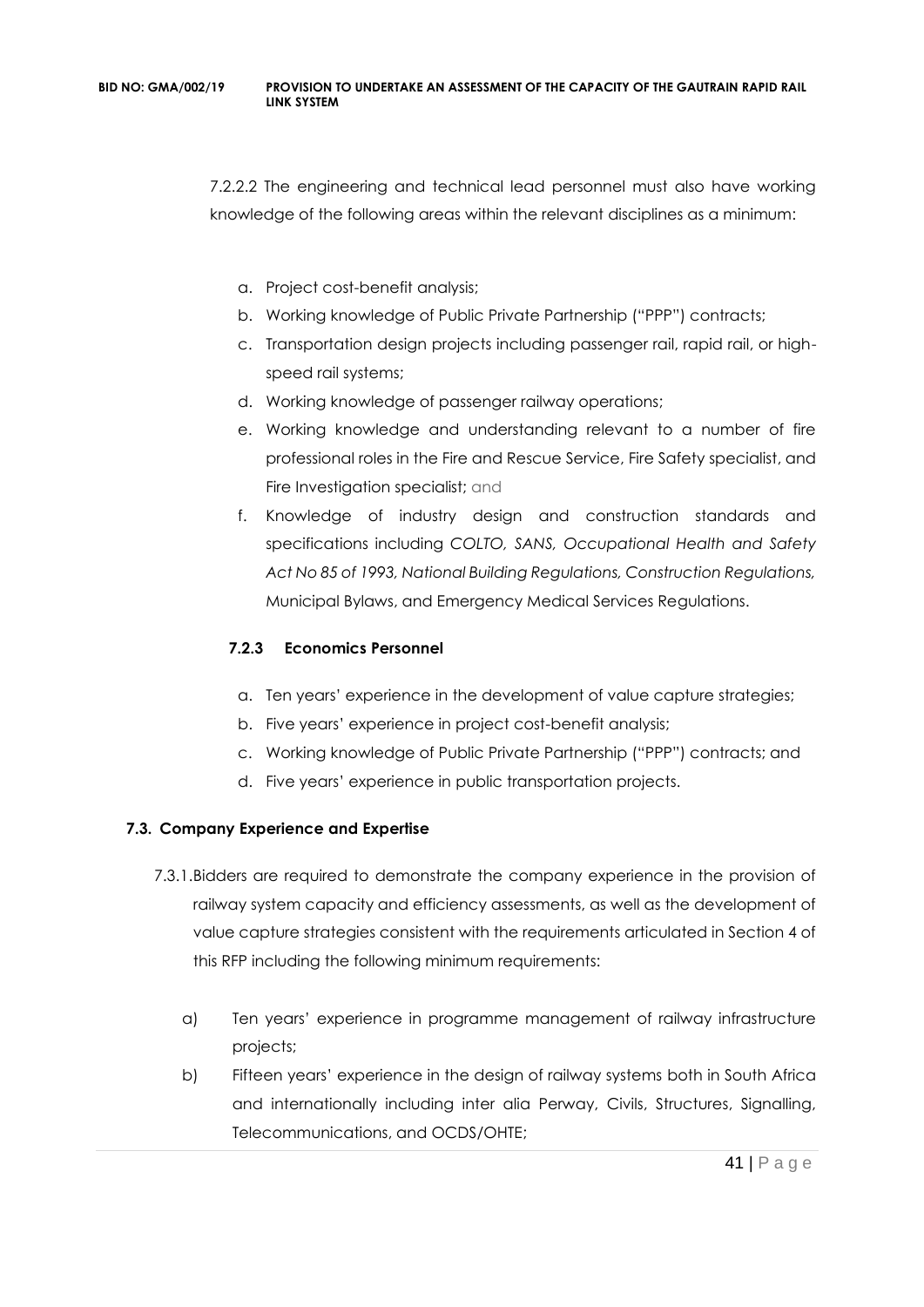- c) Fifteen years' experience in Commuter rail system operating plan design;
- d) Ten years' experience in commuter railway infrastructure planning;
- e) Ten years' experience in transport infrastructure project cost estimation;
- f) Ten years' experience in Public Private Partnership ("PPP") contracts;
- g) Ten years' experience in public transportation planning;
- h) Ten years' experience in the development of value capture strategies;
- i) Five years' experience in project cost-benefit analysis;
- j) Five years' experience in public transportation projects;
- k) Ten years' experience in the compilation and delivery of technical study documentation and reports;
- l) Ten years' experience in the development of modelling tools for clients;
- m) Experience in the preparation and execution of measurable Supplier Development initiatives; and
- n) Experience in the preparation and execution of a program of measurable skills transfer to the staff of clients.

### **7.4. Method Statement / Methodology**

- 7.4.1. Bidders are requested to submit a method statement/ methodology detailing the way the required scope of work as set out in Section 4 of this RFP will be executed and must include the following:
	- a) The project governance structure in the form of an organogram reflecting the various levels of responsibility of all assigned personnel that will ensure accountability, resolution of issues, constraints, and/or conflicts that affect the delivery of the project to be delivered under this RFP;
	- b) Measurable skills transfer methodology detailing how the Bidder will transfer the skills to GMA through the execution of the requirements of this RFP;
	- c) The approach that will be adopted in the execution of the services required by this RFP to ensure effective delivery of this project;
	- d) A supplier development methodology detailing how the Bidder will develop QSE's and EMEs through the execution of the requirements of this RFP; and
	- e) A preliminary project programme indicating the execution of the services articulated in Section 4 of this RFP.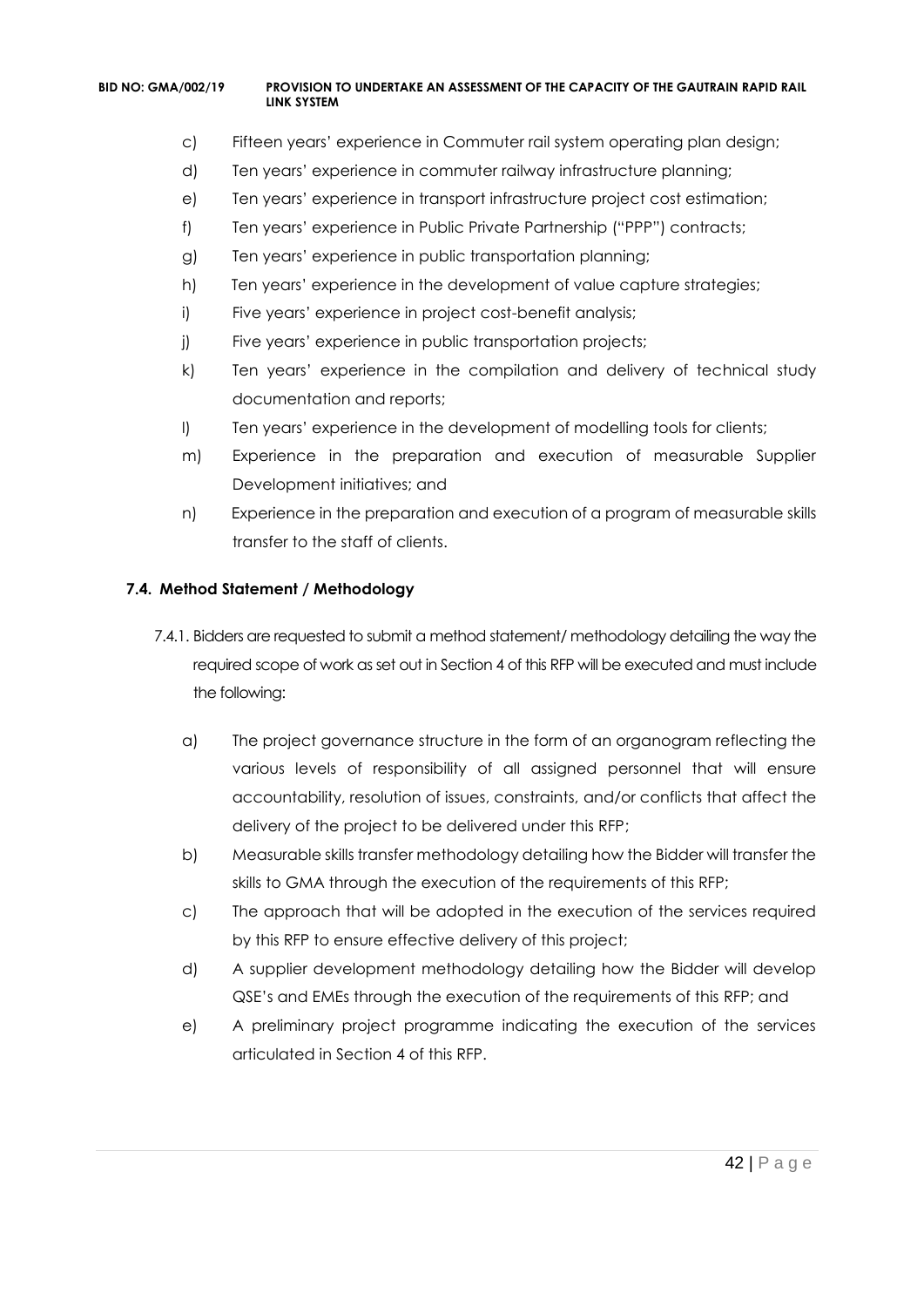# **8. EVALUATION CRITERIA**

Bidders will be evaluated on the content of the bid submissions that must demonstrate full understanding and alignment to the requirements of this RFP. Bids that do not meet the minimum Supplier Development requirements of subcontracting 30% will be disqualified. The functionality (technical proposal) will be evaluated and scored out of 100 (one hundred) points, with an average minimum threshold of seventy-five (75) points. Bids that do not meet this minimum threshold score will not be evaluated further. The functionality of the bids will be evaluated based on the criteria indicated in Table 1 below.

| <b>Evaluation Criteria</b>                                  | Weiaht |
|-------------------------------------------------------------|--------|
| Qualifications of Assigned Individuals                      |        |
| (as per section 7.1.1 of this RFP)                          |        |
| Programme Manager (5)                                       | 25     |
| Engineering and Technical Leads (10)                        |        |
| Engineering and Technical Support Team (5)                  |        |
| Economics Personnel (5)                                     |        |
| Project Experience of Assigned Individuals                  |        |
| (as per section 7.1.2 of this RFP)                          |        |
| Programme Manager (5)                                       | 25     |
| Engineering and Technical Personnel (10)                    |        |
| Economics Personnel (10)                                    |        |
| Company Experience                                          |        |
| (as per section 7.2 of this RFP)                            |        |
| Development of value capture strategies (5)                 |        |
| Programme management of railway infrastructure projects (3) | 20     |
| Experience in railway projects (5)                          |        |
| Development of modelling tools (4)                          |        |
| Supplier Development and skills transfer initiatives (3)    |        |
| Method Statement/Methodology                                |        |
| (as per section 7.3 of this RFP)                            |        |
| Project Governance Structure (5)                            | 30     |
| Supplier Development and skills transfer Methodology (5)    |        |
| Approach (15)                                               |        |
| Preliminary Project Programme (5)                           |        |
| Total                                                       | 100    |

**Table 1: Gautrain System Infrastructure Assessment Evaluation Criteria**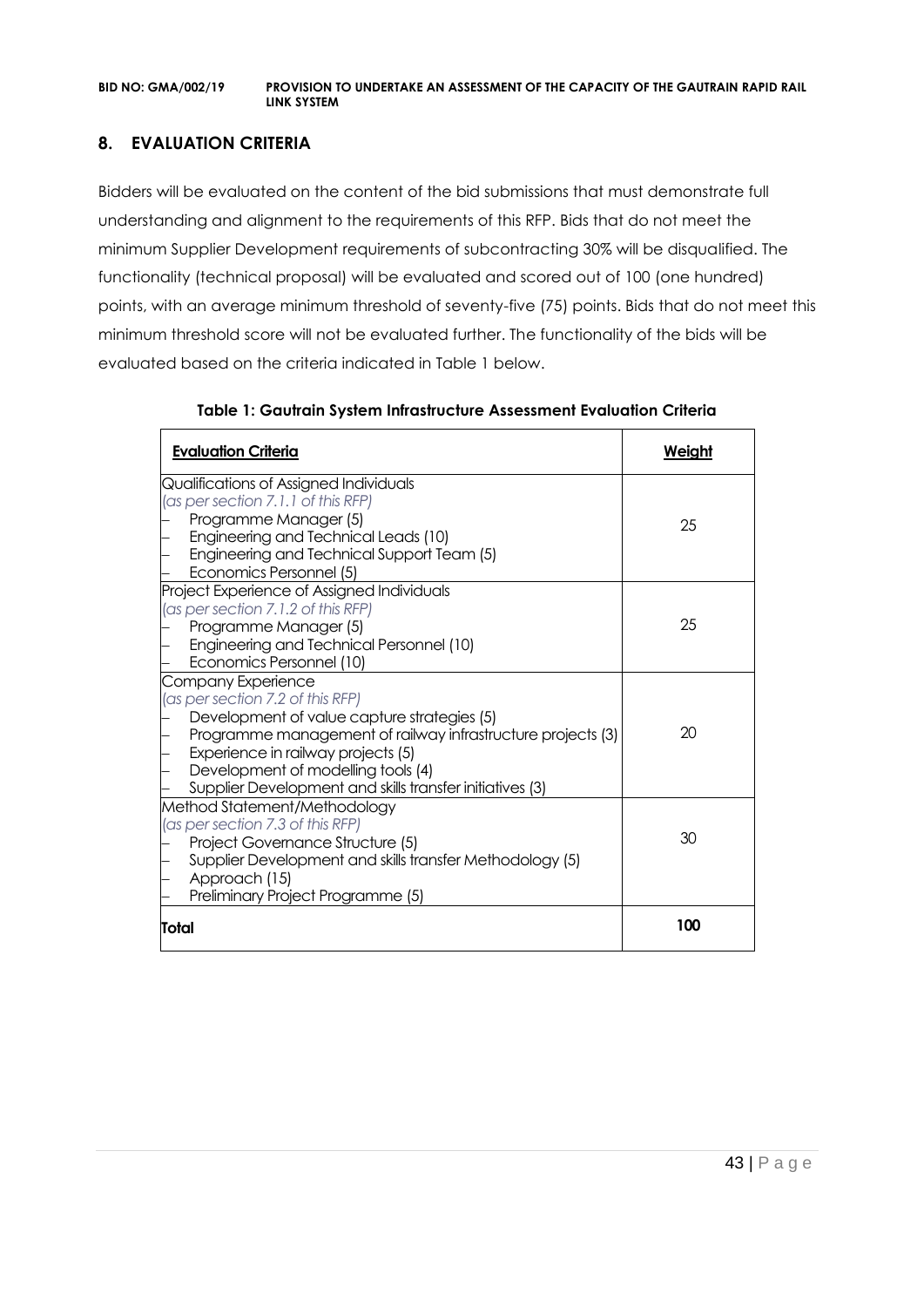# **7. COSTING INSTRUCTION**

- 7.1. The Service Provider will be expected to execute the required services as articulated in Section 4 of this RFP optimally such that the time and resources are planned, deployed, and monitored to maximum efficiency and minimum costs.
- 7.2. Bidders must return their bid submission together with a pricing schedule indicating the deliverable, associated milestones to that deliverable, and associated activities to each milestone of the deliverable with associated resource and hour commitment to the activity for the scope of work and each of the deliverables articulated in Section 4 of this RFP.
- 7.3. Remuneration will be payable in South African Rand (ZAR), for hours spent on an actual and approved time-based invoice that will be based on each project milestone delivered.
- 7.4. The Service Provider shall at their own cost; provide any tools, resources, and equipment required to execute the scope of services as per the requirements articulated in Section 4 of this RFP.
- 7.5. All claims for travel and other legitimate disbursement expenditure must be preapproved by the GMA before they are incurred and are reimbursable at cost. All receipts are to be safely kept by the Service Provider. Disbursement's will be structured and paid for as follows:
	- 7.5.1. Airfare, where applicable, to be calculated at economy class rates;
	- 7.5.2. car rental (class B);
	- 7.5.3. private car usage will be reimbursed according to AA- travelling rates; and
		- (a) Accommodation, where applicable, will be based on a 3-star hotel or Guest house with Bed & Breakfast.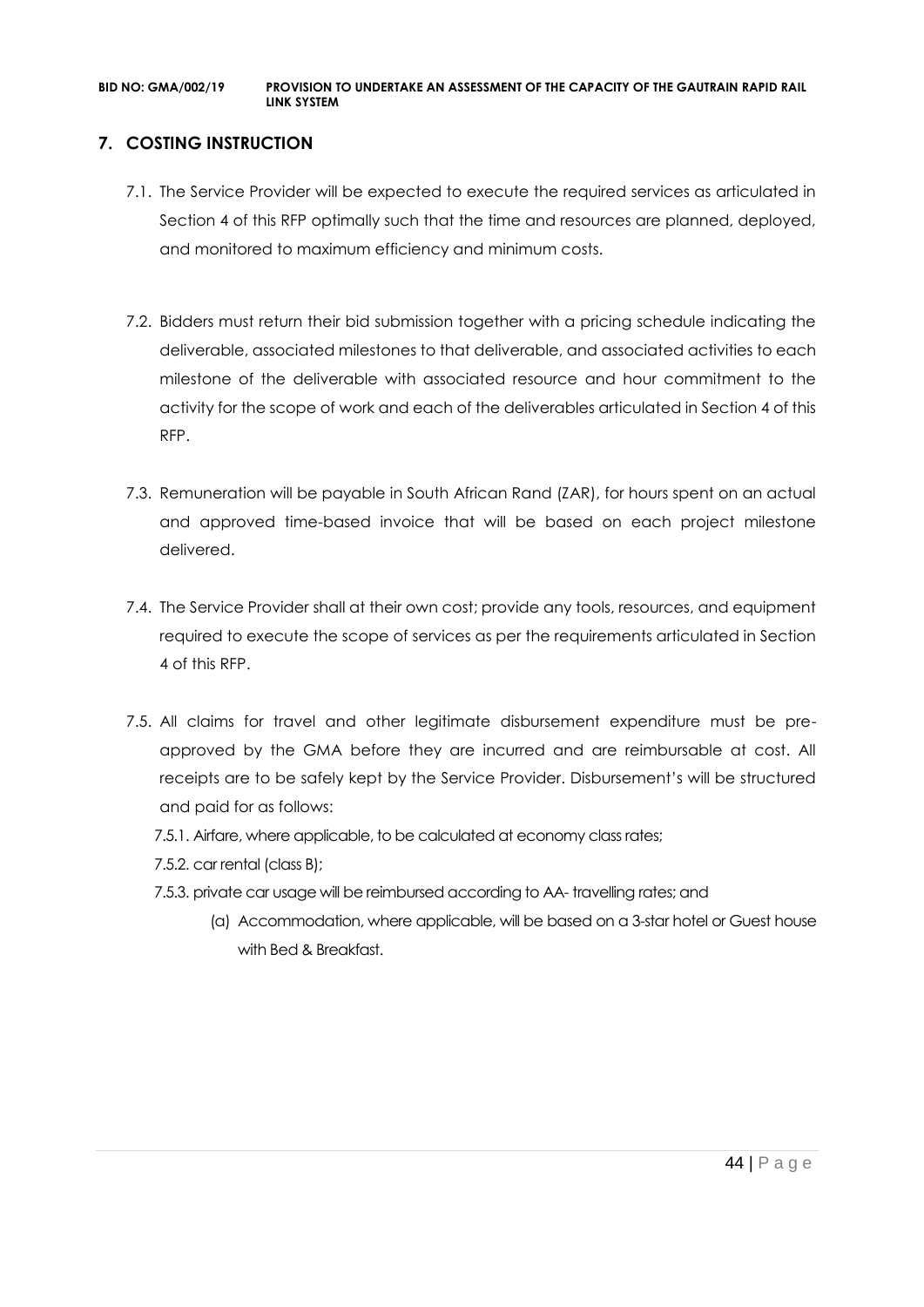### **8. CONTRACT PERIOD**

The services as set out in Section 4 of this RFP will be rendered over a period of not more than eighteen (18) months for the conclusion of the assessment and delivery of all deliverables and final reports as required by this RFP.

# **9. CONFIDENTIALITY**

- 9.1. The Service Provider acknowledges and/or undertakes that through occupying the positions required by this RFP for the Gautrain System capacity and efficiency assessment for the GMA; the following:
	- 9.1.1.the Service Provider shall have access to confidential information; that includes but is not limited to information, documents, data, and materials of whatever nature of the parties provided in writing;
	- 9.1.2.the Service Provider shall maintain the strictest confidentiality for:
		- 9.1.2.1.all information that may reasonably be regarded as confidential, being information not in the public domain, whether such information is oral or written, recorded or stored by electronic, magnetic, electro-magnetic or other form or process, or otherwise in a machine readable form, translated from the original form, recompiled, made into a compilation, wholly or partially copied, modified, updated or otherwise altered, originated or obtained by, or coming into the possession, custody or knowledge of either party; or
		- 9.1.2.2. any information relating to either GMA's, present and future research, analysis, compilations and studies, development of any system, business or financial activity, product, services, market opportunities, existing and potential customers and clients, marketing or promotion of any products, product pricing, contractual arrangements, technical knowledge, strategic objectives and planning, data, plans, designs, drawings, software or hardware, know-how, methods, trade secrets, trademarks, techniques, functional and technical requirements and specifications, financial statements, budgets, costs and financial projections, accounting procedures or financial information, including know how and Trade Secrets relating to the operation of the Gautrain.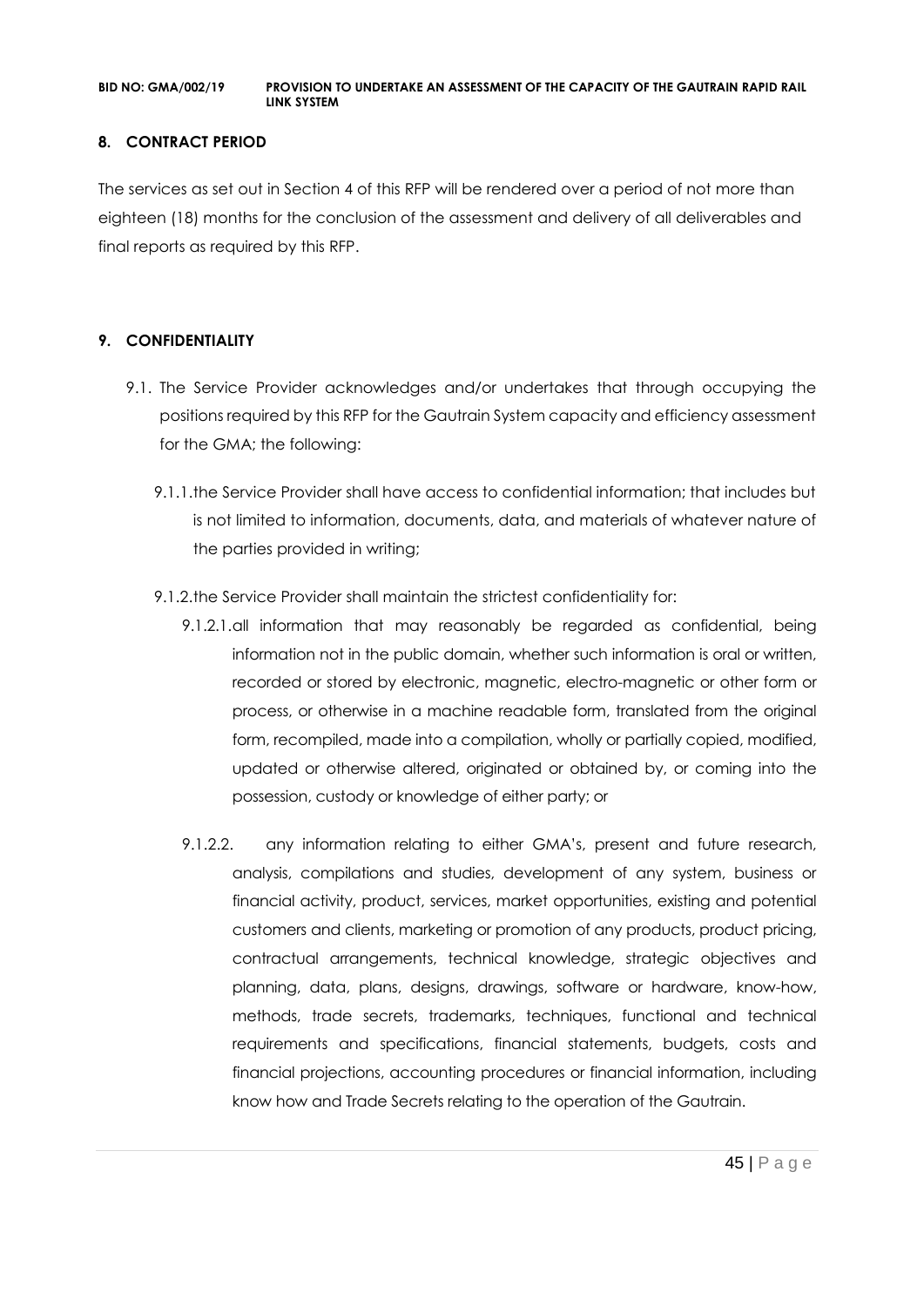#### **10. DECLARATION OF INTEREST**

- 10.1. The information referred to in Section 9 of this RFP will place the appointed Service Provider in a position that may give it an unfair advantage in terms of the required services to be rendered as contemplated in this RFP.
- **10.2.** Service Providers must submit a declaration of any conflict of interest, any other involvement in the Gautrain Rapid Rail Link Project, as well as any other conflicts arising from awarding of pending bids that may affect the discharge of their responsibilities in this RFP.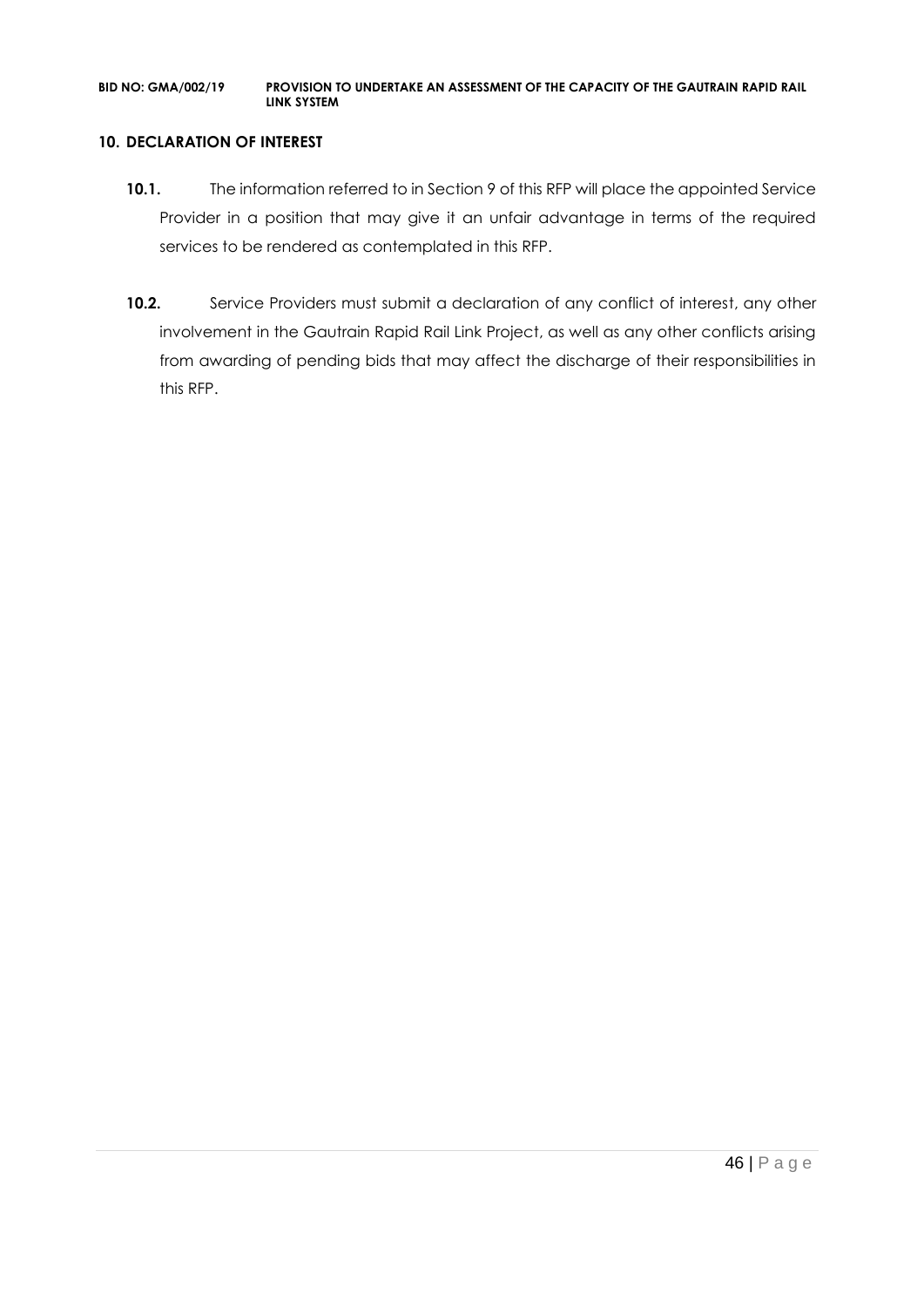# **RFP - PART C:**

# **BIDDERS DECLARATION**

All responses must be provided within the specified boxes, must comply with the word and page limits imposed and must respond to this RFP Part B in accordance with the Conditions of Tendering in this RFP Part A. All Annexures form part of the Bidders Response and must be completed in full and signed.

| <b>BIDDERS DECLARATION</b>                                                                                                           |                                                                          |  |  |  |
|--------------------------------------------------------------------------------------------------------------------------------------|--------------------------------------------------------------------------|--|--|--|
| that:                                                                                                                                | [full name) hereby certify                                               |  |  |  |
| $\Box$                                                                                                                               | I have read, understood and accept the conditions contained in this RFP. |  |  |  |
| I have supplied all the required information, and all the information submitted as part of<br>$\Box$<br>the RFP is true and correct. |                                                                          |  |  |  |
| <b>NAME OF THE BIDDER</b>                                                                                                            |                                                                          |  |  |  |
| <b>IDENTITY NUMBER</b>                                                                                                               |                                                                          |  |  |  |
| <b>POSITION</b>                                                                                                                      |                                                                          |  |  |  |
| <b>AUTHORISED SIGNATORY</b>                                                                                                          |                                                                          |  |  |  |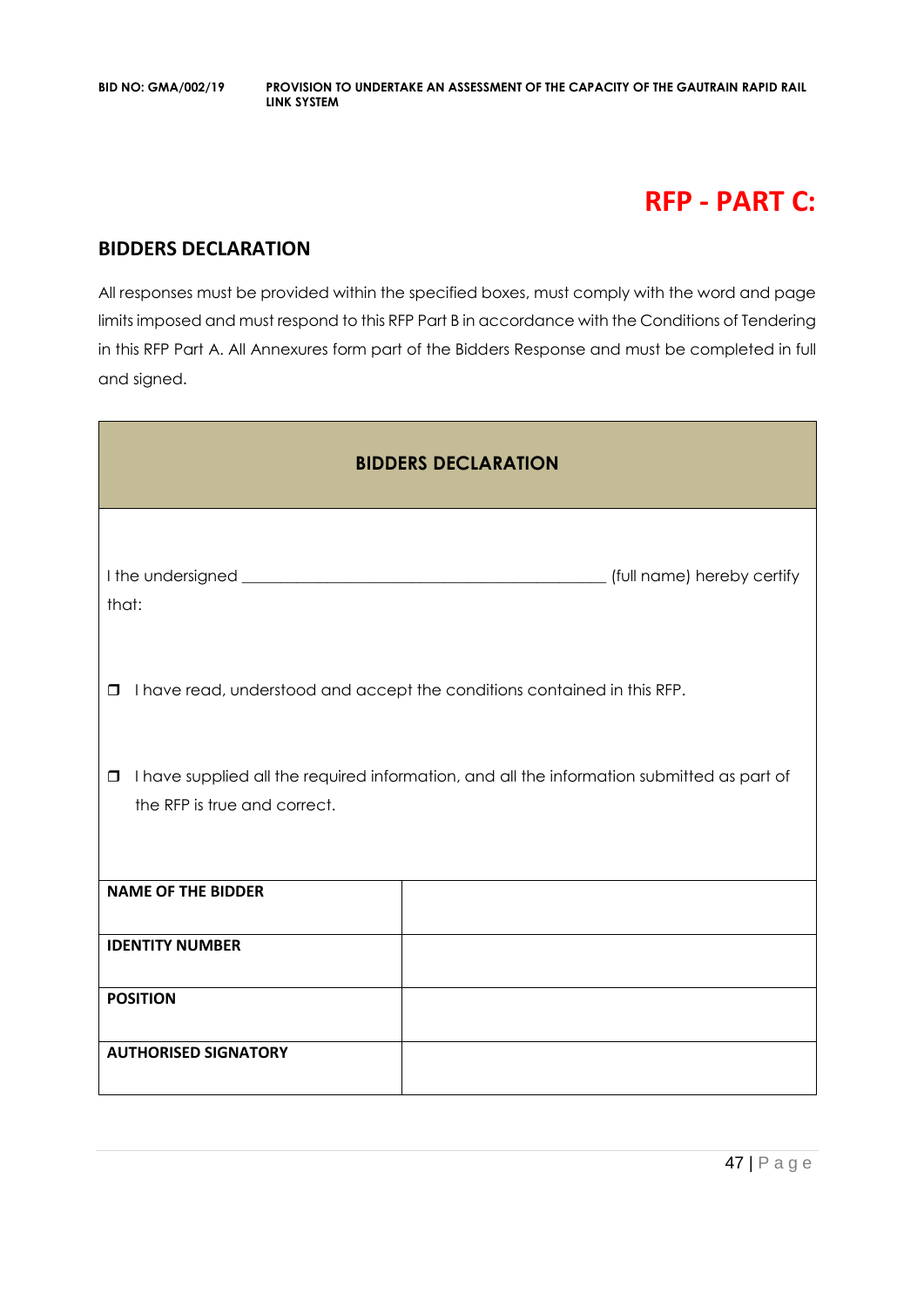| <b>BIDDERS RESPONSE</b>                |             |               |  |  |
|----------------------------------------|-------------|---------------|--|--|
| <b>FULL NAME</b>                       |             |               |  |  |
| <b>POSTAL ADDRESS</b>                  |             |               |  |  |
| <b>PHYSICAL ADDRESS</b>                |             |               |  |  |
| <b>ENTITY REGISTRATION NUMBER</b>      |             |               |  |  |
| <b>VAT REGISTRATION NUMBER</b>         |             |               |  |  |
| <b>CONTACT PERSON'S FULL NAME</b>      |             |               |  |  |
| <b>TELEPHONE NUMBER 1</b>              | <b>CODE</b> | <b>NUMBER</b> |  |  |
| <b>TELEPHONE NUMBER 2</b>              | <b>CODE</b> | <b>NUMBER</b> |  |  |
| <b>FACSIMILE NUMBER</b>                | <b>CODE</b> | <b>NUMBER</b> |  |  |
| <b>CELLULAR PHONE NUMBER</b>           |             |               |  |  |
| <b>E-MAIL ADDRESS</b>                  |             |               |  |  |
| <b>TAX CLEARANCE CERTIFICATE</b>       | <b>YES</b>  | <b>NO</b>     |  |  |
| <b>REGISTERED ON NATIONAL TREASURY</b> | <b>YES</b>  | <b>NO</b>     |  |  |
| <b>CENTRALISED SUPPLIER DATABASE</b>   |             |               |  |  |
| FULL NAME OF AUTHORISED SIGNATORY      |             |               |  |  |
| <b>TITLE OF AUTHORISED SIGNATORY</b>   |             |               |  |  |
| SIGNATURE OF AUTHORISED SIGNATORY      |             |               |  |  |

48 | P a g e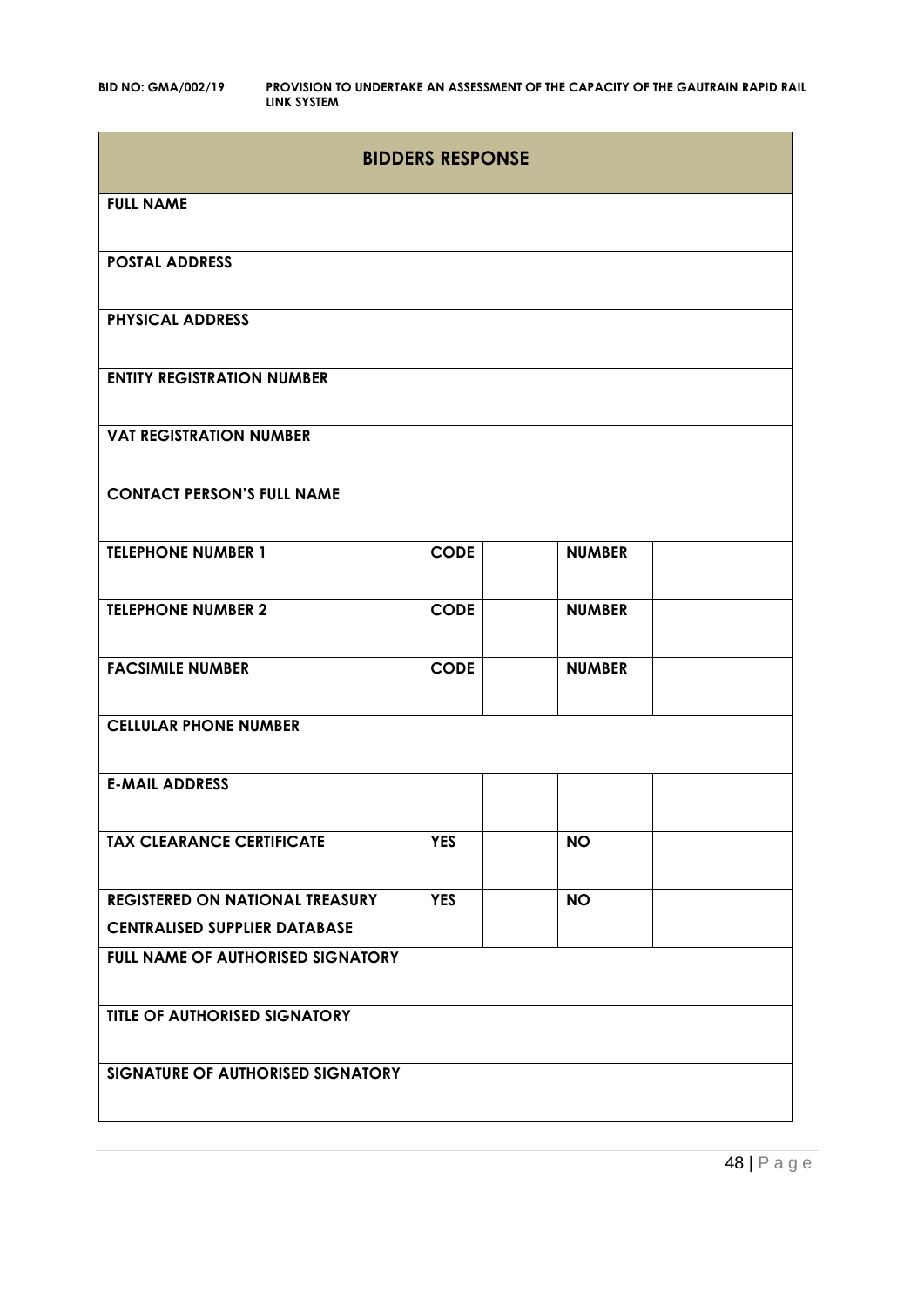| <b>DATE OF SIGNATURE</b>                                    |                               |
|-------------------------------------------------------------|-------------------------------|
|                                                             |                               |
| <b>ALTERNATIVE TENDER</b>                                   | Word limit - [500] words      |
|                                                             |                               |
| <b>Bidder</b><br>submits<br>Where<br>also<br>$\alpha$<br>an |                               |
| Alternative Tender, it must include any                     |                               |
| supplementary material, together with                       |                               |
| associated prices, which demonstrates in                    |                               |
| detail that such an alternative will fully                  |                               |
| achieve<br>and/<br>or exceed<br>the<br>all                  |                               |
| specifications or requirements together                     |                               |
| with references as to why the alternative                   |                               |
| proposal/s may be advantageous. This                        |                               |
| be cross-referenced to<br>should<br>the                     |                               |
| Specification.                                              |                               |
| <b>CONFLICT OF INTEREST</b>                                 |                               |
| Provide<br>details<br>of<br>interests,                      | Complete as attached in SBD 4 |
| any                                                         |                               |
| relationships or clients which may give                     |                               |
| rise to a conflict of interest and the area                 |                               |
| of expertise in which that conflict of                      |                               |
| interest may arise.                                         |                               |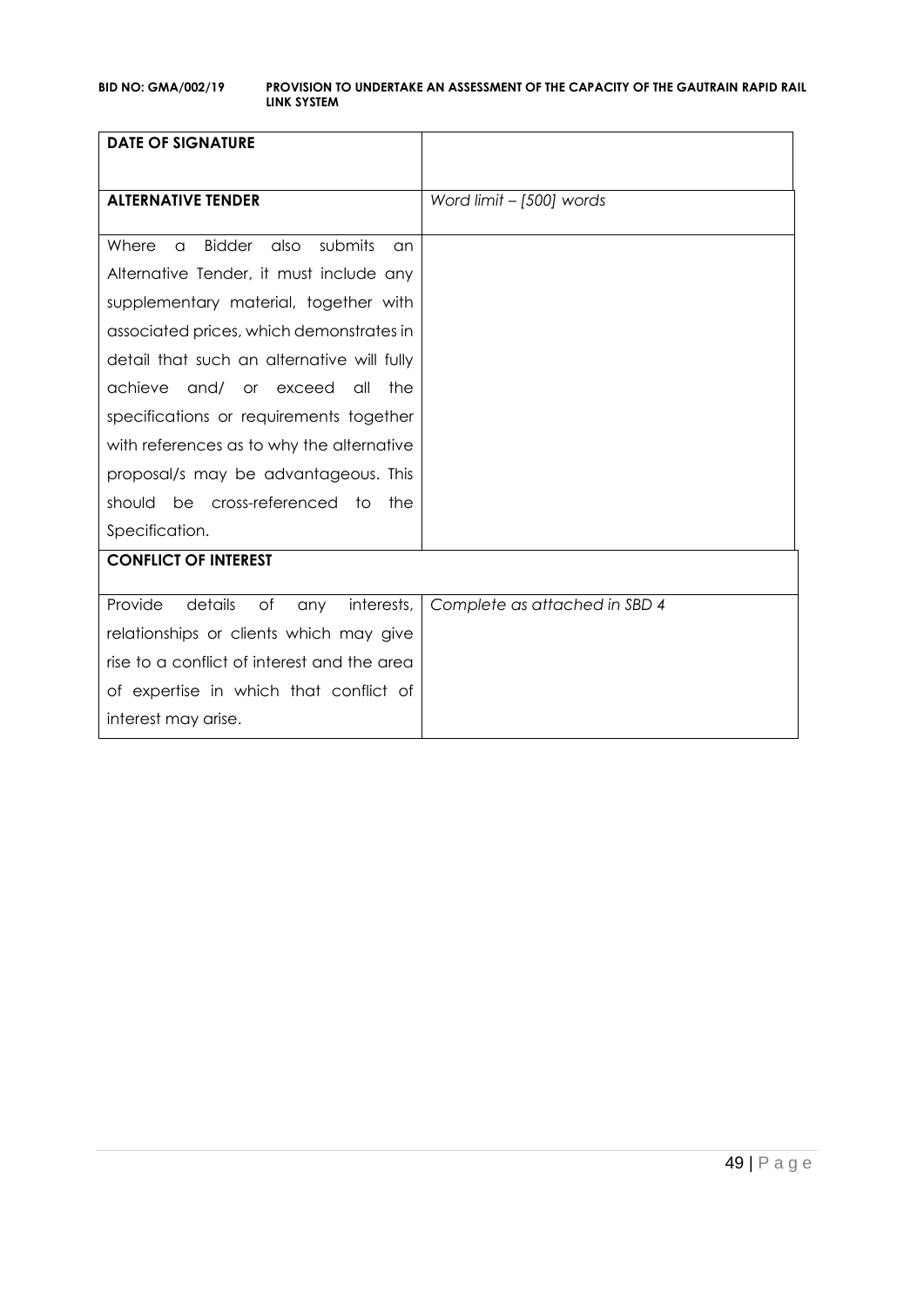# **Register on the Central Supplier Database for Government managed by National Treasury**

with effect from 1 April 2016 the Central Supplier Database (CSD) will serve as the single source of key supplier information for all spheres of government providing consolidated, accurate, upto-date, complete and verified supplier information to procuring organs of state.

The establishment of a CSD will result in one single database to serve as the source of all supplier information for all spheres of government. The purpose of centralising government's supplier database is to reduce duplication of effort and cost for both supplier and government while enabling electronic procurement processes.

Prospective suppliers interested in pursuing opportunities within the South African Government and those that are already registered on the GMA supplier database are encouraged to **selfregister** on the CSD. This self-registration application represents an expression of interest from the supplier to conduct business with the South African Government. Once submitted, your details will be assessed for inclusion on the CSD.

# **Access the CSD site on [www.csd.gov.za](http://www.csd.gov.za/)**

Contact National Treasury for further clarity on the process:

Email: [csd@treasury.gov.za](mailto:csd@treasury.gov.za)

Telephone: 012 315 5509

Bidders must submit with their proposals proof of registration on CSD. The proof of registration must indicate the following:

- CSD Supplier Number
- CSD Unique RRN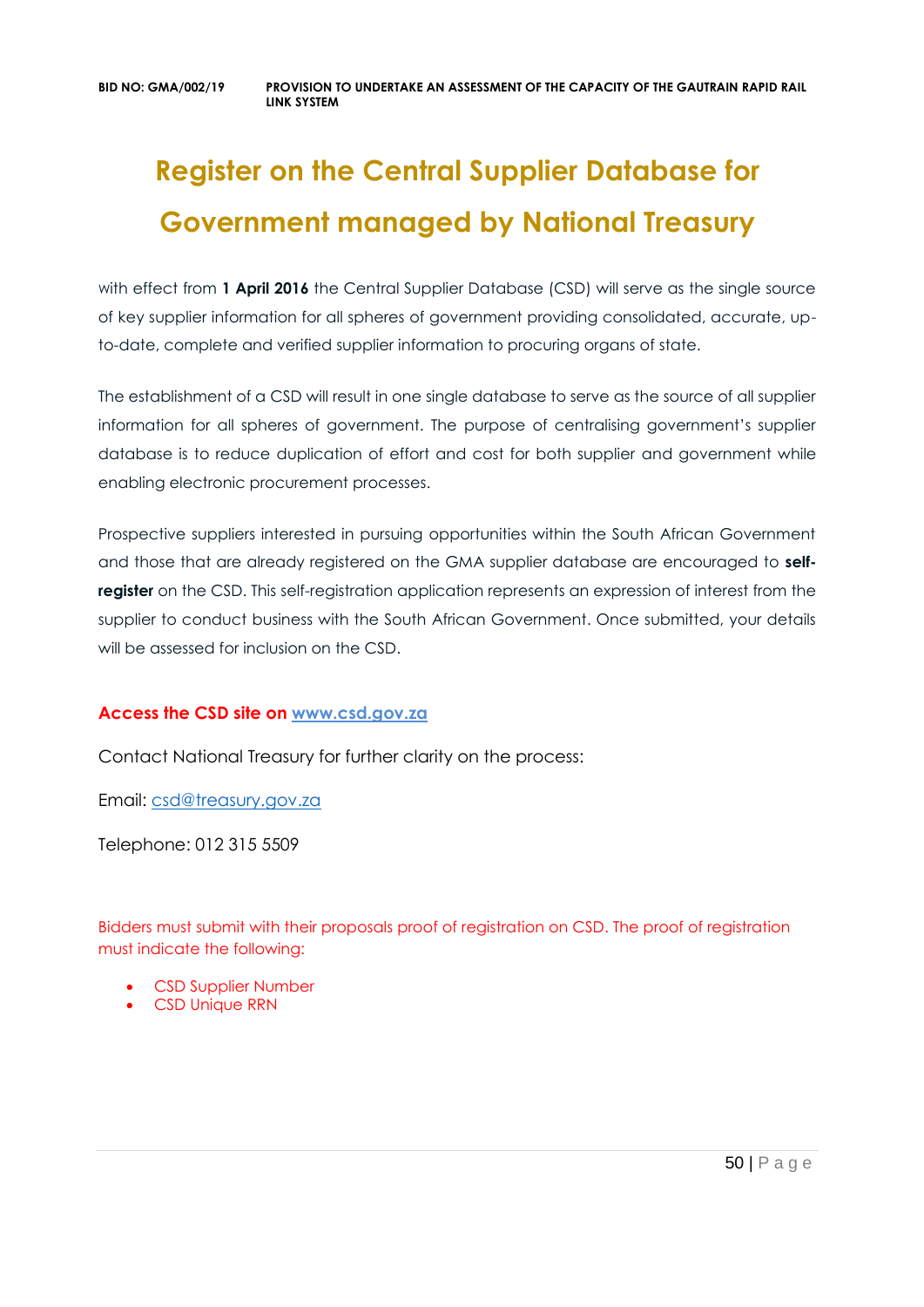# **SBD 1 (A)**

| <b>INVITATION TO BID</b>                                                                                                                                                                                                                                                                                    |                                                                               |                                                       |                                                                                                                                                                                        |                       |                                                |      |                        |                                   |              |
|-------------------------------------------------------------------------------------------------------------------------------------------------------------------------------------------------------------------------------------------------------------------------------------------------------------|-------------------------------------------------------------------------------|-------------------------------------------------------|----------------------------------------------------------------------------------------------------------------------------------------------------------------------------------------|-----------------------|------------------------------------------------|------|------------------------|-----------------------------------|--------------|
|                                                                                                                                                                                                                                                                                                             |                                                                               |                                                       | YOU ARE HEREBY INVITED TO BID FOR REQUIREMENTS OF THE (NAME OF DEPARTMENT/ PUBLIC ENTITY)                                                                                              |                       |                                                |      |                        |                                   |              |
| <b>BID NUMBER:</b>                                                                                                                                                                                                                                                                                          |                                                                               | GMA/002/19                                            | <b>CLOSING DATE:</b>                                                                                                                                                                   |                       | 10/05/2019                                     |      | <b>CLOSING TIME:</b>   | 11:00AM                           |              |
| <b>DESCRIPTION</b>                                                                                                                                                                                                                                                                                          |                                                                               |                                                       | The provision to undertake an assessment of the capacity of the Gautrain Rapid Rail Link System<br>BID RESPONSE DOCUMENTS MAY BE DEPOSITED IN THE BID BOX SITUATED AT (STREET ADDRESS) |                       |                                                |      |                        |                                   |              |
|                                                                                                                                                                                                                                                                                                             |                                                                               |                                                       |                                                                                                                                                                                        |                       |                                                |      |                        |                                   |              |
|                                                                                                                                                                                                                                                                                                             |                                                                               |                                                       | Gautrain Management Agency, 44 Grand Central Boulevard, Grand Central Extension 1, Midrand                                                                                             |                       |                                                |      |                        |                                   |              |
|                                                                                                                                                                                                                                                                                                             |                                                                               | <b>BIDDING PROCEDURE ENQUIRIES MAY BE DIRECTED TO</b> |                                                                                                                                                                                        |                       | <b>TECHNICAL ENQUIRIES MAY BE DIRECTED TO:</b> |      |                        |                                   |              |
| <b>CONTACT PERSON</b>                                                                                                                                                                                                                                                                                       |                                                                               | <b>NKOSINATHI ZULU</b>                                |                                                                                                                                                                                        | <b>CONTACT PERSON</b> |                                                |      | <b>NKOSINATHI ZULU</b> |                                   |              |
| <b>TELEPHONE NUMBER</b>                                                                                                                                                                                                                                                                                     |                                                                               | 011 086 3500                                          |                                                                                                                                                                                        |                       | <b>TELEPHONE NUMBER</b>                        |      | 011 086 3500           |                                   |              |
| <b>FACSIMILE NUMBER</b>                                                                                                                                                                                                                                                                                     |                                                                               |                                                       |                                                                                                                                                                                        |                       | <b>FACSIMILE NUMBER</b>                        |      |                        |                                   |              |
| <b>E-MAIL ADDRESS</b>                                                                                                                                                                                                                                                                                       |                                                                               |                                                       | tenderenquiries@gautrain.co.za                                                                                                                                                         | E-MAIL ADDRESS        |                                                |      |                        | tenderenquiries@gautrain.co.za    |              |
| <b>SUPPLIER INFORMATION</b>                                                                                                                                                                                                                                                                                 |                                                                               |                                                       |                                                                                                                                                                                        |                       |                                                |      |                        |                                   |              |
| NAME OF BIDDER                                                                                                                                                                                                                                                                                              |                                                                               |                                                       |                                                                                                                                                                                        |                       |                                                |      |                        |                                   |              |
| POSTAL ADDRESS                                                                                                                                                                                                                                                                                              |                                                                               |                                                       |                                                                                                                                                                                        |                       |                                                |      |                        |                                   |              |
| STREET ADDRESS                                                                                                                                                                                                                                                                                              |                                                                               |                                                       |                                                                                                                                                                                        |                       |                                                |      |                        |                                   |              |
| <b>TELEPHONE NUMBER</b>                                                                                                                                                                                                                                                                                     |                                                                               | <b>CODE</b>                                           |                                                                                                                                                                                        |                       | <b>NUMBER</b>                                  |      |                        |                                   |              |
| <b>CELLPHONE NUMBER</b>                                                                                                                                                                                                                                                                                     |                                                                               |                                                       |                                                                                                                                                                                        |                       |                                                |      |                        |                                   |              |
| <b>FACSIMILE NUMBER</b>                                                                                                                                                                                                                                                                                     |                                                                               | <b>CODE</b>                                           |                                                                                                                                                                                        |                       | <b>NUMBER</b>                                  |      |                        |                                   |              |
| E-MAIL ADDRESS                                                                                                                                                                                                                                                                                              |                                                                               |                                                       |                                                                                                                                                                                        |                       |                                                |      |                        |                                   |              |
| <b>REGISTRATION</b><br><b>VAT</b><br><b>NUMBER</b>                                                                                                                                                                                                                                                          |                                                                               |                                                       |                                                                                                                                                                                        |                       |                                                |      |                        |                                   |              |
| <b>SUPPLIER</b><br><b>COMPLIANCE</b>                                                                                                                                                                                                                                                                        |                                                                               | <b>TAX</b><br><b>COMPLIANCE</b>                       |                                                                                                                                                                                        | <b>OR</b>             | <b>CENTRAL</b><br><b>SUPPLIER</b>              |      |                        |                                   |              |
| <b>STATUS</b>                                                                                                                                                                                                                                                                                               |                                                                               | SYSTEM PIN:                                           |                                                                                                                                                                                        |                       | <b>DATABASE</b><br>No:                         | MAAA |                        |                                   |              |
| <b>B-BBEE STATUS LEVEL</b><br><b>VERIFICATION</b>                                                                                                                                                                                                                                                           |                                                                               |                                                       | <b>TICK APPLICABLE BOX]</b>                                                                                                                                                            | <b>AFFIDAVIT</b>      | <b>B-BBEE STATUS LEVEL SWORN</b>               |      |                        | [TICK APPLICABLE BOX]             |              |
| <b>CERTIFICATE</b>                                                                                                                                                                                                                                                                                          |                                                                               | $\Box$ Yes                                            | $\Box$ No                                                                                                                                                                              |                       |                                                |      | $\Box$ Yes             |                                   | $\Box$ No    |
|                                                                                                                                                                                                                                                                                                             |                                                                               |                                                       | [A B-BBEE STATUS LEVEL VERIFICATION CERTIFICATE/ SWORN AFFIDAVIT (FOR EMES & QSEs) MUST BE SUBMITTED IN ORDER TO QUALIFY                                                               |                       |                                                |      |                        |                                   |              |
| <b>FOR PREFERENCE POINTS FOR B-BBEET</b><br>ARE YOU THE                                                                                                                                                                                                                                                     |                                                                               |                                                       |                                                                                                                                                                                        |                       |                                                |      |                        |                                   |              |
| <b>ACCREDITED</b>                                                                                                                                                                                                                                                                                           |                                                                               |                                                       |                                                                                                                                                                                        |                       | ARE YOU A FOREIGN BASED                        |      |                        |                                   |              |
| REPRESENTATIVE IN<br>SOUTH AFRICA FOR                                                                                                                                                                                                                                                                       |                                                                               | $\Box$ Yes                                            | $\square$ No                                                                                                                                                                           |                       | SUPPLIER FOR THE GOODS                         |      | $\Box$ Yes             |                                   | $\square$ No |
| THE GOODS<br>/SERVICES / WORKS                                                                                                                                                                                                                                                                              |                                                                               | [IF YES ENCLOSE PROOF]                                |                                                                                                                                                                                        |                       | /SERVICES/WORKS OFFERED?                       |      | <b>BELOWI</b>          | [IF YES, ANSWER THE QUESTIONNAIRE |              |
| <b>OFFERED?</b>                                                                                                                                                                                                                                                                                             |                                                                               |                                                       |                                                                                                                                                                                        |                       |                                                |      |                        |                                   |              |
| <b>QUESTIONNAIRE TO BIDDING FOREIGN SUPPLIERS</b>                                                                                                                                                                                                                                                           |                                                                               |                                                       |                                                                                                                                                                                        |                       |                                                |      |                        |                                   |              |
| $\Box$ YES $\Box$ NO<br>IS THE ENTITY A RESIDENT OF THE REPUBLIC OF SOUTH AFRICA (RSA)?                                                                                                                                                                                                                     |                                                                               |                                                       |                                                                                                                                                                                        |                       |                                                |      |                        |                                   |              |
| $\Box$ YES $\Box$ NO<br>DOES THE ENTITY HAVE A BRANCH IN THE RSA?                                                                                                                                                                                                                                           |                                                                               |                                                       |                                                                                                                                                                                        |                       |                                                |      |                        |                                   |              |
| $\Box$ YES $\Box$ NO<br>DOES THE ENTITY HAVE A PERMANENT ESTABLISHMENT IN THE RSA?                                                                                                                                                                                                                          |                                                                               |                                                       |                                                                                                                                                                                        |                       |                                                |      |                        |                                   |              |
|                                                                                                                                                                                                                                                                                                             | $\Box$ YES $\Box$ NO<br>DOES THE ENTITY HAVE ANY SOURCE OF INCOME IN THE RSA? |                                                       |                                                                                                                                                                                        |                       |                                                |      |                        |                                   |              |
| $\Box$ YES $\Box$ NO<br>IS THE ENTITY LIABLE IN THE RSA FOR ANY FORM OF TAXATION?<br>IF THE ANSWER IS "NO" TO ALL OF THE ABOVE, THEN IT IS NOT A REQUIREMENT TO REGISTER FOR A TAX COMPLIANCE STATUS SYSTEM PIN<br>CODE FROM THE SOUTH AFRICAN REVENUE SERVICE (SARS) AND IF NOT REGISTER AS PER 2.3 BELOW. |                                                                               |                                                       |                                                                                                                                                                                        |                       |                                                |      |                        |                                   |              |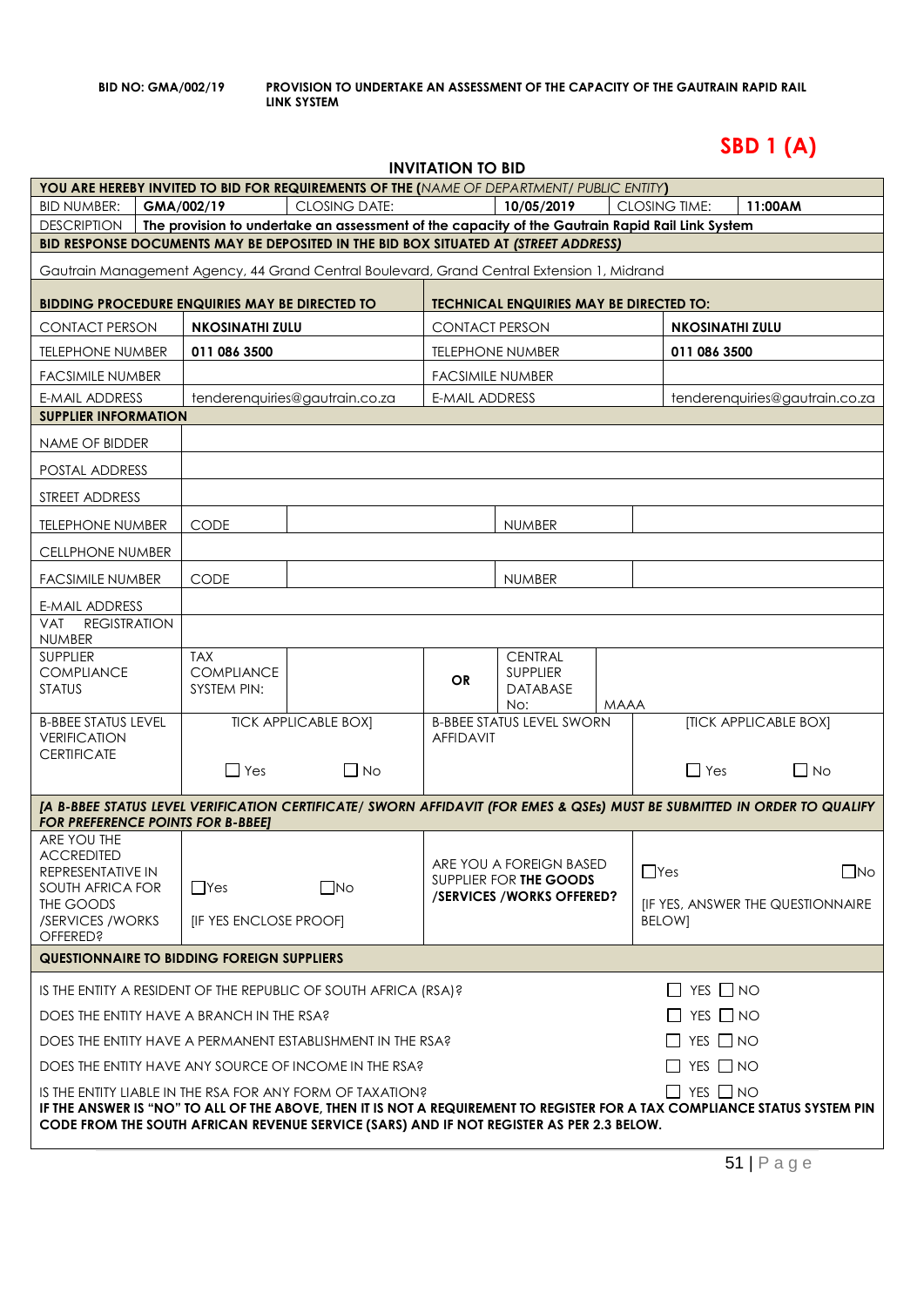# **SBD 1 (B)**

#### **TERMS AND CONDITIONS FOR BIDDING**

|     | 1. BID SUBMISSION:                                                                                                                                                                                                                                   |
|-----|------------------------------------------------------------------------------------------------------------------------------------------------------------------------------------------------------------------------------------------------------|
|     | 1.1. BIDS MUST BE DELIVERED BY THE STIPULATED TIME TO THE CORRECT ADDRESS. LATE BIDS WILL<br>NOT BE ACCEPTED FOR CONSIDERATION.                                                                                                                      |
|     | 1.2. ALL BIDS MUST BE SUBMITTED ON THE OFFICIAL FORMS PROVIDED-(NOT TO BE RE-TYPED) OR<br>IN THE MANNER PRESCRIBED IN THE BID DOCUMENT.                                                                                                              |
|     | 1.3. THIS BID IS SUBJECT TO THE PREFERENTIAL PROCUREMENT POLICY FRAMEWORK ACT, 2000<br>AND THE PREFERENTIAL PROCUREMENT REGULATIONS, 2017, THE GENERAL CONDITIONS OF<br>CONTRACT (GCC) AND, IF APPLICABLE, ANY OTHER SPECIAL CONDITIONS OF CONTRACT. |
|     | 1.4. THE SUCCESSFUL BIDDER WILL BE REQUIRED TO FILL IN AND SIGN A WRITTEN CONTRACT.                                                                                                                                                                  |
|     |                                                                                                                                                                                                                                                      |
| 2.  | <b>TAX COMPLIANCE REQUIREMENTS</b>                                                                                                                                                                                                                   |
| 2.1 | BIDDERS MUST ENSURE COMPLIANCE WITH THEIR TAX OBLIGATIONS.                                                                                                                                                                                           |
|     | 2.2 BIDDERS ARE REQUIRED TO SUBMIT THEIR UNIQUE PERSONAL IDENTIFICATION NUMBER (PIN)<br>ISSUED BY SARS TO ENABLE THE ORGAN OF STATE TO VERIFY THE TAXPAYER'S PROFILE AND<br><b>TAX STATUS.</b>                                                       |
|     | 2.3 APPLICATION FOR TAX COMPLIANCE STATUS (TCS) PIN MAY BE MADE VIA E-FILING<br>THROUGH THE SARS WEBSITE WWW.SARS.GOV.ZA.                                                                                                                            |
|     | 2.4 BIDDERS MAY ALSO SUBMIT A PRINTED TCS CERTIFICATE TOGETHER WITH THE BID.                                                                                                                                                                         |
|     | 2.5 IN BIDS WHERE CONSORTIA / JOINT VENTURES / SUB-CONTRACTORS ARE INVOLVED; EACH<br>PARTY MUST SUBMIT A SEPARATE TCS CERTIFICATE / PIN / CSD NUMBER.                                                                                                |
|     | 2.6 WHERE NO TCS PIN IS AVAILABLE BUT THE BIDDER IS REGISTERED ON THE CENTRAL SUPPLIER<br>DATABASE (CSD), A CSD NUMBER MUST BE PROVIDED.                                                                                                             |
| 2.7 | NO BIDS WILL BE CONSIDERED FROM PERSONS IN THE SERVICE OF THE STATE, COMPANIES<br>WITH DIRECTORS WHO ARE PERSONS IN THE SERVICE OF THE STATE, OR CLOSE<br>CORPORATIONS WITH MEMBERS PERSONS IN THE SERVICE OF THE STATE."                            |

**NB: FAILURE TO PROVIDE / OR COMPLY WITH ANY OF THE ABOVE PARTICULARS MAY RENDER THE BID INVALID**.

| SIGNATURE OF BIDDER:                                                                                       |  |
|------------------------------------------------------------------------------------------------------------|--|
| CAPACITY UNDER WHICH THIS BID IS SIGNED:<br>(Proof of authority must be submitted e.g. company resolution) |  |
| DATF:                                                                                                      |  |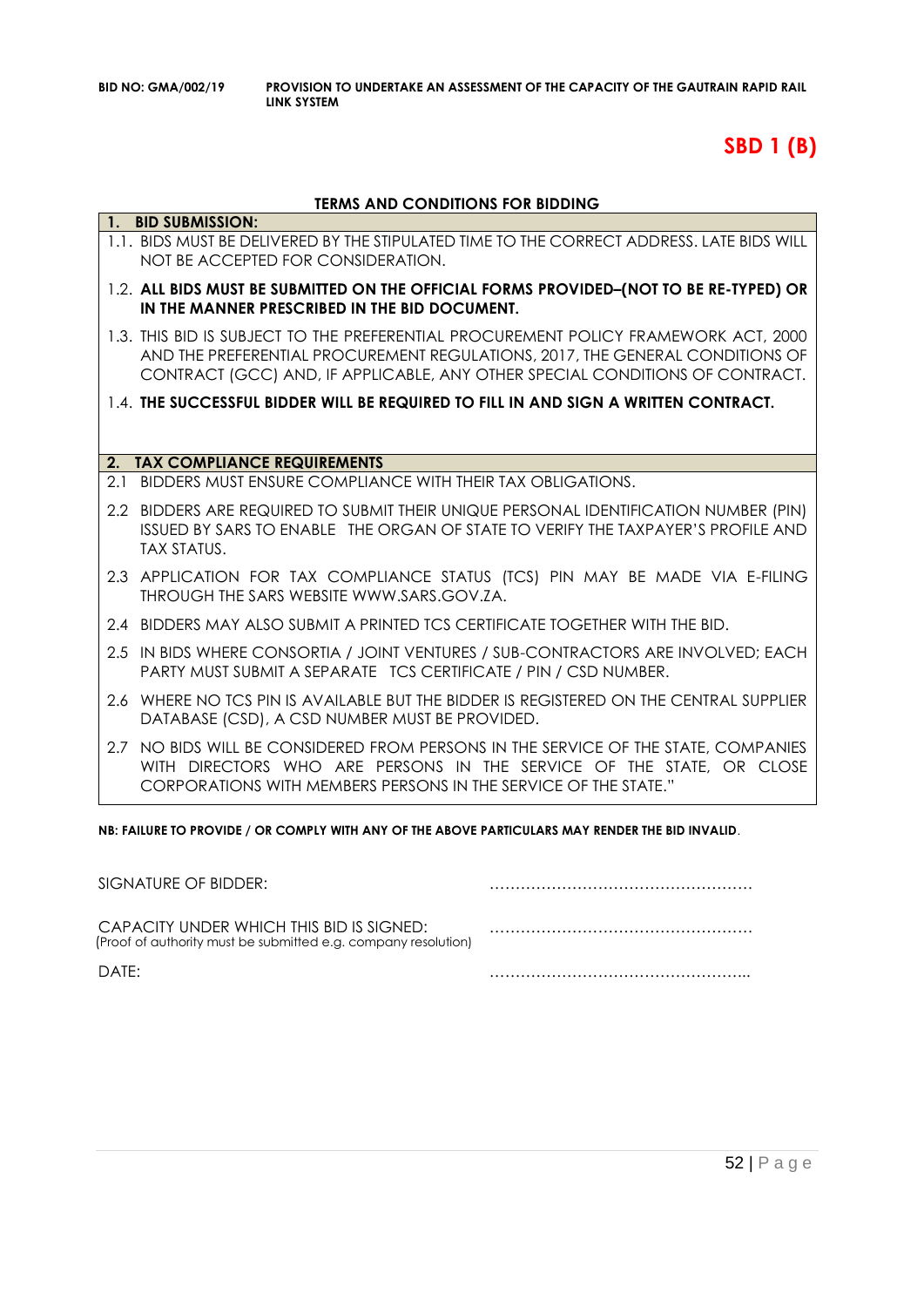# **SBD 3.1**

# **PRICING SCHEDULE**

|                        |                          | Ref Number: GMA/002/19 |
|------------------------|--------------------------|------------------------|
| Closing Time: 11H00 AM | Closing Date 10 May 2019 |                        |

**OFFER TO BE VALID FOR 90 DAYS FROM THE CLOSING DATE OF BID.**

Bidders are required to submit a separate detailed price proposal.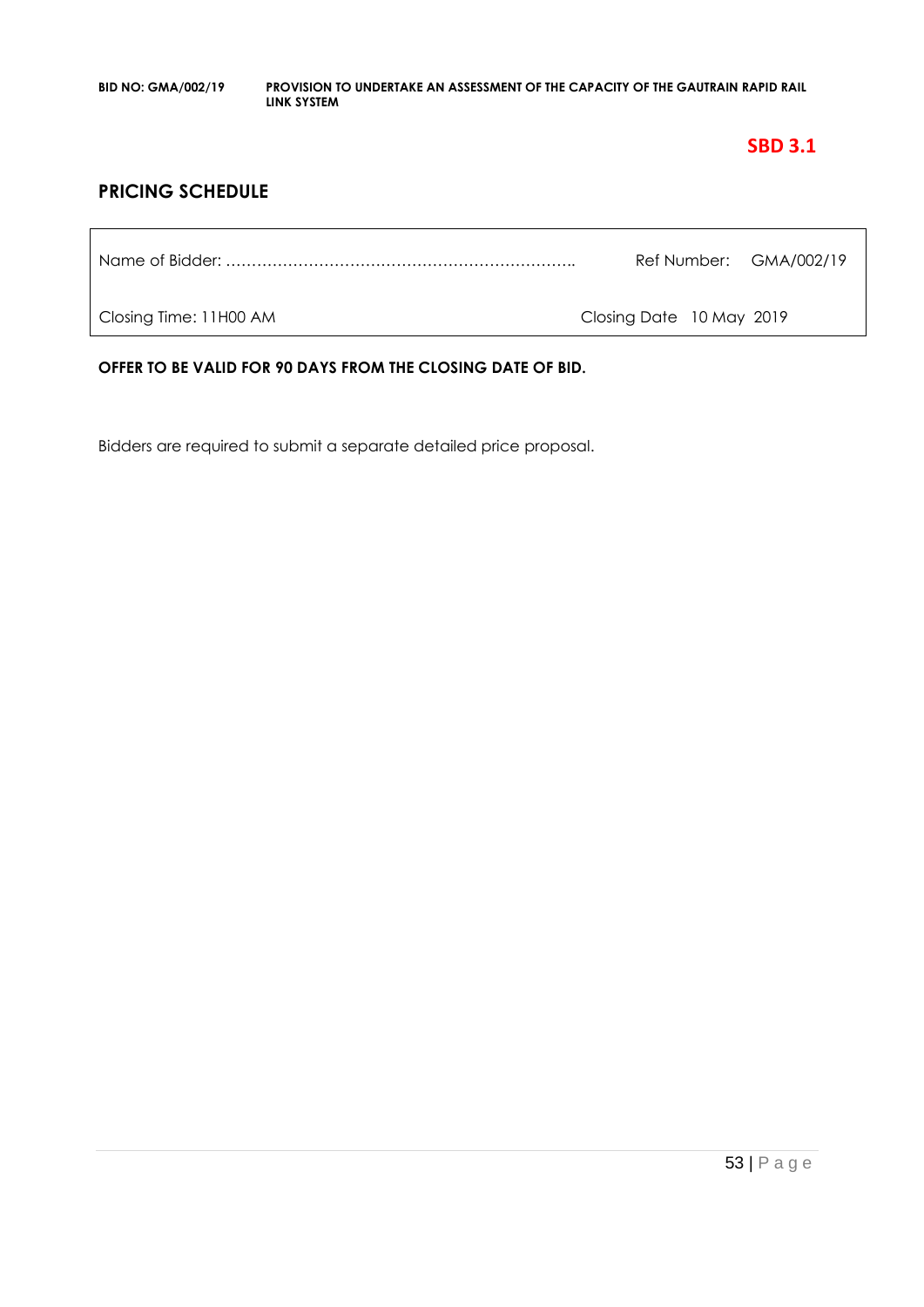# **PRICING DECLARATION**

Dear Sir/Madam

After having carefully read through and examined this RFP Reference Number GMA/002/19 in its entirety together with all the provisions contained in each section of the RFP document,

We hereby offer to undertake an assessment of the Capacity of the Gautrain Rapid Rail Link System as detailed in the Terms of Reference (TOR) section of the REQUEST FOR PROPOSAL document:

| IN AMOUNT: R | (including VAT) |
|--------------|-----------------|
|              |                 |
| IN WORDS: R  | (including VAT) |

We confirm that this price covers all costs associated with providing an assessment of the Capacity of the Gautrain Rapid Rail Link System as per the requirements in the TOR.

We confirm that GMA will incur no additional costs whatsoever over and above this amount.

We undertake to hold this offer open for acceptance for a period of 90 (ninety) days from the date of submission of offers. We further undertake that upon final acceptance of our offer, we will commence with the provision of service when required to do so by the Client.

Moreover, we agree that until formal Contract Documents have been prepared and executed, this Form of Tender, together with a written acceptance from the Client shall constitute a binding agreement between us, governed by the terms and conditions set out in this REQUEST FOR PROPOSAL.

We understand that you are not bound to accept the lowest or any offer and that we must bear all costs which we have incurred in connection with preparing and submitting this tender.

We hereby undertake for the period during which this tender remains open for acceptance not to divulge to any persons, other than the persons to which the tender is submitted, any information relating to the submission of this tender or the details therein except where such is necessary for the submission of this tender.

**SBD 3.2**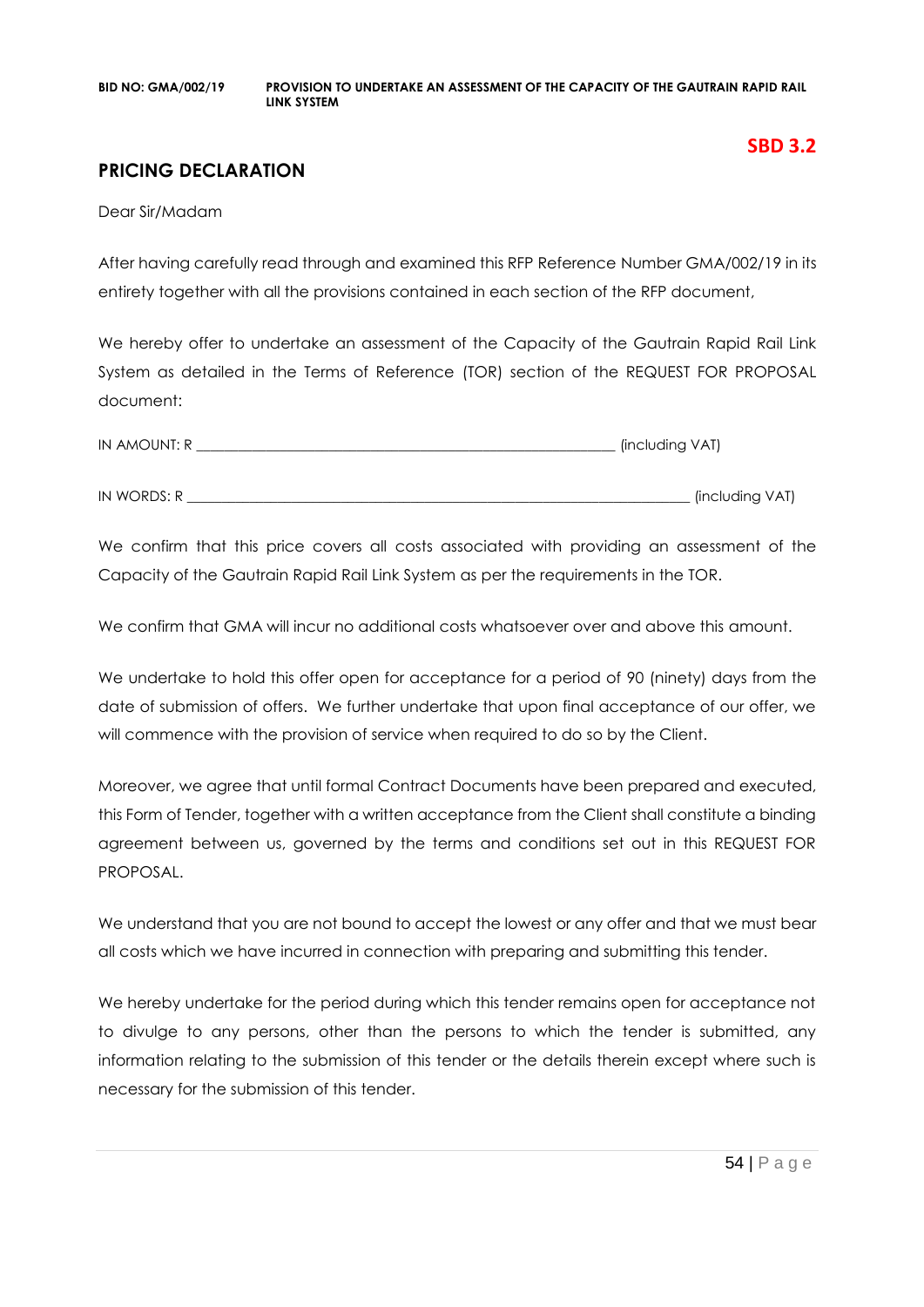| <b>PRICE DECLARATION</b><br>(MANDATORY INFORMATION)                                                                                                          |                                                                                     |  |  |  |
|--------------------------------------------------------------------------------------------------------------------------------------------------------------|-------------------------------------------------------------------------------------|--|--|--|
| certify that:                                                                                                                                                | (full name) hereby                                                                  |  |  |  |
| $\Box$<br>above Section of this RFP.                                                                                                                         | I have read, understood and unconditionally accept that the conditions contained in |  |  |  |
| I have supplied all the required information, and all the information submitted as part<br>$\Box$<br>of the Pricing Section of this RFP is true and correct. |                                                                                     |  |  |  |
| <b>NAME OF BIDDER</b>                                                                                                                                        |                                                                                     |  |  |  |
| <b>IDENTITY NUMBER</b>                                                                                                                                       |                                                                                     |  |  |  |
| <b>POSITION</b>                                                                                                                                              |                                                                                     |  |  |  |
| <b>SIGNATURE OF AUTHORISED</b><br><b>SIGNATORY</b>                                                                                                           |                                                                                     |  |  |  |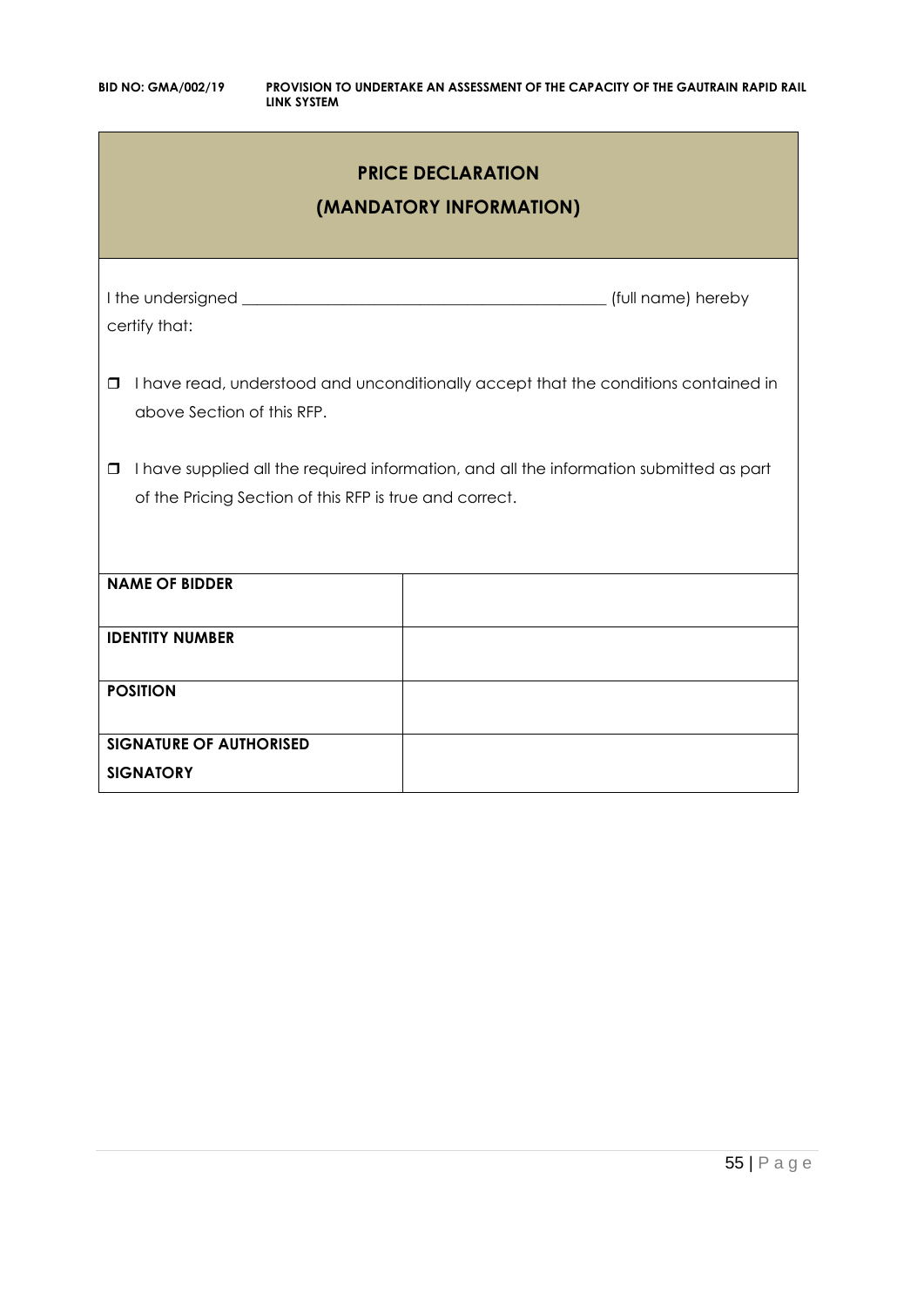# **DECLARATION OF INTEREST**

1. Any legal person, including persons employed by the state<sup>1</sup>, or persons having a kinship with persons employed by the state, including a blood relationship, may make an offer or offers in terms of this invitation to bid (includes an advertised competitive bid, a limited bid, a proposal or written price quotation). In view of possible allegations of favoritism, should the resulting bid, or part thereof, be awarded to persons employed by the state, or to persons connected with or related to them, it is required that the bidder or his/her authorised representative declare his/her position in relation to the evaluating/adjudicating authority where-

the bidder is employed by the state; and/or

- the legal person on whose behalf the bidding document is signed, has a relationship with persons/a person who are/is involved in the evaluation and or adjudication of the bid(s), or where it is known that such a relationship exists between the person or persons for or on whose behalf, the declarant acts and persons who are involved with the evaluation and or adjudication of the bid.

# 2. **In order to give effect to the above, the following questionnaire must be completed and submitted with the bid.**

| 2.1 | Full Name of bidder or his or her representative:                                    |
|-----|--------------------------------------------------------------------------------------|
|     |                                                                                      |
| 2.2 |                                                                                      |
| 2.3 | Position occupied in the Company (director, trustee, shareholder, member):           |
|     |                                                                                      |
| 2.4 | Registration number of company, enterprise, close corporation, partnership agreement |
|     |                                                                                      |

**SBD 4**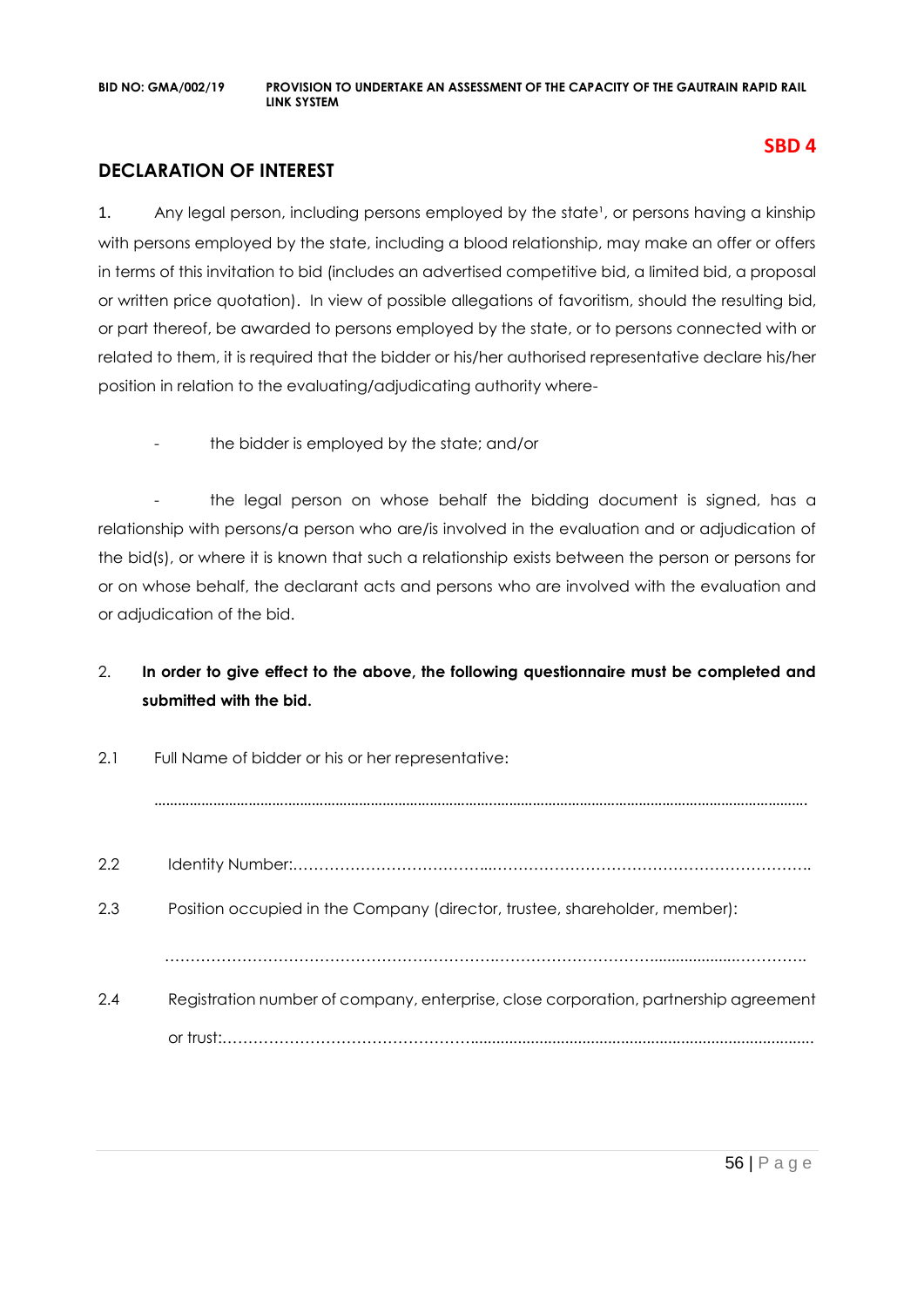2.5 Tax Reference Number: ……………………………………..………………………………………

2.6 VAT Registration Number: ………………………………………………………...……..................

2.6.1 The names of all directors / trustees / shareholders / members, their individual identity numbers, tax reference numbers and, if applicable, employee / PERSAL numbers must be indicated in paragraph 3 below.

2.7 Are you or any person connected with the bidder **YES/NO** Are you or any person connected with the bidder presently employed by the state?

**YES/NO**

2.7.1 If so, furnish the following particulars:

Name of person / director / trustee / shareholder/ member ....………………………………………….

Name of state institution at which you or the person connected to the bidder is employed:

……………….…………………………………………………………………………………………………….….. Position occupied in the state institution:…………………………………….………………………………..

Any other particulars:

……………………………………………………………………………….…………………………………………

………………………………………………………………………………………..………………………………..

……………………………………………………………………………………………...…………………...……..

2.7.2 If you are presently employed by the state, did you obtain the appropriate authority to undertake remunerative work outside employment in the public sector? **YES/NO**

2.7.1.1 If yes, did you attach proof of such authority to the bid document? **YES/NO**

(Note: Failure to submit proof of such authority, where applicable, may result in the disqualification of the bid.

2.7.1.2 If no, furnish reasons for non-submission of such proof: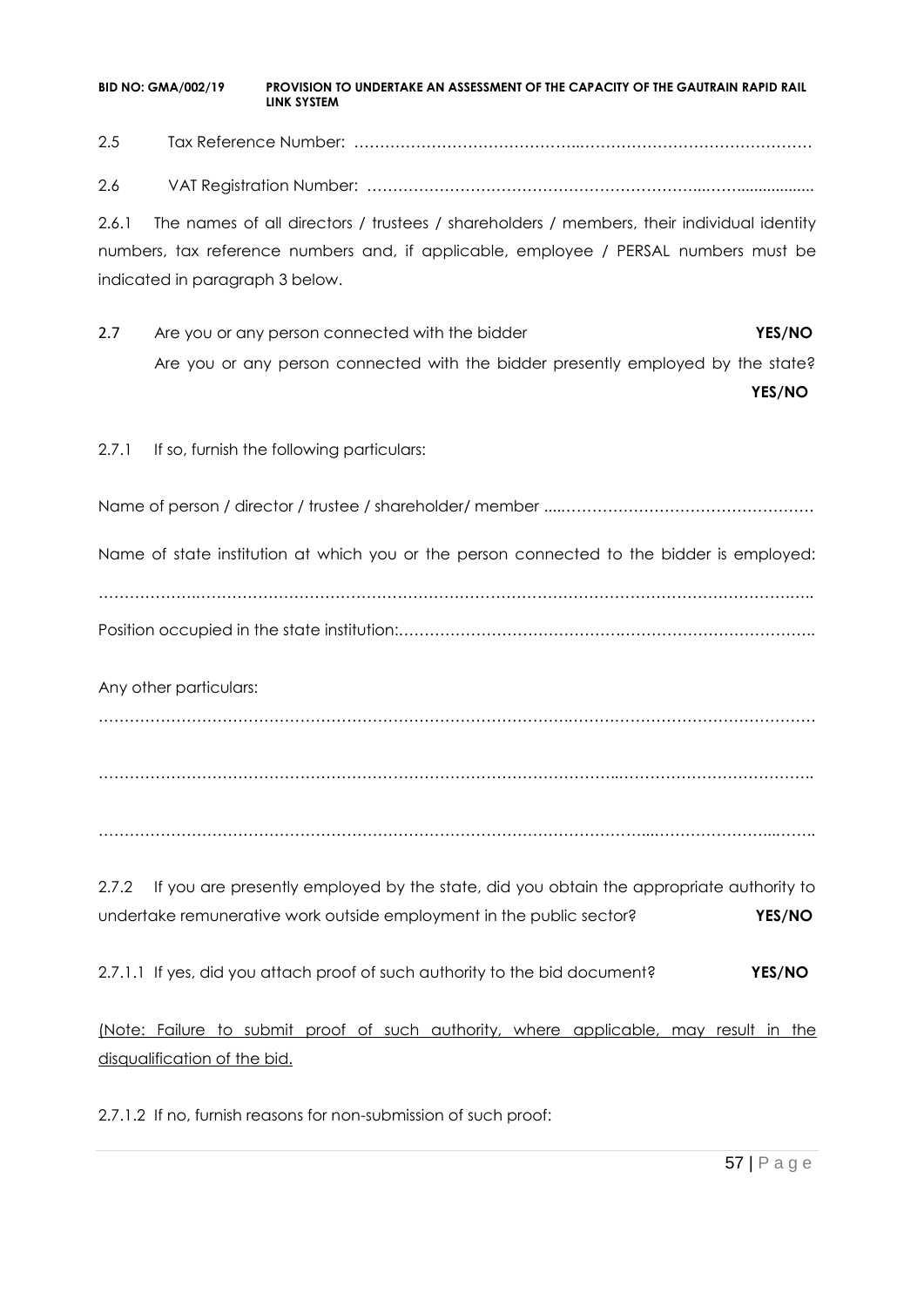……………………………………………………………………………………………….………………………… ……………………………………………………………………………………………….………………………… ……………………………………………………………………………………………….…………………………

2.8 Did you or your spouse, or any of the company's directors / trustees / shareholders / members or their spouses conduct business with the state in the previous 12 months **YES/NO**

2.8.1 If so, furnish particulars: ……………………………………………………………………………………………….………………………… ……………………………………………………………………………………………….………………………… ……………………………………………………………………………………………….…………………………

2.9 Do you, or any person connected with the bidder, have **YES/NO** any relationship (family, friend, other) with a person employed by the state and who may be involved with the evaluation and or adjudication of this bid?

2.9.1 If so, furnish particulars. ……………………………………………………………………………………………….………………………… ……………………………………………………………………………………………….………………………… ……………………………………………………………………………………………….…………………………

2.10 Are you, or any person connected with the bidder, aware of any relationship (family, friend, other) between any other bidder and any person employed by the state who may be involved with the evaluation and or adjudication of this bid? **YES/NO**

2.10.1 If so, furnish particulars**.** ……………………………………………………………………………………………….………………………… ……………………………………………………………………………………………….………………………… ……………………………………………………………………………………………….…………………………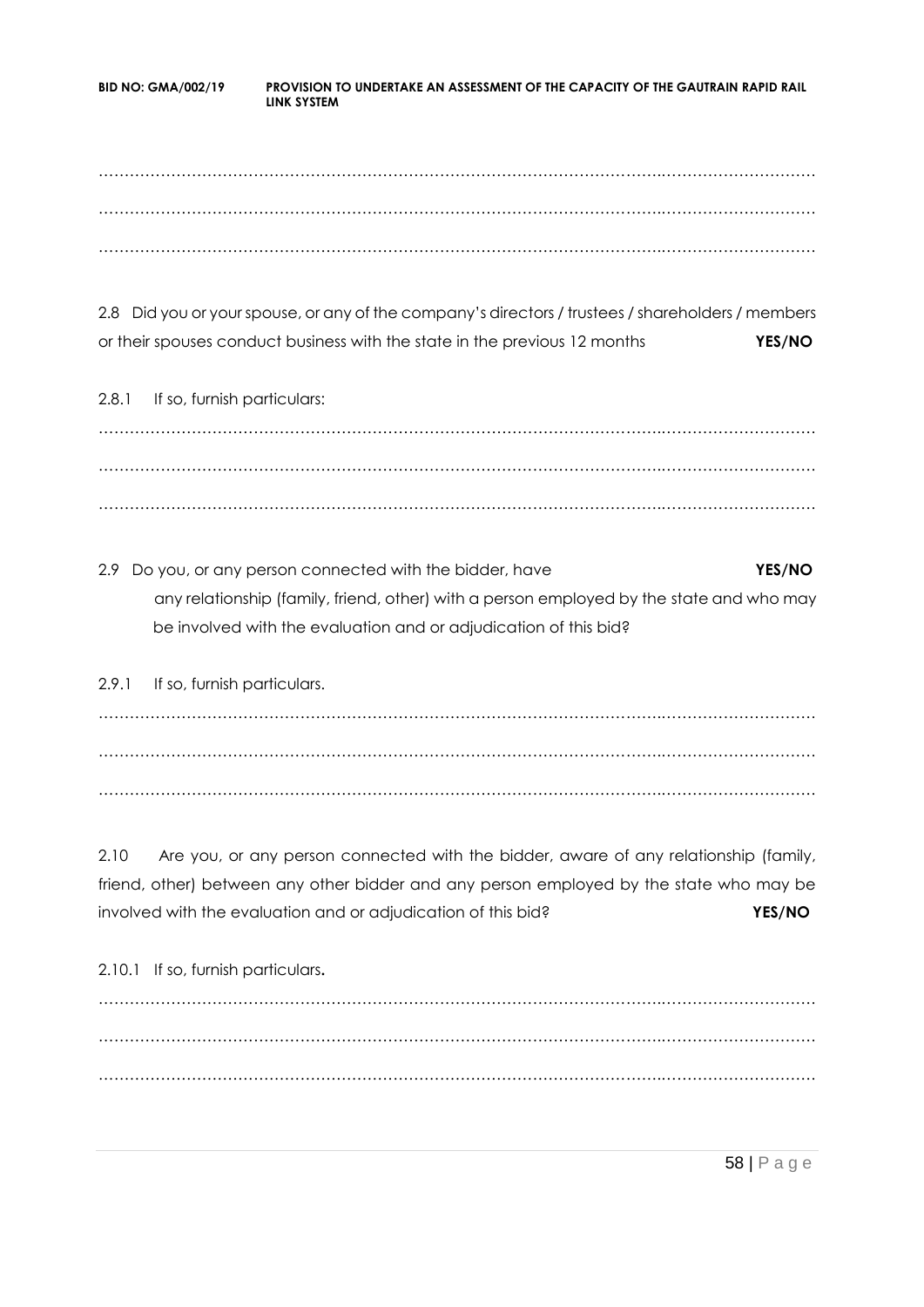2.11 Do you or any of the directors / trustees / shareholders / members **YES/NO** of the company have any interest in any other related companies whether or not they are bidding for this contract?

2.11.1 If so, furnish particulars: ……………………………………………………………………………………………….………………………… ……………………………………………………………………………………………….………………………… ……………………………………………………………………………………………….…………………………

### **3 Full details of director /trustees/members/shareholders.**

| <b>Full Name</b> | Identity<br><b>Number</b> | <b>Personal Income Tax</b><br><b>Reference Number</b> | <b>State Employee</b><br>Number / PERSAL<br><b>Number</b> |
|------------------|---------------------------|-------------------------------------------------------|-----------------------------------------------------------|
|                  |                           |                                                       |                                                           |
|                  |                           |                                                       |                                                           |
|                  |                           |                                                       |                                                           |
|                  |                           |                                                       |                                                           |
|                  |                           |                                                       |                                                           |
|                  |                           |                                                       |                                                           |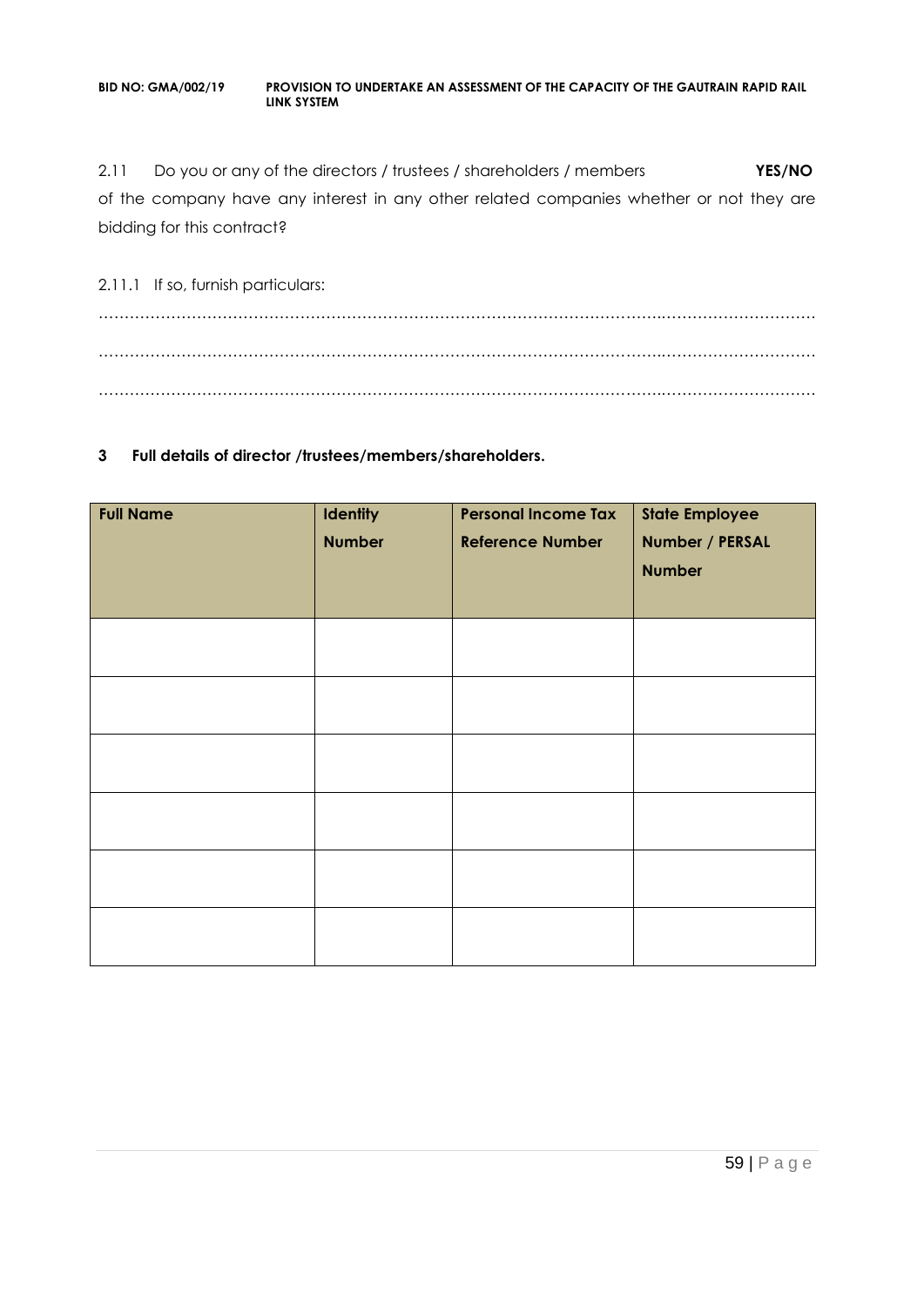# **DECLARATION**

I, THE UNDERSIGNED (NAME)………………………………………………………………………

 CERTIFY THAT THE INFORMATION FURNISHED IN PARAGRAPHS 2 AND 3 ABOVE IS CORRECT.

**I I ACCEPT THAT THE STATE MAY REJECT THE BID OR ACT AGAINST ME SHOULD THIS** DECLARATION PROVE TO BE FALSE.

| <b>NAME OF BIDDER</b>          |  |
|--------------------------------|--|
|                                |  |
| <b>IDENTITY NUMBER</b>         |  |
|                                |  |
|                                |  |
| <b>POSITION</b>                |  |
|                                |  |
|                                |  |
| <b>SIGNATURE OF AUTHORISED</b> |  |
|                                |  |
| <b>SIGNATORY</b>               |  |
|                                |  |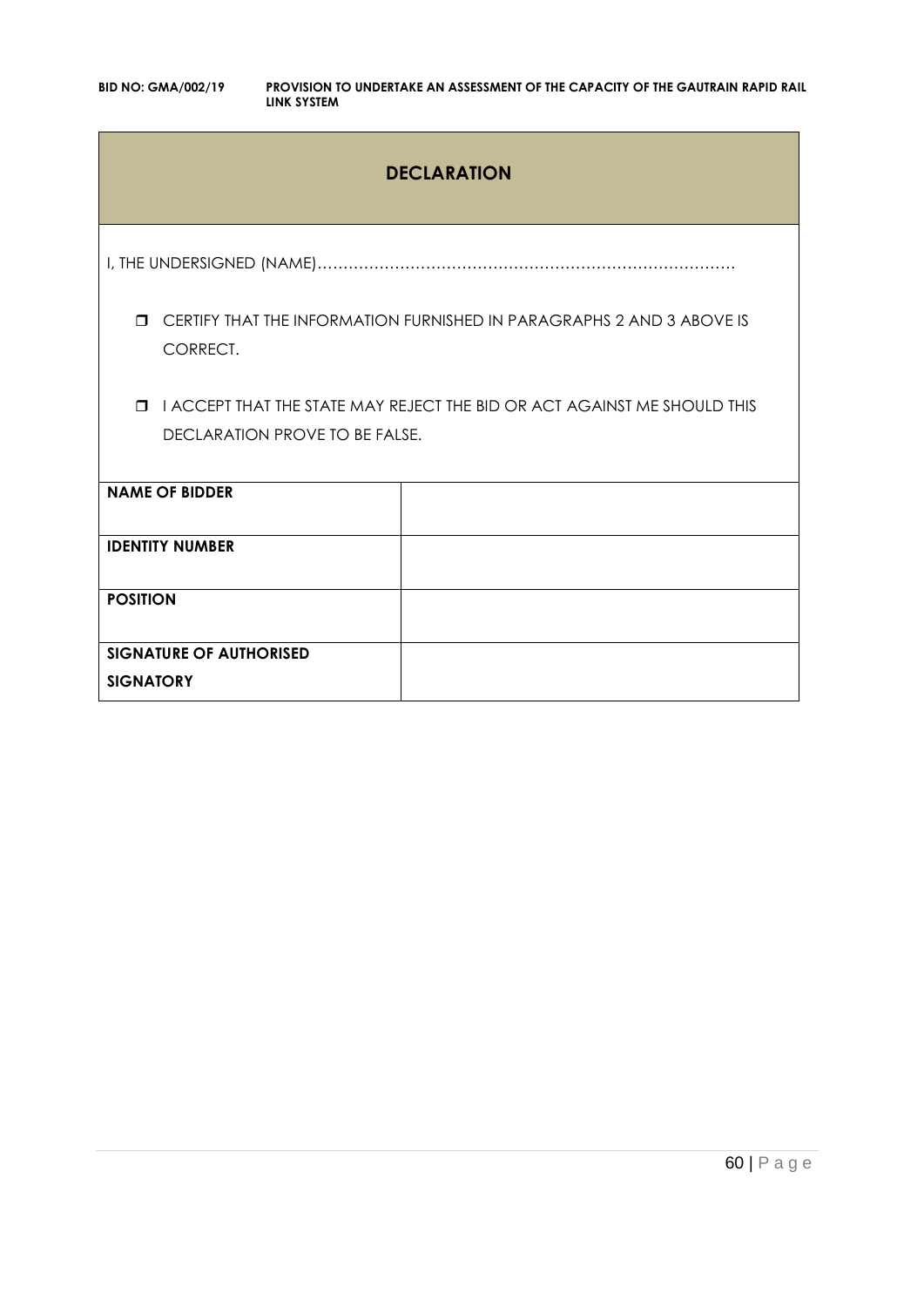# **SBD 6.1**

# **PREFERENCE POINTS CLAIM FORM IN TERMS OF THE PREFERENTIAL PROCUREMENT REGULATIONS 2017**

This preference form must form part of all bids invited. It contains general information and serves as a claim form for preference points for Broad-Based Black Economic Empowerment (B-BBEE) Status Level of Contribution

# **NB: BEFORE COMPLETING THIS FORM, BIDDERS MUST STUDY THE GENERAL CONDITIONS, DEFINITIONS AND DIRECTIVES APPLICABLE IN RESPECT OF B-BBEE, AS PRESCRIBED IN THE PREFERENTIAL PROCUREMENT REGULATIONS, 2017.**

# **1. GENERAL CONDITIONS**

- 1.1 The following preference point systems are applicable to all bids:
	- the 80/20 system for requirements with a Rand value of up to R50 000 000 (all applicable taxes included); and
	- the 90/10 system for requirements with a Rand value above R50 000 000 (all applicable taxes included).

1.2

- a) The value of this bid is estimated to not exceed R50 000 000 (all applicable taxes included) and therefore the 80/20 preference point system shall be applicable; or
- 1.3 Points for this bid shall be awarded for:
	- (a) Price; and
	- (b) B-BBEE Status Level of Contributor.
- 1.4 The maximum points for this bid are allocated as follows:

|                                                   | <b>POINTS</b> |
|---------------------------------------------------|---------------|
| <b>PRICE</b>                                      |               |
| <b>B-BBEE STATUS LEVEL OF CONTRIBUTOR</b>         | ാറ            |
| Total points for Price and B-BBEE must not exceed | 100           |

1.5 Failure on the part of a bidder to submit proof of B-BBEE Status level of contributor together with the bid, will be interpreted to mean that preference points for B-BBEE status level of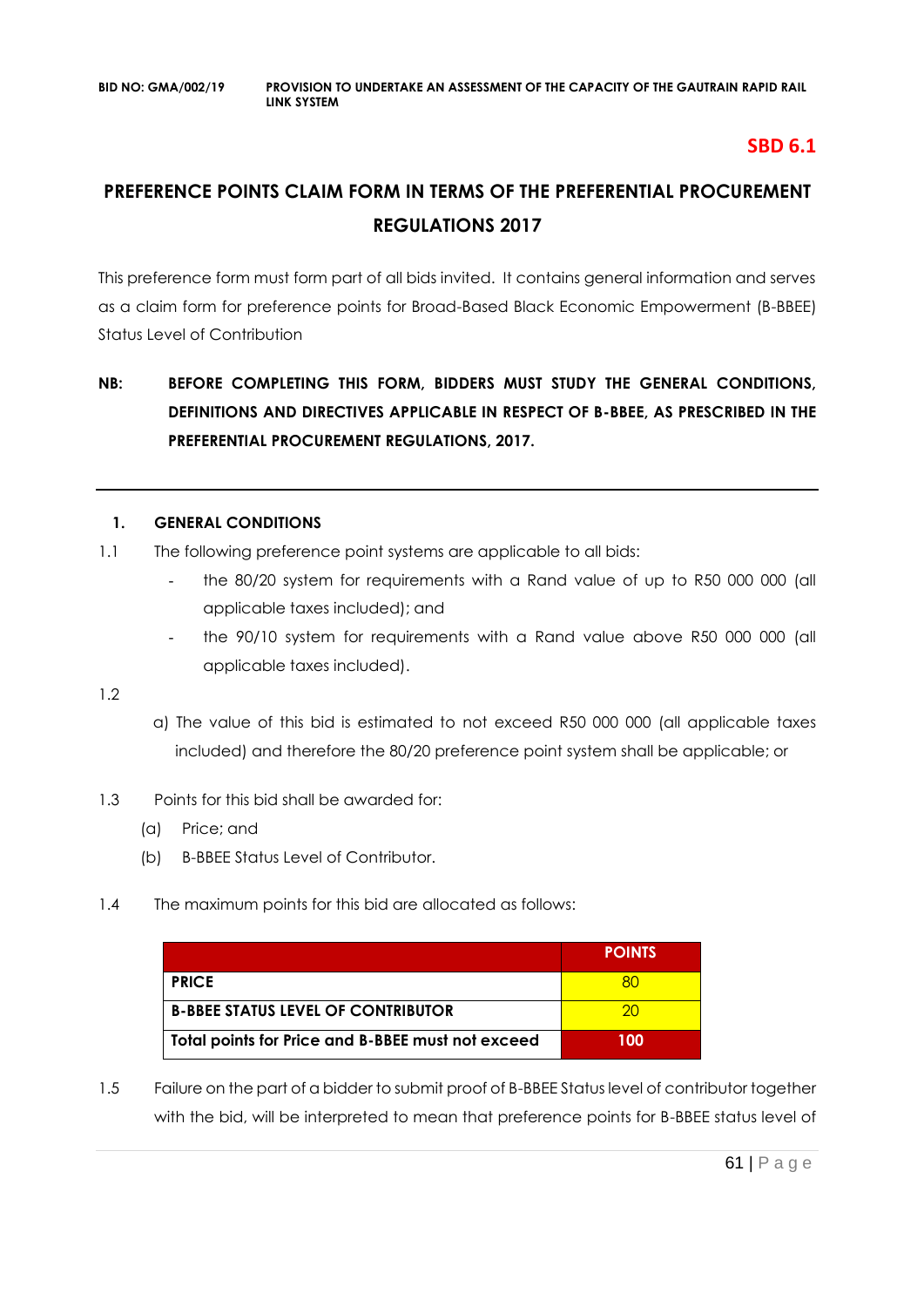contribution are not claimed.

1.6 The purchaser reserves the right to require of a bidder, either before a bid is adjudicated or at any time subsequently, to substantiate any claim in regard to preferences, in any manner required by the purchaser.

# **2. DEFINITIONS**

- (a) **"B-BBEE"** means broad-based black economic empowerment as defined in section 1 of the Broad-Based Black Economic Empowerment Act;
- (b) "**B-BBEE status level of contributor"** means the B-BBEE status of an entity in terms of a code of good practice on black economic empowerment, issued in terms of section 9(1) of the Broad-Based Black Economic Empowerment Act;
- (c) **"bid"** means a written offer in a prescribed or stipulated form in response to an invitation by an organ of state for the provision of goods or services, through price quotations, advertised competitive bidding processes or proposals;
- (d) **"Broad-Based Black Economic Empowerment Act"** means the Broad-Based Black Economic Empowerment Act, 2003 (Act No. 53 of 2003);
- **(e) "EME"** means an Exempted Micro Enterprise in terms of a code of good practice on black economic empowerment issued in terms of section 9 (1) of the Broad-Based Black Economic Empowerment Act;
- (f) **"functionality"** means the ability of a tenderer to provide goods or services in accordance with specifications as set out in the tender documents.
- (g) **"prices"** includes all applicable taxes less all unconditional discounts;
- (h) **"proof of B-BBEE status level of contributor"** means:
	- **1)** B-BBEE Status level certificate issued by an authorized body or person;
	- **2)** A sworn affidavit as prescribed by the B-BBEE Codes of Good Practice;
	- **3)** Any other requirement prescribed in terms of the B-BBEE Act;
- (i) **"QSE"** means a qualifying small business enterprise in terms of a code of good practice on black economic empowerment issued in terms of section 9 (1) of the Broad-Based Black Economic Empowerment Act;
	- *(j)* **"rand value"** means the total estimated value of a contract in Rand, calculated at the time of bid invitation, and includes all applicable taxes;

# **3. POINTS AWARDED FOR PRICE**

# **3.1 THE 80/20 PREFERENCE POINT SYSTEMS**

A maximum of 80 points is allocated for price on the following basis:

 **80/20**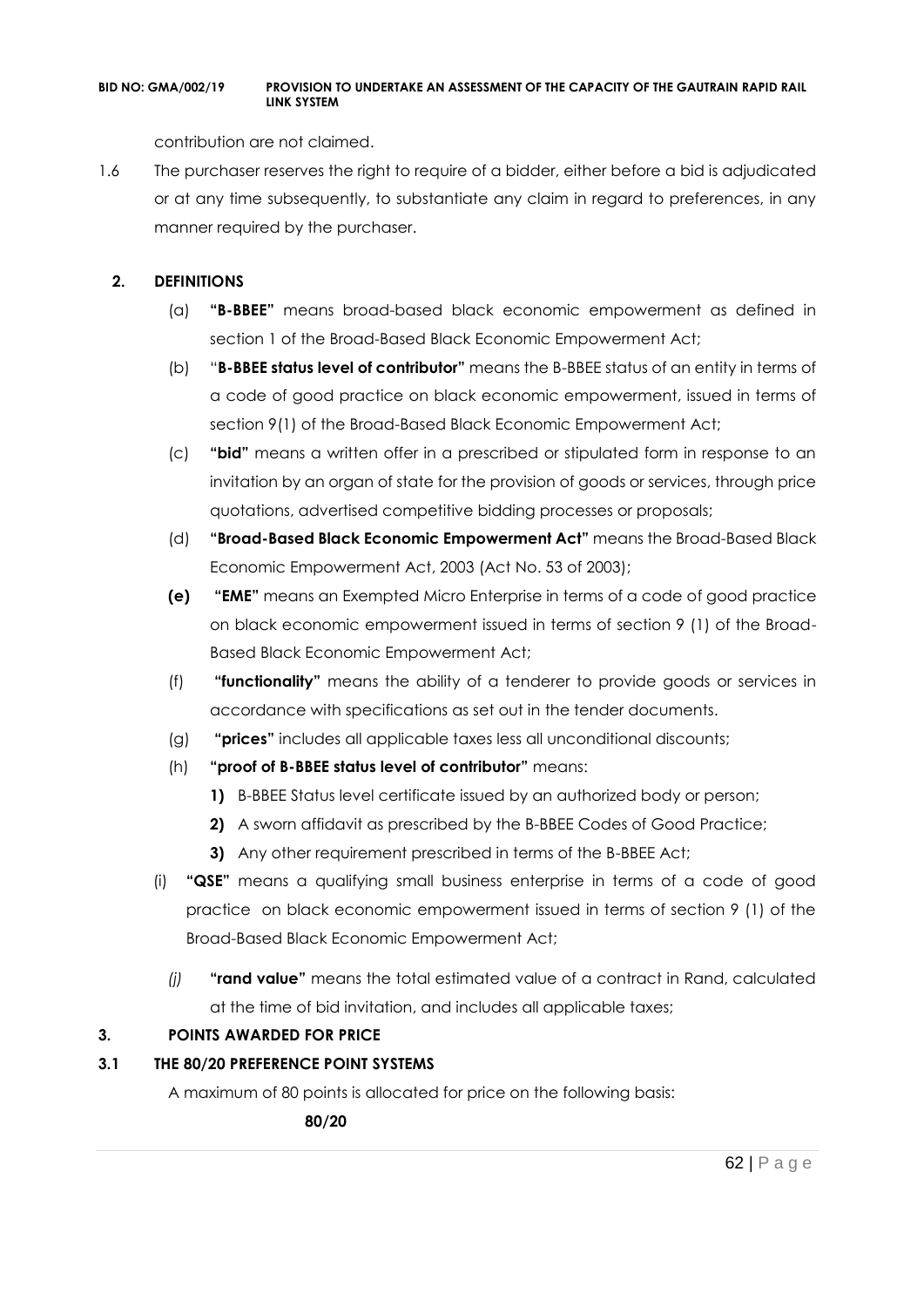$$
Ps = 80 \left( 1 - \frac{Pt - P \min}{P \min} \right)
$$

Where

Ps = Points scored for price of bid under consideration

Pt = Price of bid under consideration

Pmin = Price of lowest acceptable bid

# **4. POINTS AWARDED FOR B-BBEE STATUS LEVEL OF CONTRIBUTOR**

4.1 In terms of Regulation 6 (2) and 7 (2) of the Preferential Procurement Regulations, preference points must be awarded to a bidder for attaining the B-BBEE status level of contribution in accordance with the table below:

| <b>B-BBEE Status Level of</b><br><b>Contributor</b> | <b>Number of points</b><br>(80/20 system) |
|-----------------------------------------------------|-------------------------------------------|
| 1                                                   | 20                                        |
| 2                                                   | 18                                        |
| 3                                                   | 14                                        |
| 4                                                   | 12                                        |
| 5                                                   | 8                                         |
| 6                                                   | 6                                         |
| 7                                                   | 4                                         |
| 8                                                   | 2                                         |
| Non-compliant<br>contributor                        | ( )                                       |

# **5. BID DECLARATION**

5.1 Bidders who claim points in respect of B-BBEE Status Level of Contribution must complete the following:

# **6. B-BBEE STATUS LEVEL OF CONTRIBUTOR CLAIMED IN TERMS OF PARAGRAPHS 1.4 AND 4.1**

6.1 B-BBEE Status Level of Contributor: = ………(maximum of 20 points) (Points claimed in respect of paragraph 7.1 must be in accordance with the table reflected in paragraph 4.1 and must be substantiated by relevant proof of B-BBEE status level of contributor.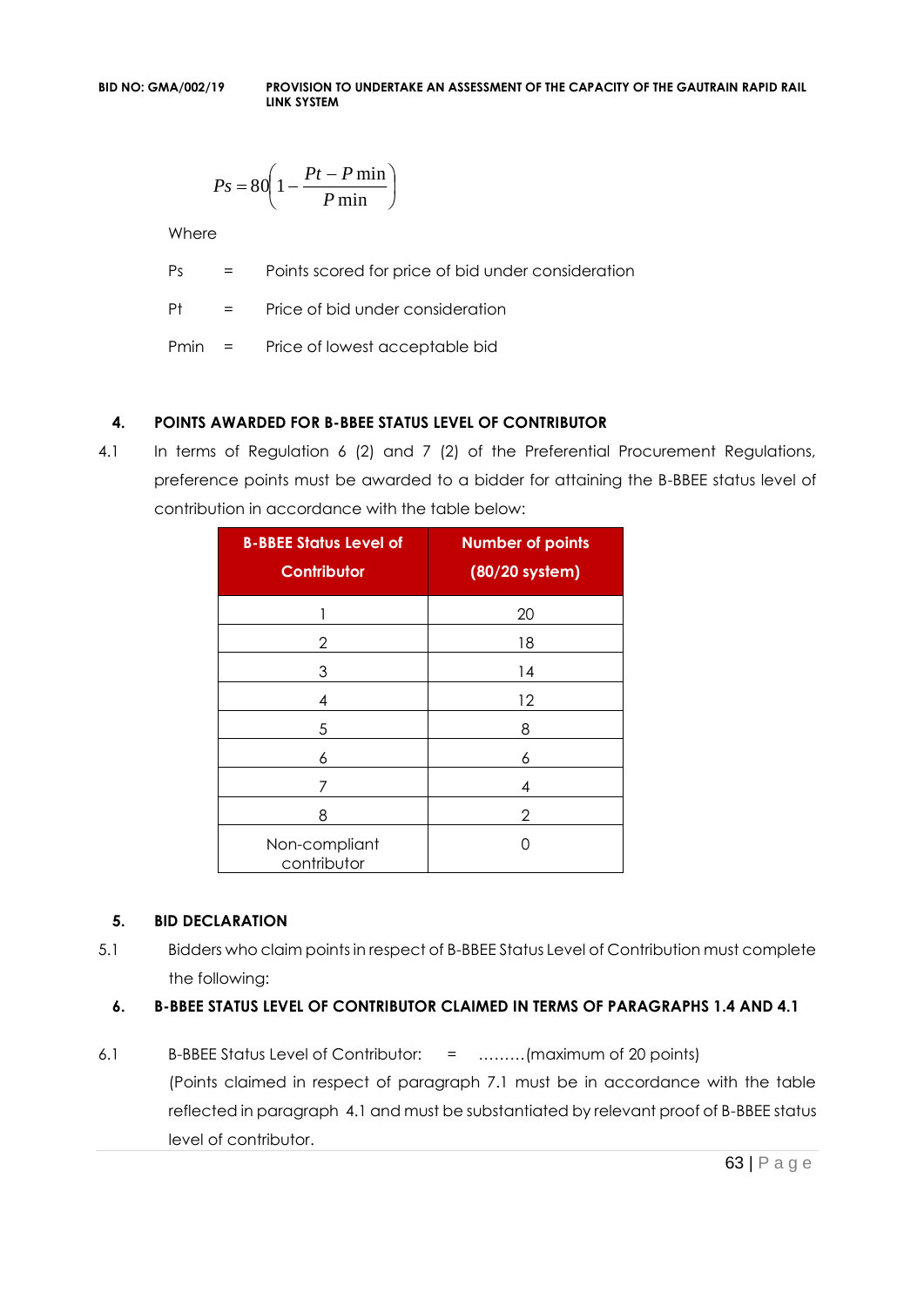#### **7. SUB-CONTRACTING**

7.1 Will any portion of the contract be sub-contracted?

#### (*Tick applicable box*)



- 7.1.1 If yes, indicate:
	- i) What percentage of the contract will be subcontracted............…………….…………%
	- ii) The name of the sub-contractor…………………………………………………………..
	- iii) The B-BBEE status level of the sub-contractor......................................……………..
	- iv) Whether the sub-contractor is an EME or QSE

#### *(Tick applicable box*)



v) Specify, by ticking the appropriate box, if subcontracting with an enterprise in terms of Preferential Procurement Regulations,2017:

| Designated Group: An EME or QSE which is at last 51% owned by:    | <b>EME</b> | <b>QSE</b> |
|-------------------------------------------------------------------|------------|------------|
|                                                                   | $\sqrt{ }$ |            |
| <b>Black people</b>                                               |            |            |
| Black people who are youth                                        |            |            |
| Black people who are women                                        |            |            |
| <b>Black people with disabilities</b>                             |            |            |
| Black people living in rural or underdeveloped areas or townships |            |            |
| Cooperative owned by black people                                 |            |            |
| Black people who are military veterans                            |            |            |
| <b>OR</b>                                                         |            |            |
| Any EME                                                           |            |            |
| Any QSE                                                           |            |            |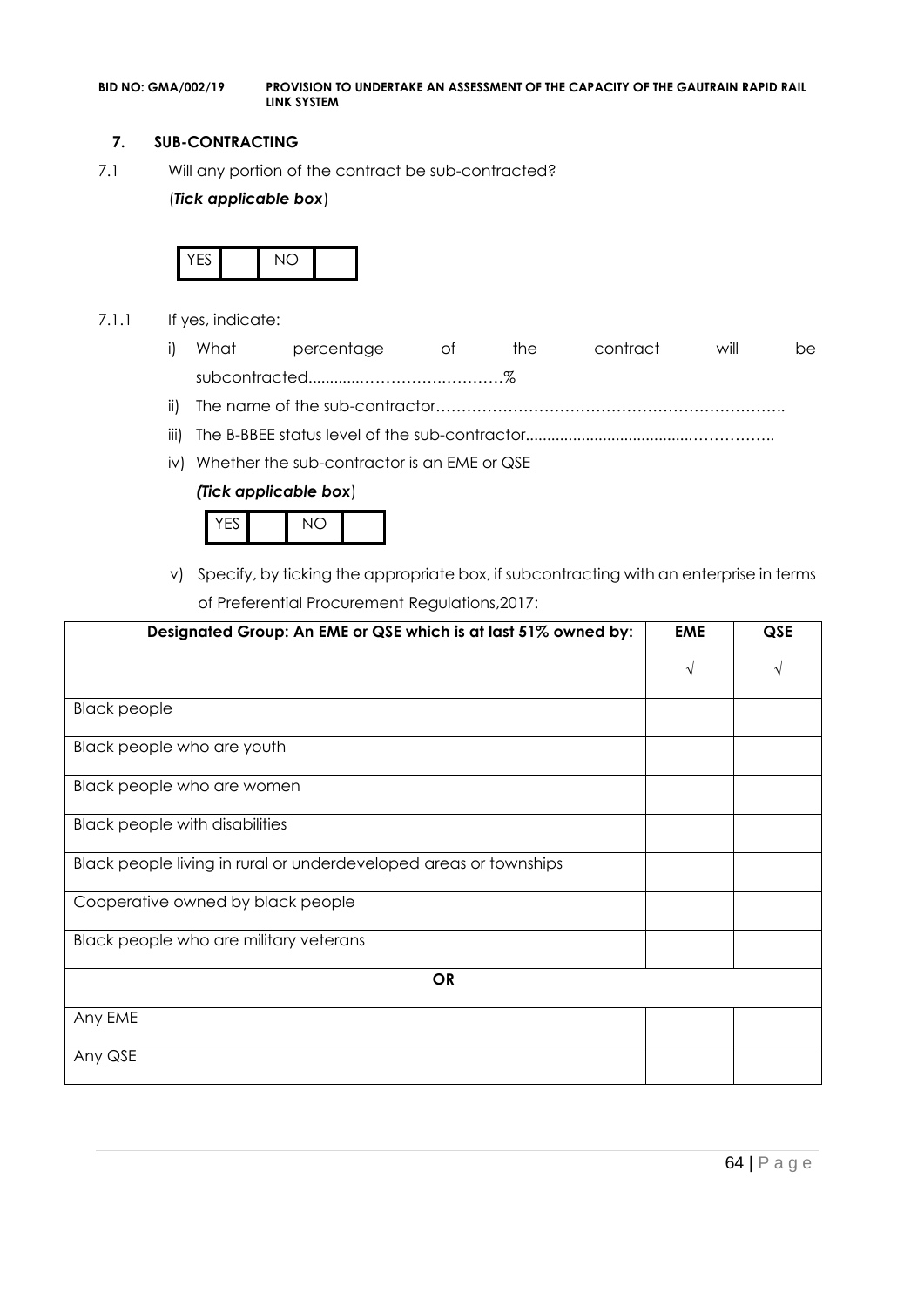| <b>BID NO: GMA/002/19</b> | PROVISION TO UNDERTAKE AN ASSESSMENT OF THE CAPACITY OF THE GAUTRAIN RAPID RAIL |
|---------------------------|---------------------------------------------------------------------------------|
|                           | LINK SYSTEM                                                                     |

### 8. **DECLARATION WITH REGARD TO COMPANY/FIRM**

- 8.1 Name of company/firm:…………………………………………………………………………….
- 8.2 VAT registration number:……………………………………….…………………………………
- 8.3 Company registration number:…………….……………………….…………………………….

# 8.4 TYPE OF COMPANY/ FIRM

- □ Partnership/Joint Venture / Consortium
- □ One person business/sole propriety
- D Close corporation
- D Company
- □ (Pty) Limited

[TICK APPLICABLE BOX]

# 8.5 DESCRIBE PRINCIPAL BUSINESS ACTIVITIES

…………………………………………………………………………………………………………… …………………………………………………………………………………………………………… ……………………………………………………………………………………………………………

……………………………………………………………………………………………………………

# 8.6 COMPANY CLASSIFICATION

- D Manufacturer
- **D** Supplier
- D Professional service provider
- □ Other service providers, e.g. transporter, etc.

[*TICK APPLICABLE BOX*]

- 8.7 Total number of years the company/firm has been in business:……………………………
- 8.8 I/we, the undersigned, who is / are duly authorised to do so on behalf of the company/firm, certify that the points claimed, based on the B-BBE status level of contributor indicated in paragraphs 1.4 and 6.1 of the foregoing certificate, qualifies the company/ firm for the preference(s) shown and I / we acknowledge that:
	- i) The information furnished is true and correct;
	- ii) The preference points claimed are in accordance with the General Conditions as indicated in paragraph 1 of this form;
	- iii) In the event of a contract being awarded as a result of points claimed as shown in paragraphs 1.4 and 6.1, the contractor may be required to furnish documentary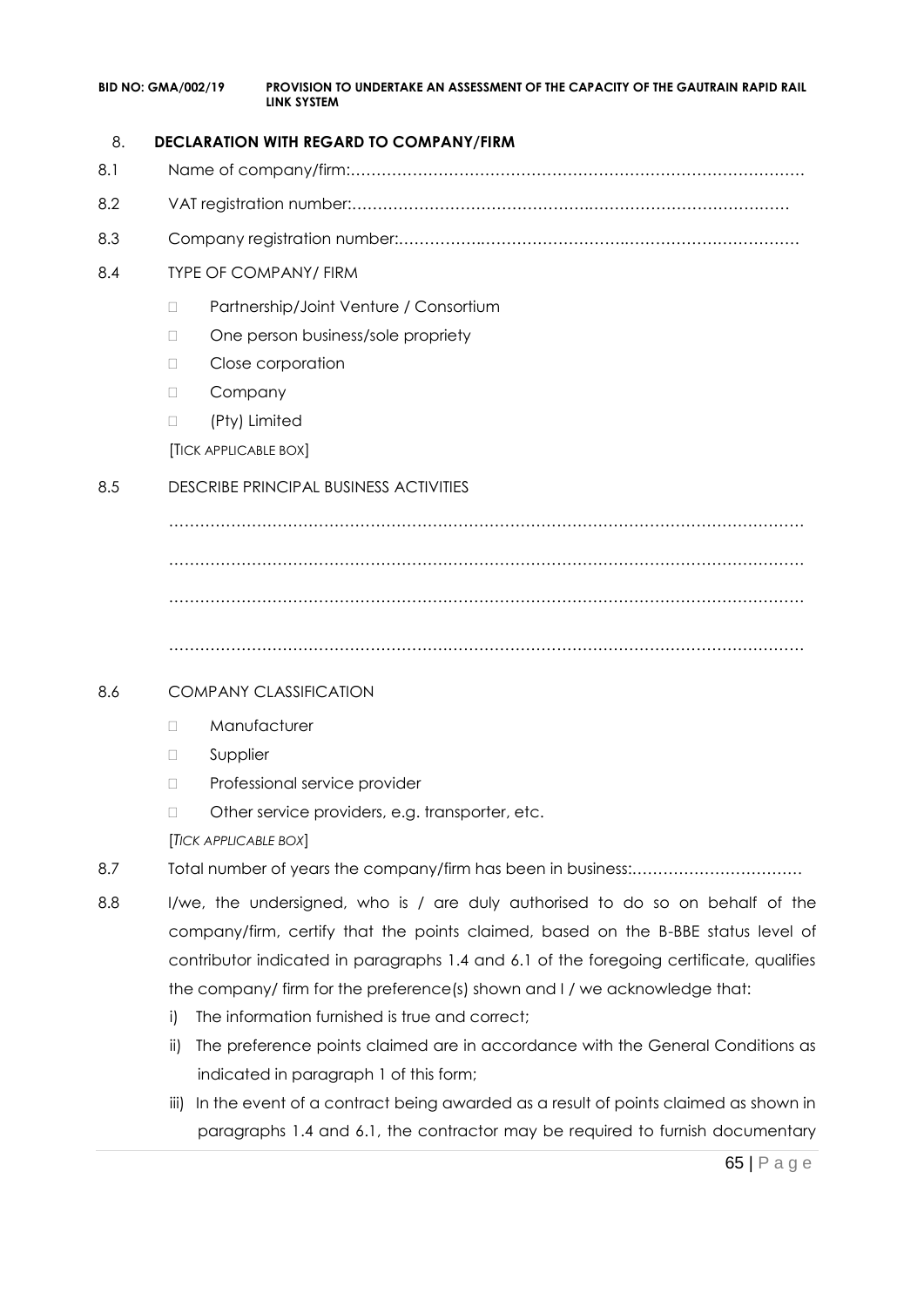proof to the satisfaction of the purchaser that the claims are correct;

- iv) If the B-BBEE status level of contributor has been claimed or obtained on a fraudulent basis or any of the conditions of contract have not been fulfilled, the purchaser may, in addition to any other remedy it may have –
	- (a) disqualify the person from the bidding process;
	- (b) recover costs, losses or damages it has incurred or suffered as a result of that person's conduct;
	- (c) cancel the contract and claim any damages which it has suffered as a result of having to make less favourable arrangements due to such cancellation;
	- (d) recommend that the bidder or contractor, its shareholders and directors, or only the shareholders and directors who acted on a fraudulent basis, be restricted by the National Treasury from obtaining business from any organ of state for a period not exceeding 10 years, after the *audi alteram partem* (hear the other side) rule has been applied; and
	- (e) forward the matter for criminal prosecution.

| <b>WITNESSES</b>                         |  |  |
|------------------------------------------|--|--|
| <b>NAME OF BIDDER</b>                    |  |  |
| <b>IDENTITY NUMBER</b>                   |  |  |
| <b>POSITION</b>                          |  |  |
| <b>AUTHORISED SIGNATORIES OF BIDDERS</b> |  |  |
| <b>WITNESS 1</b>                         |  |  |
| <b>WITNESS 2</b>                         |  |  |
| <b>DATE</b>                              |  |  |
| <b>ADDRESS</b>                           |  |  |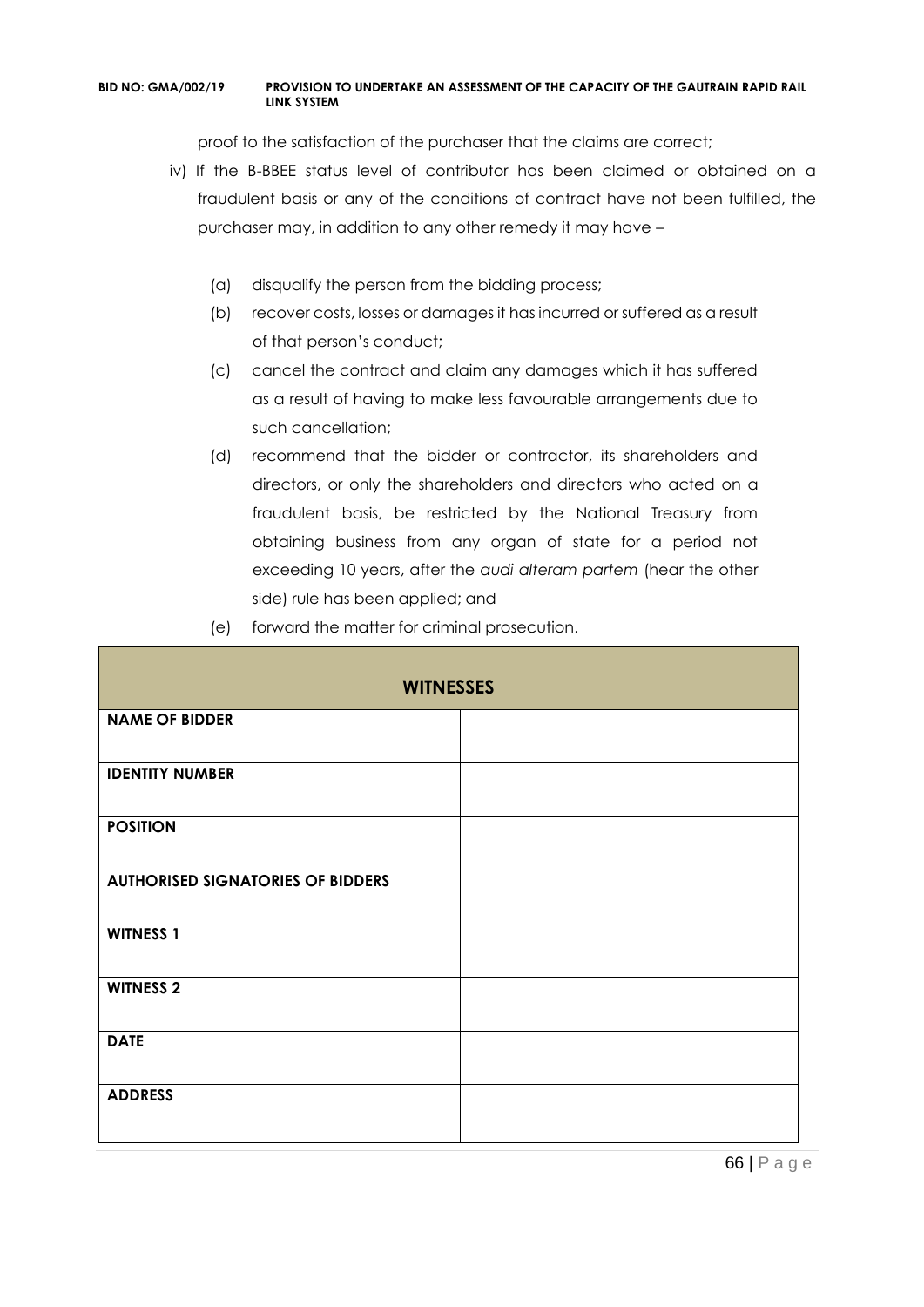# **SBD 8**

# **DECLARATION OF BIDDERS PAST SUPPLY CHAIN MANAGEMENT PRACTICES**

- 1 This declaration is used by GMA in ensuring that when goods and services are being procured, all reasonable steps are taken to combat the abuse of the supply chain management system.
- 2 The bid of any bidder may be disregarded if that bidder, or any of its directors have
	- a. abused the institution's supply chain management system;
	- b. committed fraud or any other improper conduct in relation to such system; or
	- c. failed to perform on any previous contract.

# **3 In order to give effect to the above, the following questionnaire must be completed and submitted with the bid.**

| NO.   | <b>QUESTION</b>                                                                     | <b>YES</b> | <b>NO</b> |
|-------|-------------------------------------------------------------------------------------|------------|-----------|
| 4.1   | Is the bidder or any of its directors listed on the National Treasury's Database of | Yes        | No.       |
|       | Restricted Suppliers as companies or persons prohibited from doing business with    |            |           |
|       | the public sector?                                                                  |            |           |
|       | (Companies or persons who are listed on this Database were informed in writing      |            |           |
|       | of this restriction by the Accounting Officer/Authority of the institution that     |            |           |
|       | imposed the restriction after the audi alteram partem rule was applied).            |            |           |
|       | The Database of Restricted Suppliers now resides on the National Treasury's         |            |           |
|       | website (www.treasury.gov.za) and can be accessed by clicking on its link at the    |            |           |
|       | bottom of the home page.                                                            |            |           |
| 4.1.1 | If so, furnish particulars:                                                         |            |           |
|       |                                                                                     |            |           |
|       |                                                                                     |            |           |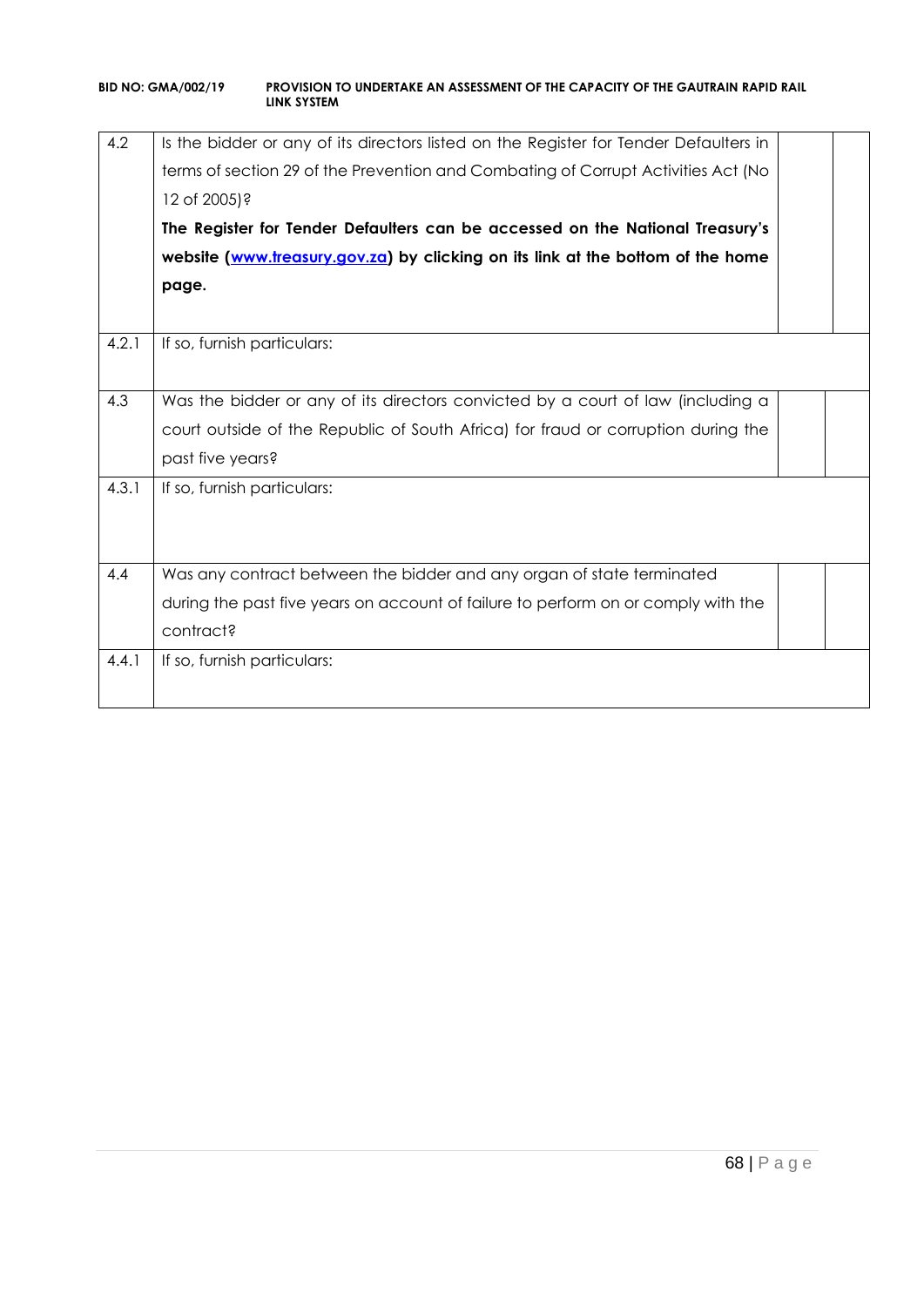# **CERTIFICATION**

I, THE UNDERSIGNED (FULL NAME)……………………………………………………………

**CERTIFY THAT THE INFORMATION FURNISHED ON THIS DECLARATION FORM IS TRUE AND CORRECT.** 

**I I ACCEPT THAT, IN ADDITION TO CANCELLATION OF A CONTRACT, ACTION MAY BE TAKEN** AGAINST ME SHOULD THIS DECLARATION PROVE TO BE FALSE.

| <b>NAME OF THE BIDDER</b>   |  |
|-----------------------------|--|
| <b>POSITION</b>             |  |
| <b>AUTHORISED SIGNATORY</b> |  |
| <b>DATE</b>                 |  |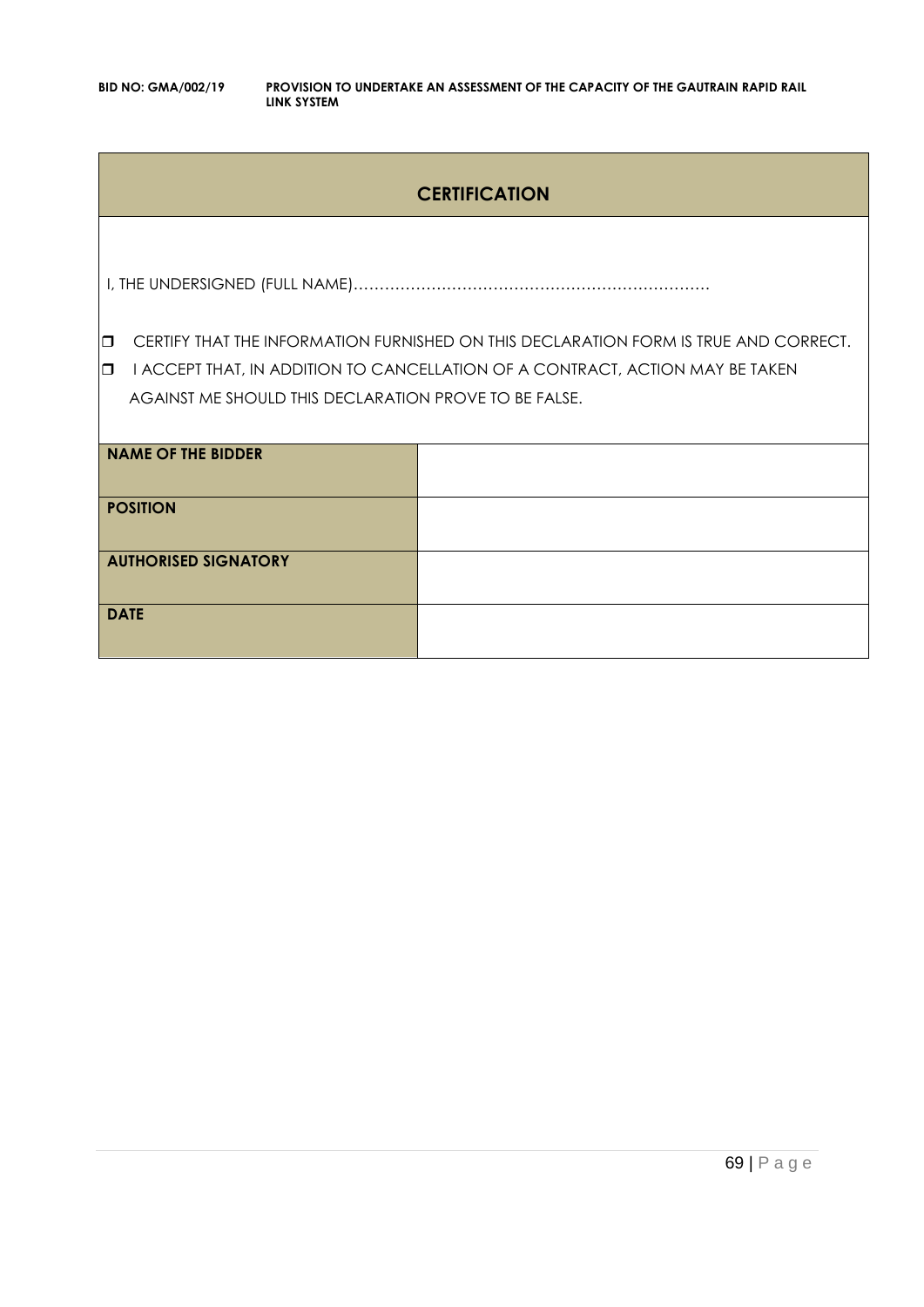# **SBD 9**

# **CERTIFICATE OF INDEPENDENT BID DETERMINATION**

- 1. This Standard Bidding Document must form part of all bids<sup>1</sup> invited.
- 2. Section 4 (1) (b) (iii) of the Competition Act No. 89 of 1998, as amended, prohibits an agreement between, or concerted practice by, firms, or a decision by an association of firms, if it is between parties in a horizontal relationship and if it involves collusive bidding (or bid rigging).² Collusive bidding is a *per se* prohibition meaning that it cannot be justified under any grounds.
- 3. Treasury Regulation 16A9 prescribes that accounting officers and accounting authorities must take all reasonable steps to prevent abuse of the supply chain management system and authorizes accounting officers and accounting authorities to:
	- a. disregard the bid of any bidder if that bidder or any of its directors have abused the institution's supply chain management system and or committed fraud or any other improper conduct in relation to such system.
	- b. cancel a contract awarded to a supplier of goods and services if the supplier committed any corrupt or fraudulent act during the bidding process or the execution of that contract.
- 4. This SBD serves as a certificate of declaration that would be used by institutions to ensure that, when bids are considered, reasonable steps are taken to prevent any form of bidrigging.
- 5. In order to give effect to the above, the attached Certificate of Bid Determination (Annexure G) must be completed and submitted with the bid:

<sup>1</sup> Includes price quotations, advertised competitive bids, limited bids and proposals.

<sup>2</sup> Bid rigging (or collusive bidding) occurs when businesses, that would otherwise be expected to compete, secretly conspire to raise prices or lower the quality of goods and / or services for GMA which wish to acquire goods and / or services through a bidding process. Bid rigging is, therefore, an agreement between competitors not to compete.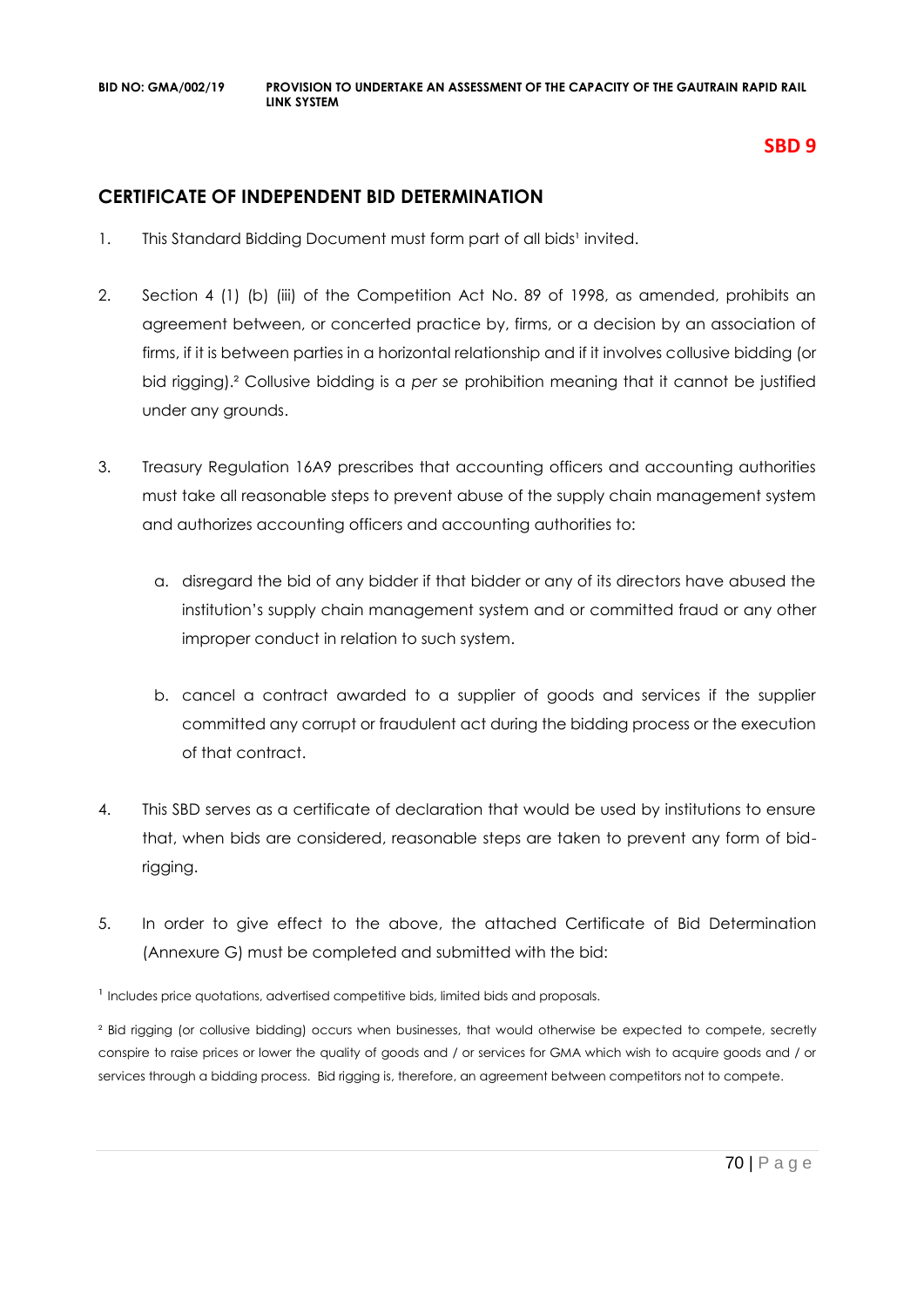<sup>3</sup> Joint venture or Consortium means an association of persons for the purpose of combining their expertise, property, capital, efforts, skill and knowledge in an activity for the execution of a contract.

I, the undersigned, in submitting the accompanying bid:

\_\_\_\_\_\_\_\_\_\_\_\_\_\_\_\_\_\_\_\_\_\_\_\_\_\_\_\_\_\_\_\_\_\_\_\_\_\_\_\_\_\_\_\_\_\_\_\_\_\_\_\_\_\_\_\_\_\_\_\_ (Bid Number and Description)

In response to the invitation for the bid made by:

\_\_\_\_\_\_\_\_\_\_\_\_\_\_\_\_\_\_\_\_\_\_\_\_\_\_\_\_\_\_\_\_\_\_\_\_\_\_\_\_\_\_\_\_\_\_\_\_\_\_\_\_\_\_\_\_\_\_\_\_\_\_\_\_\_\_\_\_\_ (Name of Institution)

do hereby make the following statements that I certify to be true and complete in every respect:

I certify, on behalf of: the state of the state of the state of the state of the state of the state of the state of the state of the state of the state of the state of the state of the state of the state of the state of th (Name of Bidder)

- 1. I have read and I understand the contents of this Certificate;
- 2. I understand that the accompanying bid will be disqualified if this Certificate is found not to be true and complete in every respect;
- 3. I am authorised by the bidder to sign this Certificate, and to submit the accompanying bid, on behalf of the bidder;
- 4. Each person whose signature appears on the accompanying bid has been authorised by the bidder to determine the terms of, and to sign the bid, on behalf of the bidder;
- 5. For the purposes of this Certificate and the accompanying bid, I understand that the word "competitor" shall include any individual or organisation, other than the bidder, whether or not affiliated with the bidder, who:
	- (a) has been requested to submit a bid in response to this bid invitation;
	- (b) could potentially submit a bid in response to this bid invitation, based on their qualifications, abilities or experience; and
	- (c) provides the same goods and services as the bidder and/or is in the same line of business as the bidder.
- 6. The bidder has arrived at the accompanying bid independently from, and without consultation, communication, agreement or arrangement with any competitor. However communication between partners in a joint venture or consortium<sup>3</sup> will not be construed as collusive bidding.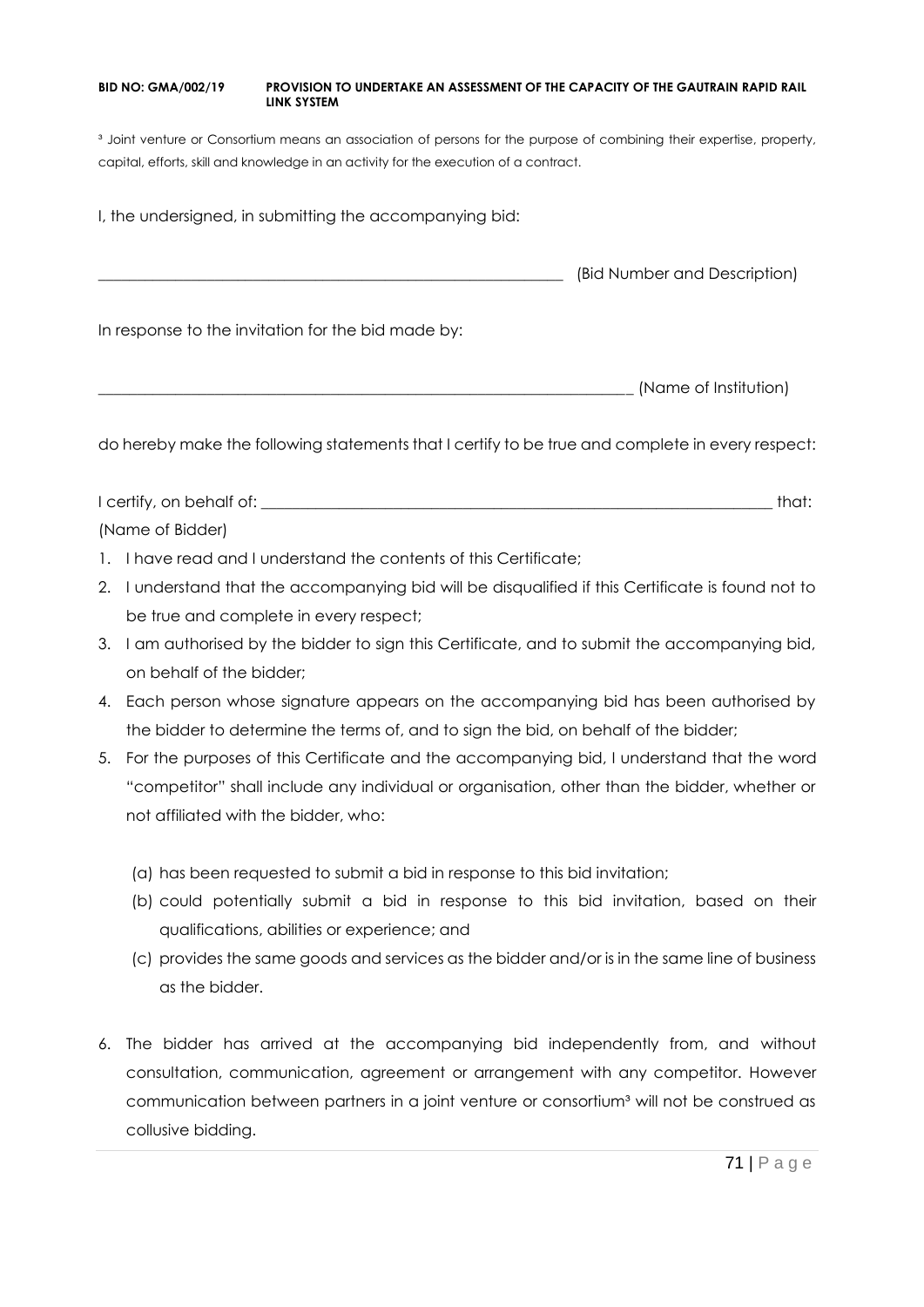- 7. In particular, without limiting the generality of paragraphs 6 above, there has been no consultation, communication, agreement or arrangement with any competitor regarding:
	- (a) prices;
	- (b) geographical area where product or service will be rendered (market allocation);
- (c) methods, factors or formulas used to calculate prices;
- (d) the intention or decision to submit or not to submit, a bid;
- (e) the submission of a bid which does not meet the specifications and conditions of the bid;
- or
- (f) bidding with the intention not to win the bid.
- 8. In addition, there have been no consultations, communications, agreements or arrangements with any competitor regarding the quality, quantity, specifications and conditions or delivery particulars of the products or services to which this bid invitation relates.
- 9. The terms of the accompanying bid have not been, and will not be, disclosed by the bidder, directly or indirectly, to any competitor, prior to the date and time of the official bid opening or of the awarding of the contract.
- 10. I am aware that, in addition and without prejudice to any other remedy provided to combat any restrictive practices related to bids and contracts, bids that are suspicious will be reported to the Competition Commission for investigation and possible imposition of administrative penalties in terms of section 59 of the Competition Act No 89 of 1998 and or may be reported to the National Prosecuting Authority (NPA) for criminal investigation and or may be restricted from conducting business with the public sector for a period not exceeding ten (10) years in terms of the Prevention and Combating of Corrupt Activities Act No 12 of 2005 or any other applicable legislation.

| NAME OF BIDDER              |  |
|-----------------------------|--|
| <b>POSITION</b>             |  |
| <b>AUTHORISED SIGNATORY</b> |  |
| <b>DATE</b>                 |  |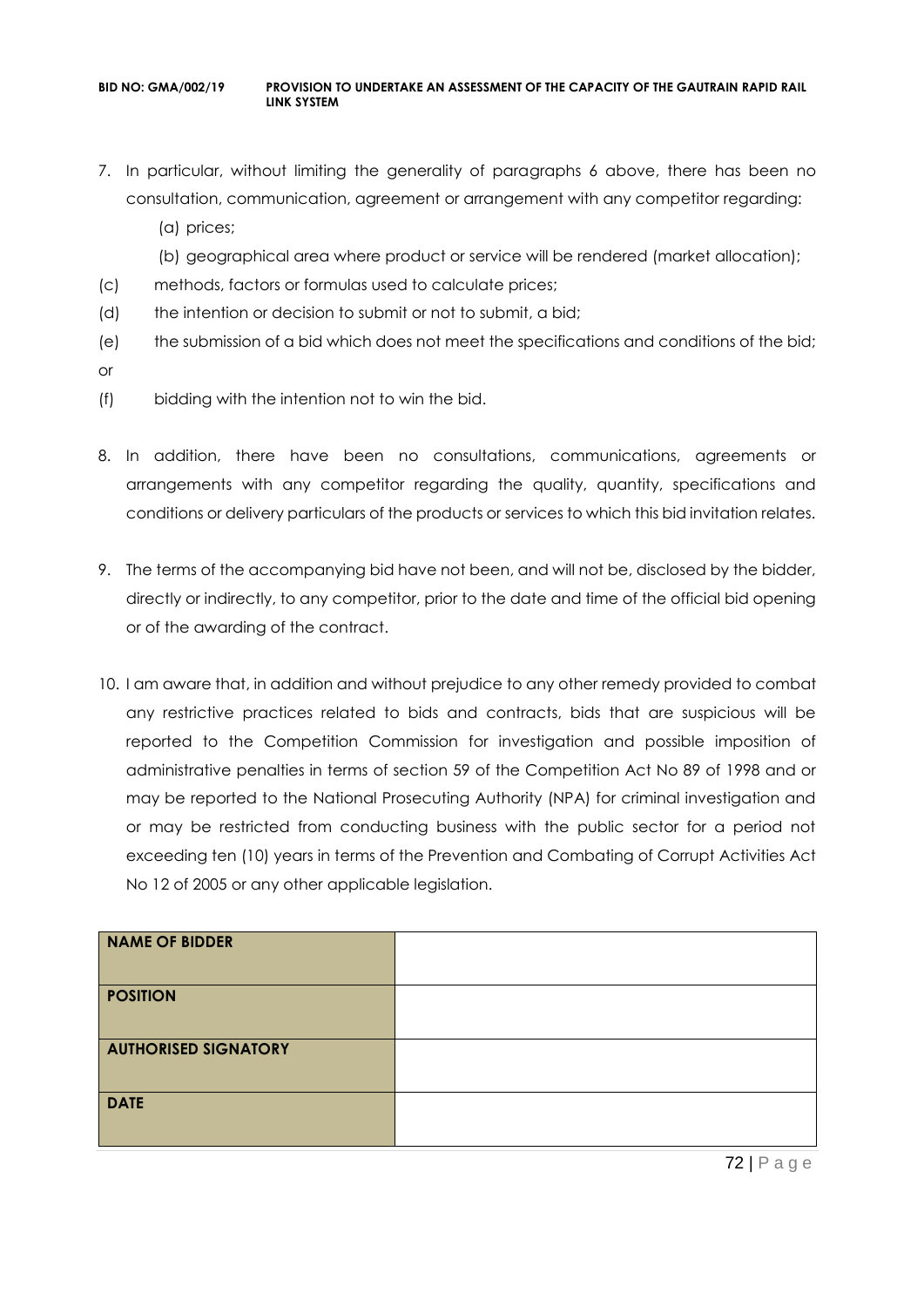# **SAFETY, HEALTH AND ENVIRONMENT**

# **REQUEST FOR INFORMATION**

# **1. SAFETY, HEALTH AND ENVIRONMENT**

| 1.1  | Do you have a Safety, Health and Environment<br>(SHE) policy statement?                                                                 | YES/NO<br>Please provide a copy of the policy<br>statement                                        |
|------|-----------------------------------------------------------------------------------------------------------------------------------------|---------------------------------------------------------------------------------------------------|
| 1.2  | Is your SHE programme aligned or certified to<br>comply with the OHSAS 18001and ISO 14001<br>standards?                                 | YES/NO<br>Please provide details                                                                  |
| 1.3  | Would you be prepared to have your SHE<br>standards audited or modified according to<br>requirements?                                   | YES/NO<br>Please give reasons if applicable                                                       |
| 1.5  | How do you record and classify injuries<br>sustained during operations?                                                                 | Please provide details                                                                            |
| 1.6  | How do you record and classify incidents both<br>safety and environmentally related?                                                    | Please provide details                                                                            |
| 1.9  | Does your company have any Health and<br>Safety agreements with any major unions?                                                       | Please provide details                                                                            |
| 1.10 | Is your company in good standing with a<br>Workman's Compensation Authority                                                             | Please provide a copy of the Letter<br>of Good Standing which includes<br>the registration number |
| 1.12 | Does your company employ a SHE/Q Manager<br>and who does he/she report to?                                                              | YES/NO<br>Please provide details of experience<br>and qualifications of this individual           |
| 1.13 | What ongoing training is conducted with regard<br>to SHE?                                                                               | Please provide details                                                                            |
| 1.14 | Does your company have an active Safety<br>Committee?                                                                                   | Please provide details                                                                            |
| 1.15 | your company<br>communicate<br>How does<br>issues/targets to the employees regarding SHE?                                               | Please provide details                                                                            |
| 1.16 | medical<br>Does<br>your<br>company<br>have<br>$\hbox{\tt\small{a}}$<br>surveillance programme in place?                                 | YES/NO<br>Please provide details,                                                                 |
| 1.17 | Have the management duties in terms of the<br>OHSA been assigned by written appointment to<br>specific individuals within your company? | YES/NO<br>details<br>Please<br>provide<br>Оf<br>appointments in place.                            |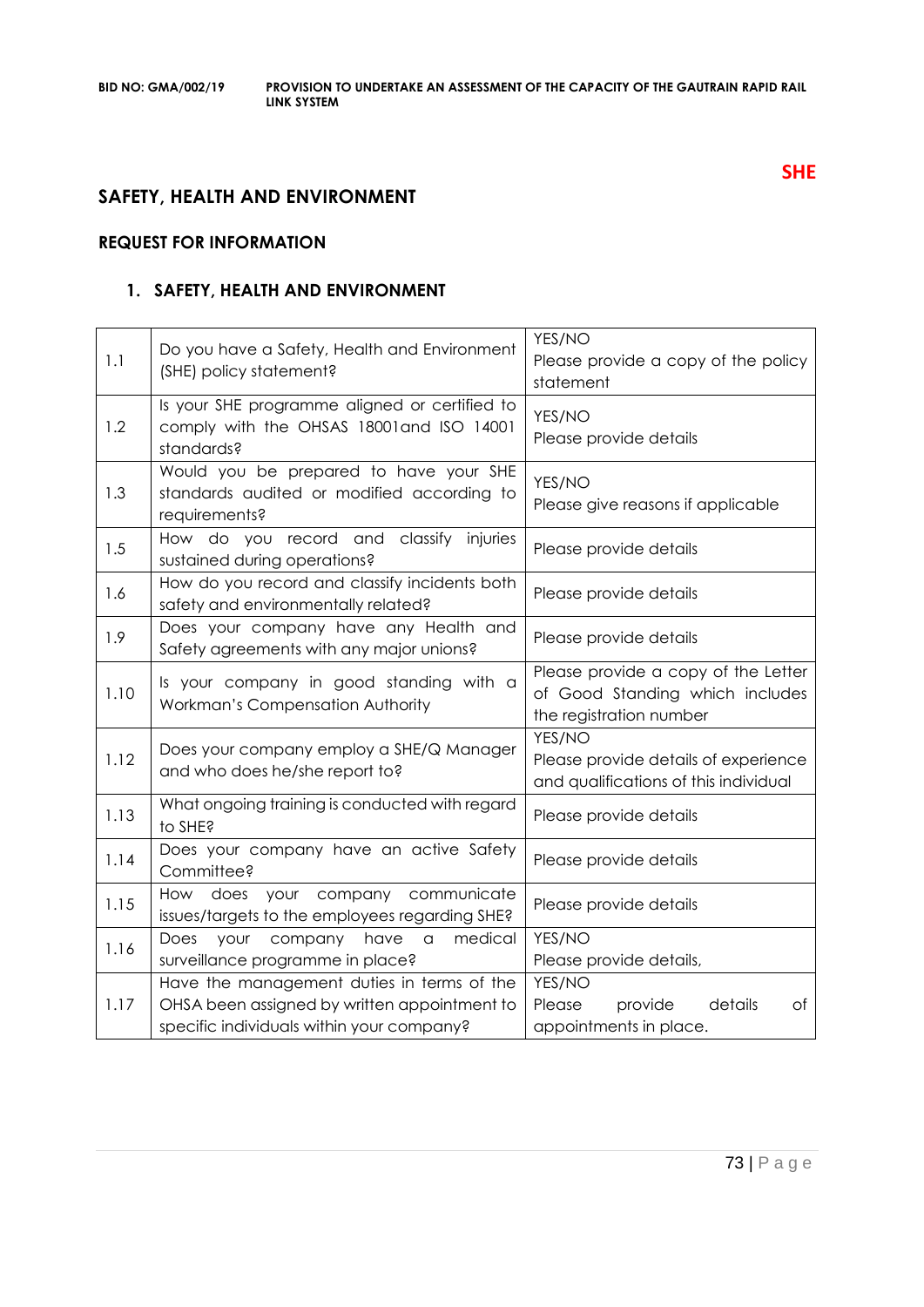# **2. TECHNICAL AND QUALITY ASSURANCE STANDARDS**

| 2.1  | Do you have a quality policy statement and<br>Quality manual?                                                                                       | YES/NO<br>Please provide a copy of the policy<br>statement                                                                                                                |
|------|-----------------------------------------------------------------------------------------------------------------------------------------------------|---------------------------------------------------------------------------------------------------------------------------------------------------------------------------|
| 2.2  | Is your Quality Management aligned or certified<br>to comply with the ISO 9001:2008?                                                                | YES/NO<br>Please provide details                                                                                                                                          |
| 2.3  | Would you be prepared to have your Quality<br>Management system audited or modified<br>according to requirements?                                   | YES/NO<br>Please give reasons if applicable                                                                                                                               |
| 2.5  | How do you record and classify incidents and<br>non-conformances related to quality?                                                                | Please provide details                                                                                                                                                    |
| 2.6  | Does your company employ a Quality Manager<br>and who does he/she report to?                                                                        | YES/NO<br>Please provide details of experience<br>and qualifications of this individual                                                                                   |
| 2.7  | What ongoing training is conducted with regard<br>to Quality?                                                                                       | Please provide details                                                                                                                                                    |
| 2.10 | Are you prepared to allow personnel to access<br>premises to<br>perform<br>technical<br>$\alpha$<br><b>YOUr</b><br>assessment of your capabilities? | YES/NO                                                                                                                                                                    |
| 2.11 | How many different inspection agencies have<br>visited your premises in the last 12 months                                                          | Please provide details                                                                                                                                                    |
| 2.12 | Do you have dedicated quality management<br>resources and transparent processes to ensure<br>quality in procured materials and equipment?           | YES/NO<br>provide<br>Please<br>list<br>Οf<br>the<br>$\alpha$<br>dedicated<br>resources<br>and<br>$\alpha$<br>the<br>description<br>of<br>quality<br>management processes. |

| <b>NAME OF BIDDER</b>       |  |
|-----------------------------|--|
| <b>POSITION</b>             |  |
| <b>AUTHORISED SIGNATORY</b> |  |
| <b>DATE</b>                 |  |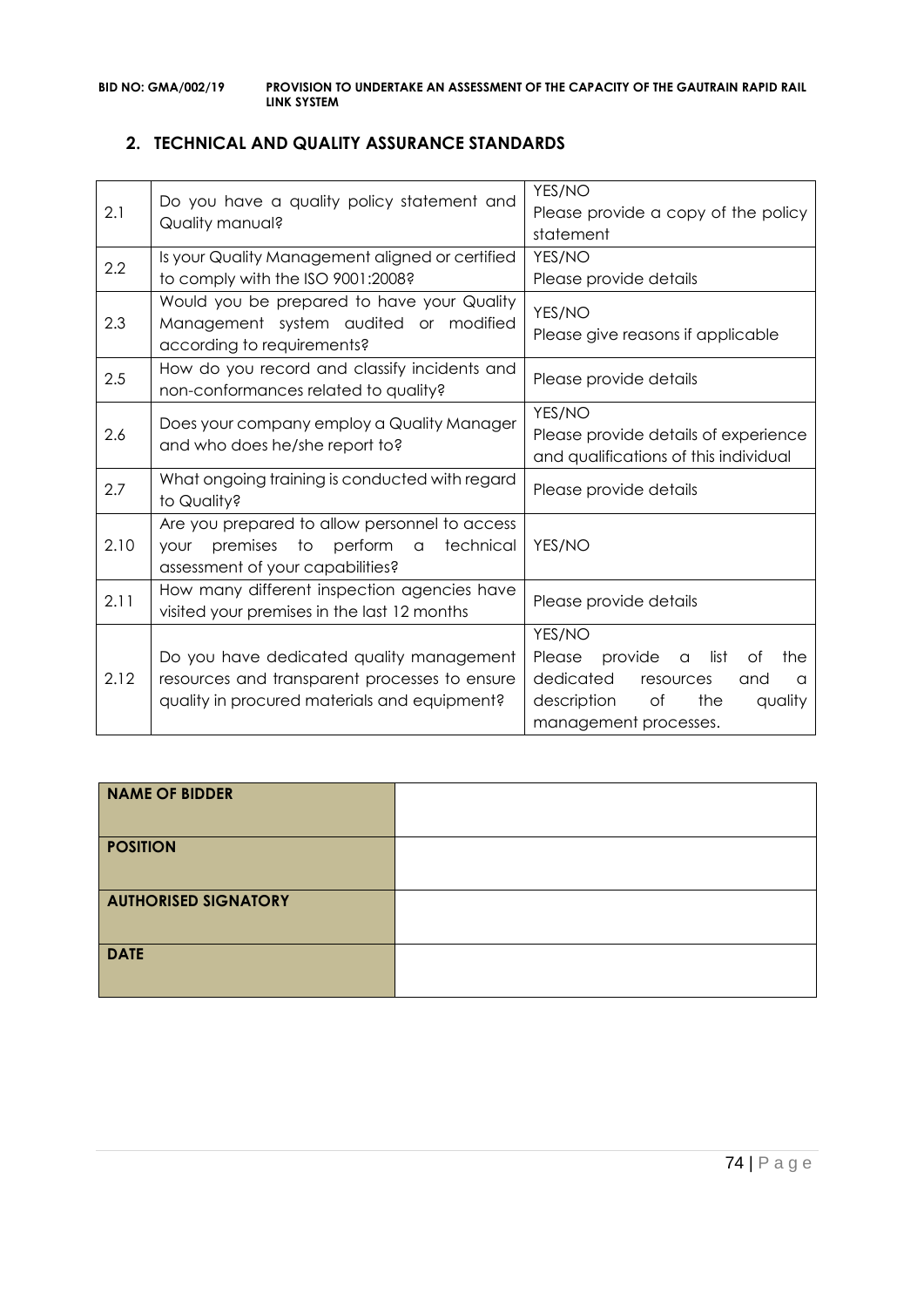# **RFP - PART D**

# **SUPPLIER CODE OF CONDUCT**

#### **1. ABBREVIATIONS, TERMINOLOGIES AND DEFINITIONS**

| <b>ABBREVIATIONS</b>               | <b>DEFINITIONS</b>                                                     |
|------------------------------------|------------------------------------------------------------------------|
| <b>B-BBEE</b>                      | Broad-Based Black Economic Empowerment Act No 53 of<br>2003 as amended |
| CEO                                | Chief Executive Officer                                                |
| <b>CFO</b>                         | Chief Financial Officer                                                |
| <b>GMA</b>                         | Gautrain Management Agency                                             |
| <b>MANCO</b>                       | <b>GMA Management Committee</b>                                        |
| PFMA                               | Public Finance Management Act No. 1 of 1999 as amended                 |
| <b>PPPFA</b>                       | Preferential Procurement Policy Framework Act No. 5 of 2000            |
| <b>SCM</b>                         | Supply Chain Management                                                |
| <b>TERMINOLOGIES</b>               | <b>DEFINITIONS</b>                                                     |
| <b>Brand Identity</b>              | Means the outward expression of a brand (which is the                  |
|                                    | Gautrain) which includes its name, trademark,                          |
|                                    | communication and visual appearance.                                   |
| <b>Five Pillars of Procurement</b> | Means the holding foundation of a procurement system                   |
|                                    | which are - fair, equitable, transparent, competitive and cost         |
|                                    | effective as mentioned in the Constitution of the Republic of          |
|                                    | South Africa, Act 108 of 1996, Section 217.                            |
| Purchase Order                     | Means a legally binding document between a GMA and a                   |
|                                    | Supplier, detailing the items/services that GMA agrees to              |
|                                    | purchase at a certain price point. It also outlines the delivery       |
|                                    | date and terms of payment.                                             |
| Suppliers                          | GMA suppliers and service providers, and their employees,              |
|                                    | agents, and subcontractors, including prospective suppliers            |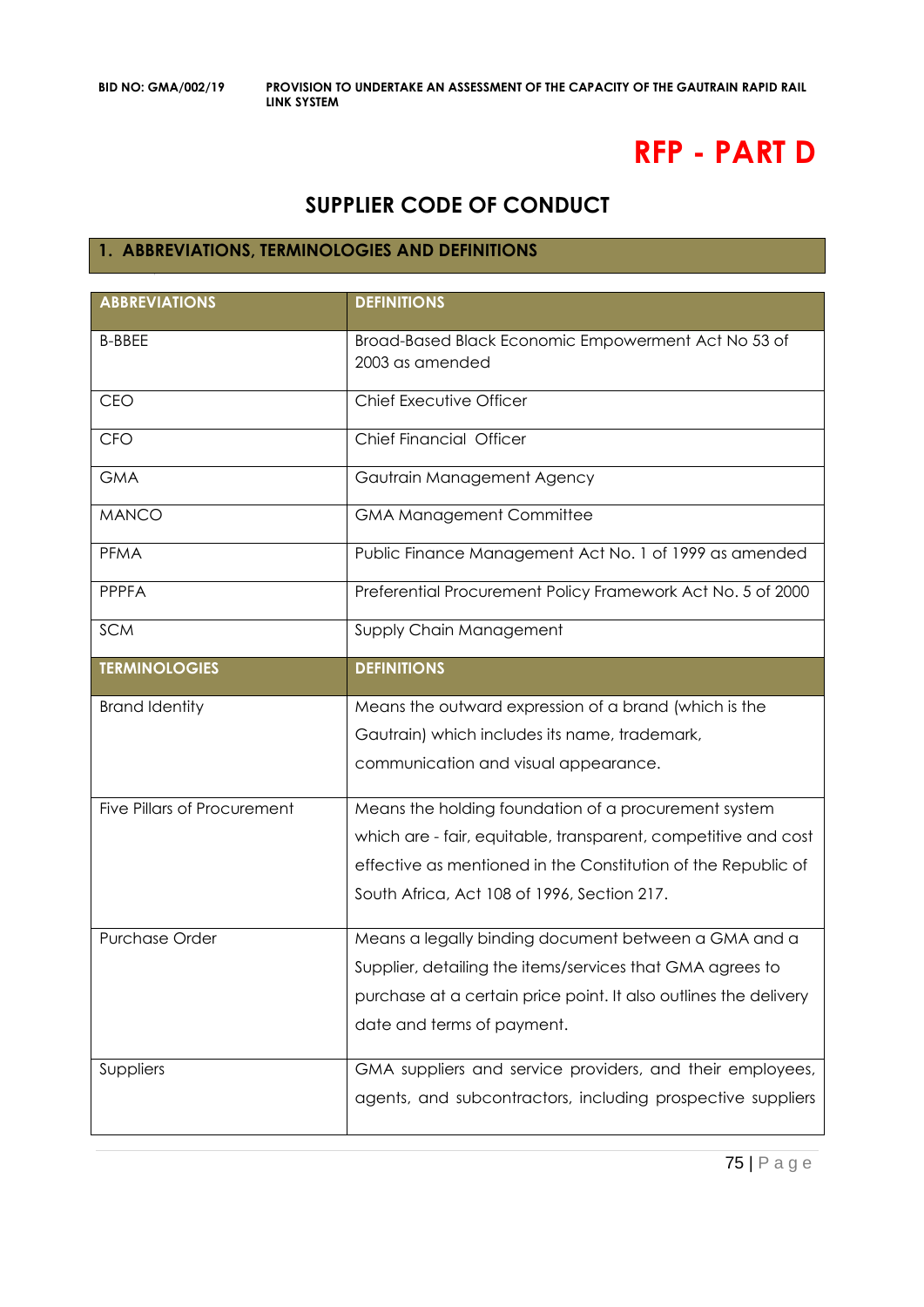|                 | and service providers, as well as their employees, agents, and<br>subcontractors. (Collectively referred to as "Suppliers"). |  |
|-----------------|------------------------------------------------------------------------------------------------------------------------------|--|
| Visual Elements | Means the logo and framework or architecture which<br>specifies how it is used.                                              |  |

## **2. PURPOSE OF SUPPLIER CODE OF CONDUCT**

The purpose of this code of conduct is to define behaviors and actions which GMA suppliers must commit to abide by during SCM processes, and, where applicable, the discharge of their contractual obligations towards the GMA.

#### **3. APPLICABILITY/SCOPE**

This code of conduct is applicable to all GMA Suppliers.

#### **4. PREAMBLE**

Whereas the GMA is committed to SCM processes that are fair, equitable, transparent, competitive, and cost effective, and to receiving value for money from all its Suppliers; the GMA desires to outline standards to which its Suppliers are required to adhere to. The GMA further expects its Suppliers to replicate these standards further down their supply chains.

## **5. INTRODUCTION**

The GMA aims to conducts its business in a manner that is fair, equitable, transparent, competitive and cost effective (five pillars) as underpinned by Section 217 of Constitution of the Republic of South Africa, and it core values. The five pillars are not only a prescription of standards of behavior, ethics and accountability but are a statement of GMA's commitment to a procurement system which would enable the emergence of sustainable small, medium and micro business and sustainable environment, consequently adding to the common wealth of GMA and its stakeholders.

This Code of Conduct captures the principles that the GMA expects its Suppliers to uphold. It contains globally aligned standards and guidance in each of the following areas: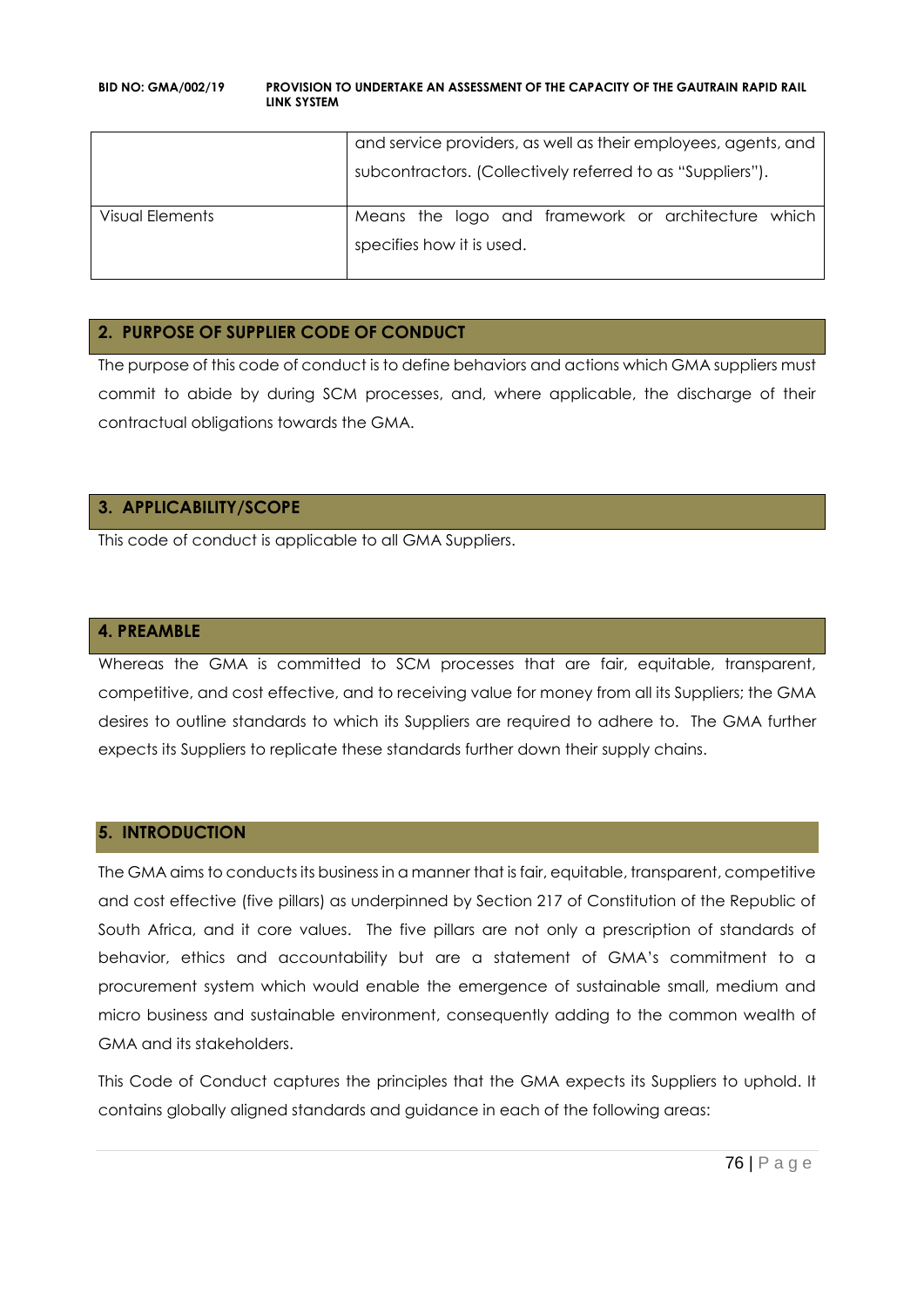- **Ethics**
- Labour
- Safety, Health, Environment and Quality; and
- Management Systems

#### **6. ETHICS**

Suppliers are expected to conduct their business in an ethical manner and act with integrity. Where unethical practice comes to light, a Supplier commits to taking appropriate action to report and remedy it. Ethical requirements include the following aspects without limitation:

#### **6.1. Business Integrity**

Suppliers are expected not to practice or tolerate any form of corruption, extortion, embezzlement, dishonesty, or unethical conduct of any kind. Consequently, Suppliers commit not offer or accept bribes or any other incentives that may nullify the Five Pillars of Procurement. A Supplier is expected not to donate, on behalf of the GMA, the GMA's employees/ agents/ board members, or offer or accept any gratification that may appear to be aimed at influencing a decision of the GMA or the GMA's current and potential business partners in the Supplier's favour. Suppliers are, furthermore, required to comply with all legal requirements applicable to them.

#### **6.2. Conflict of Interest**

Suppliers must avoid potential or actual conflict of interest. Suppliers must not deal directly with any GMA employee whose spouse, domestic partner, or other family member or relative holds a significant financial interest in the Supplier. In the event of a Supplier becoming aware of the potential breach of the foregoing principle, during the course of negotiating the Supplier agreement or performing the Supplier's contractual obligations, the Supplier shall declare the conflict of interest to the GMA's management.,

#### **6.3. Fair Competition**

Suppliers shall not engage in collusive bidding, price fixing, price discrimination, or other unfair trade practices not in line with fair competition and in accordance with all applicable anti-competition laws that govern the jurisdiction in which it conducts business.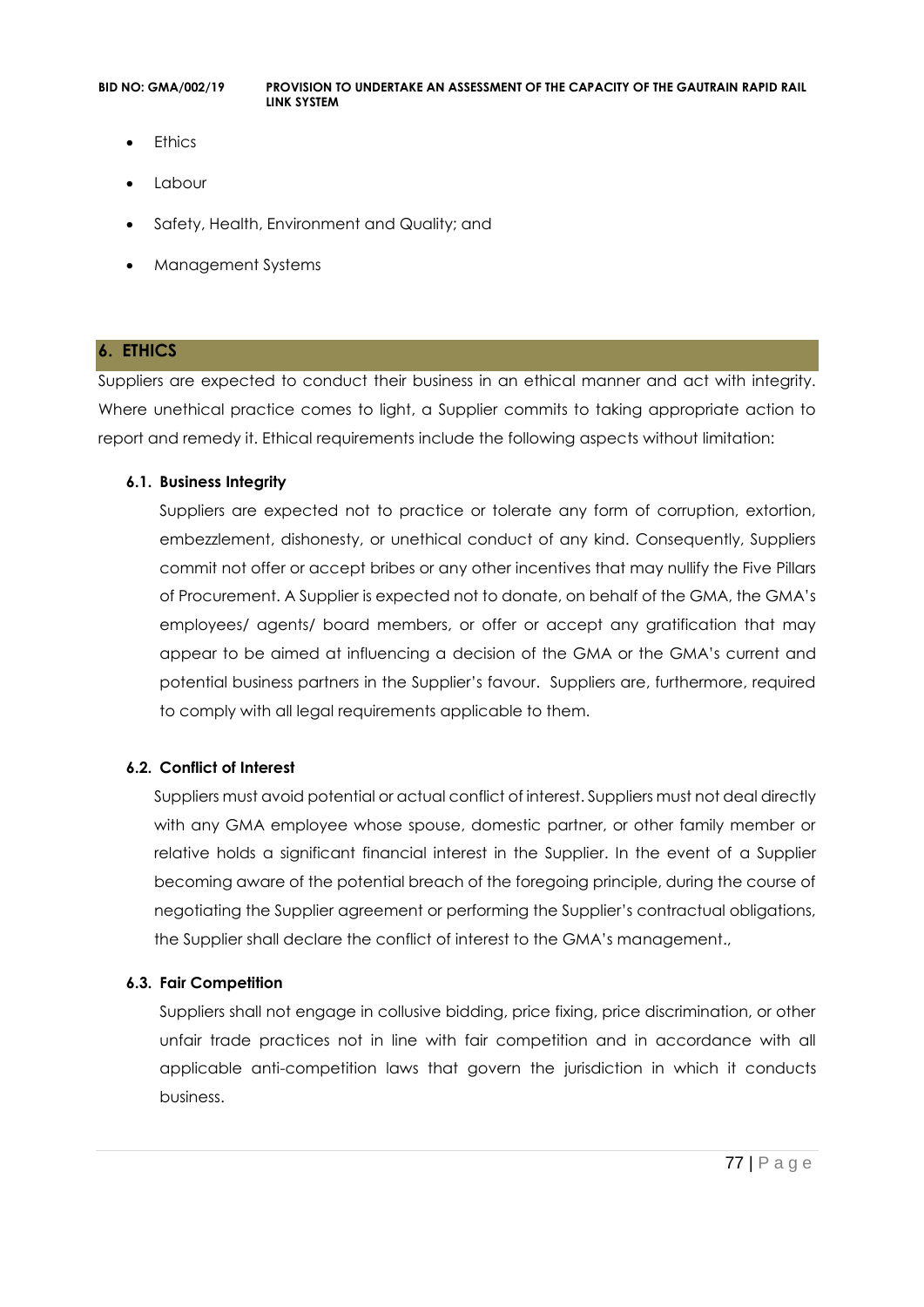#### **6.4. Privacy and Intellectual Property**

Suppliers must safeguard and maintain confidential and proprietary information or trade secrets of the GMA, and use such information only for the authorised purpose. Suppliers shall, to the foregoing end, implement measures aimed at restricting access to the GMA's confidential and proprietary information to persons requiring such access for the purpose of discharging the Supplier's obligations towards the GMA.

#### **6.5. Reputation Management**

Suppliers must acknowledge the importance and relevance of the Gautrain Brand Identity (the Brand) and visual identity. Suppliers shall, to the foregoing end, follow relevant GMA policies, procedures, directions and guidelines to ensure that the Brand and corporate visual elements is reflected positively and appropriately in order to maintain a good reputation of the GMA.

#### **7. LABOUR AND HUMAN RIGHTS**

Suppliers are expected to give effect to the human rights of their employees and treat them with dignity and respect. This includes the following aspects without limitation:

#### **7.1. Diversity and Inclusion**

The GMA encourages Suppliers to provide an inclusive and supportive working environment and to exercise diversity when it comes to their employees as well as their decisions to select subcontractors. Suppliers are expected to act lawfully in this regard.

#### **7.2. Child Labour Avoidance**

The GMA does not subscribe to child labour. Suppliers must, therefore, comply with all minimum working age laws or regulations and not use child labour. Suppliers cannot employ anyone under the legal minimum working age for employment. The GMA only supports the development of legitimate workplace apprenticeship programs, for the educational benefit of young people, and will not do business with those who abuse such systems. Workers under the legal working age cannot perform hazardous work and may be restricted from night work, with consideration given to educational needs.

#### **7.3. Freedom of Association**

Suppliers must comply with all applicable laws that pertain to freedom of association and collective bargaining and will not discriminate on the basis of affiliation or non-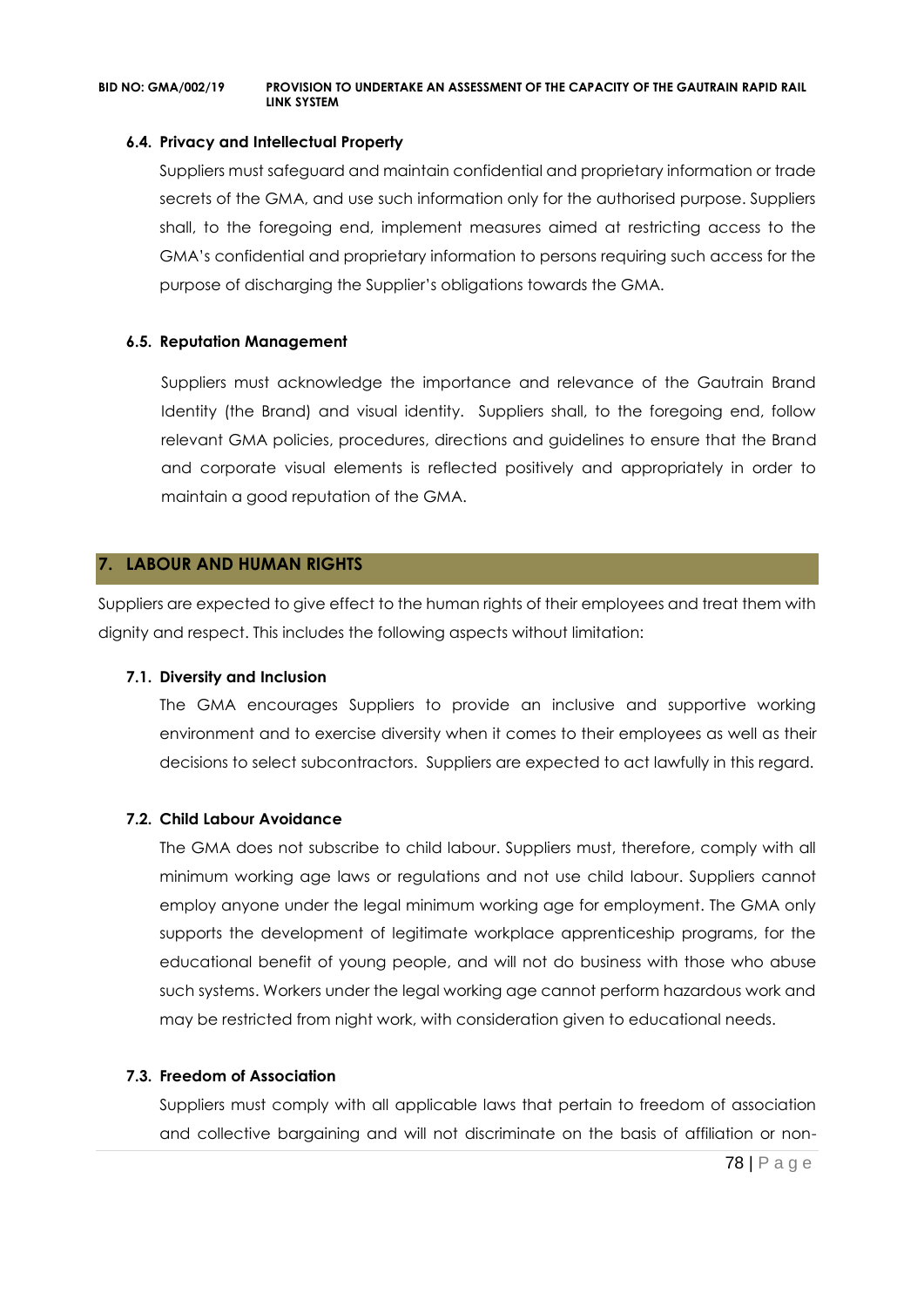affiliation. Suppliers will respect employees' rights to seek representation and will not disadvantage employees who act as workers' representatives.

#### **7.4. Abuse/Harassment/Disciplinary Action**

While the GMA recognizes and respects cultural differences, Suppliers are required to provide their employees a workplace free of harsh and inhumane treatment, without any sexual harassment, sexual abuse, corporal punishment or torture, mental or physical coercion or verbal abuse of employees or threat of any such treatment. Suppliers must treat all employees with respect and dignity and comply with applicable legislation on disciplinary practices.

#### **7.5. Fair and Equal Treatment**

Suppliers' terms and conditions of employment, including hiring, training, working conditions, compensation, benefits, promotions, discipline, termination or retirement are based on the individual's qualifications, performance, skills and experience.

#### **7.6. Forced Labour**

Suppliers will employ all employees on a voluntary basis and do not use any prison, slave, bonded, forced labour or engage in any other forms of slavery or human trafficking.

#### **7.7. Working Hours**

Suppliers commit to complying with all applicable laws regarding regular working hours, rest periods and overtime hours. Suppliers will not force employees to work overtime and employees will not be punished, penalised or dismissed for refusing to work overtime.

#### **7.8. Compensation and Benefits**

Suppliers will fairly compensate all employees by providing wages and benefits in accordance with all applicable laws.

## **8. SAFETY, HEALTH, ENVIRONMENT AND QUALITY**

79 | P a g e Suppliers are expected to provide a safe and healthy working environment and, if applicable, safe and healthy company living quarters, and to operate in an environmentally responsible and efficient manner. Suppliers will comply with all applicable laws and regulations pertaining to health, safety, environment and quality in the workplace. GMA recognizes its social responsibility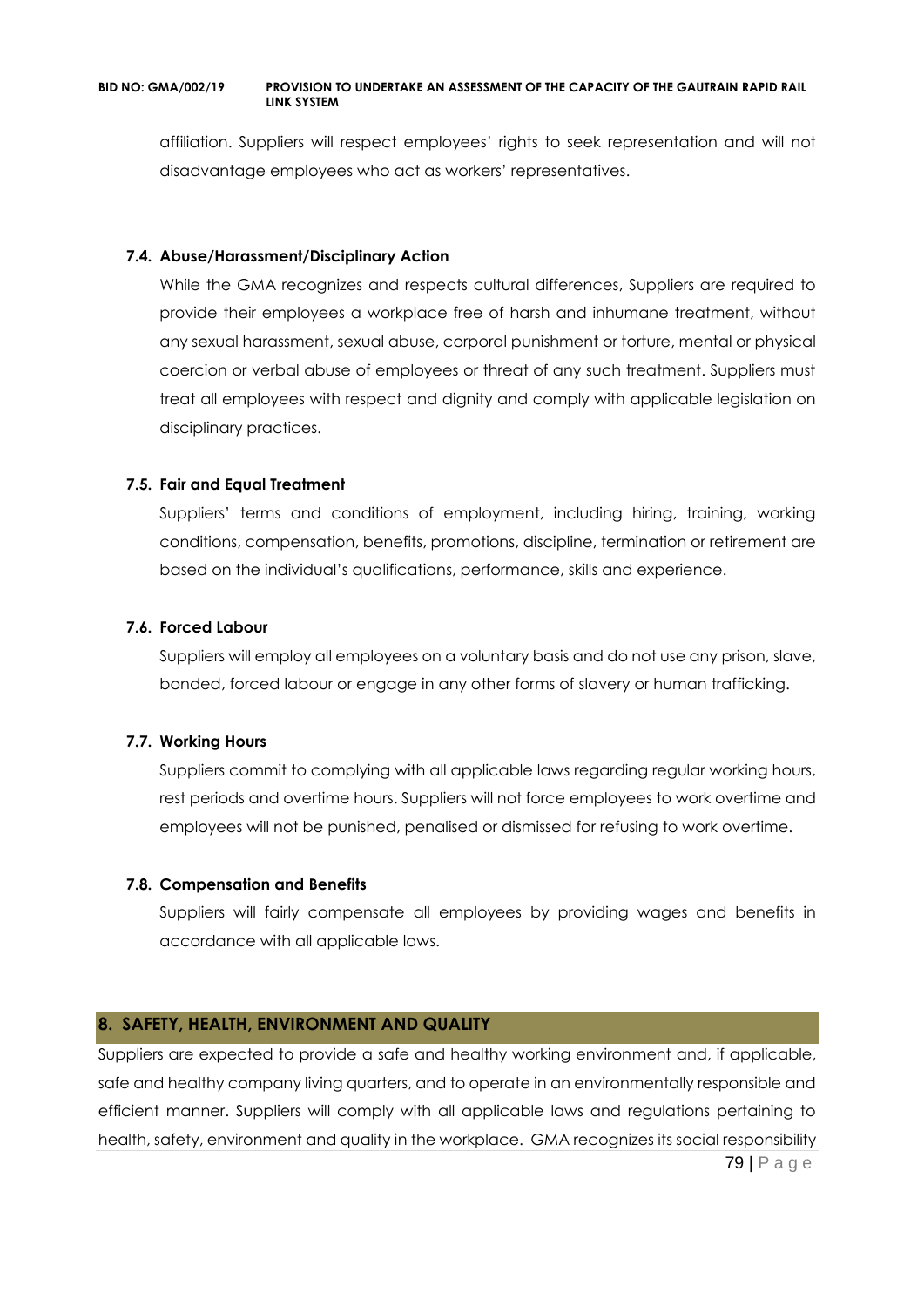to protect the environment and expects its Suppliers to share its commitment by responding to challenges posed by climate changes and working toward protecting the environment. Suppliers commit to continuously strive to improve performance in all these areas by integrating sound safety, health and quality management practices into all aspects of business without limitation:

#### **8.1. Occupational Health and Safety**

Suppliers will protect their employees from any chemical, biological and physical hazards and physically demanding tasks in the workplace as well as from risks associated with any infrastructure used by their employees. Suppliers will provide appropriate controls, safe working procedures and preventative maintenance and necessary technical protective measures to mitigate health and safety risks in the workplace.

## **8.2. Product Safety**

Suppliers will make available material safety data sheets containing all necessary safetyrelevant information for all hazardous substances and will be provided to GMA and other parties in case of legitimate need.

#### **8.3. Resource Conservation and Climate Protection/Waste and Emissions**

Suppliers will minimise or eliminate negative impact on the environment and climate at their source or by practices such as the modification of production, maintenance and facility processes, material substitution, conservation, recycling, material reutilisation, use of climate-friendly products, processes to reduce power consumption and greenhouse gas emissions. Suppliers will have systems in place to ensure safe handling, movement, storage, recycling, reuse and management of waste, air emissions and wastewater discharges. Suppliers will have systems in place to prevent or mitigate accidental spills and releases into the environment.

#### **8.4. Quality Requirements**

Suppliers will meet generally recognised or contractually agreed quality requirements in order to provide goods and services that consistently meet GMA's needs, perform as warranted and are safe for their intended use.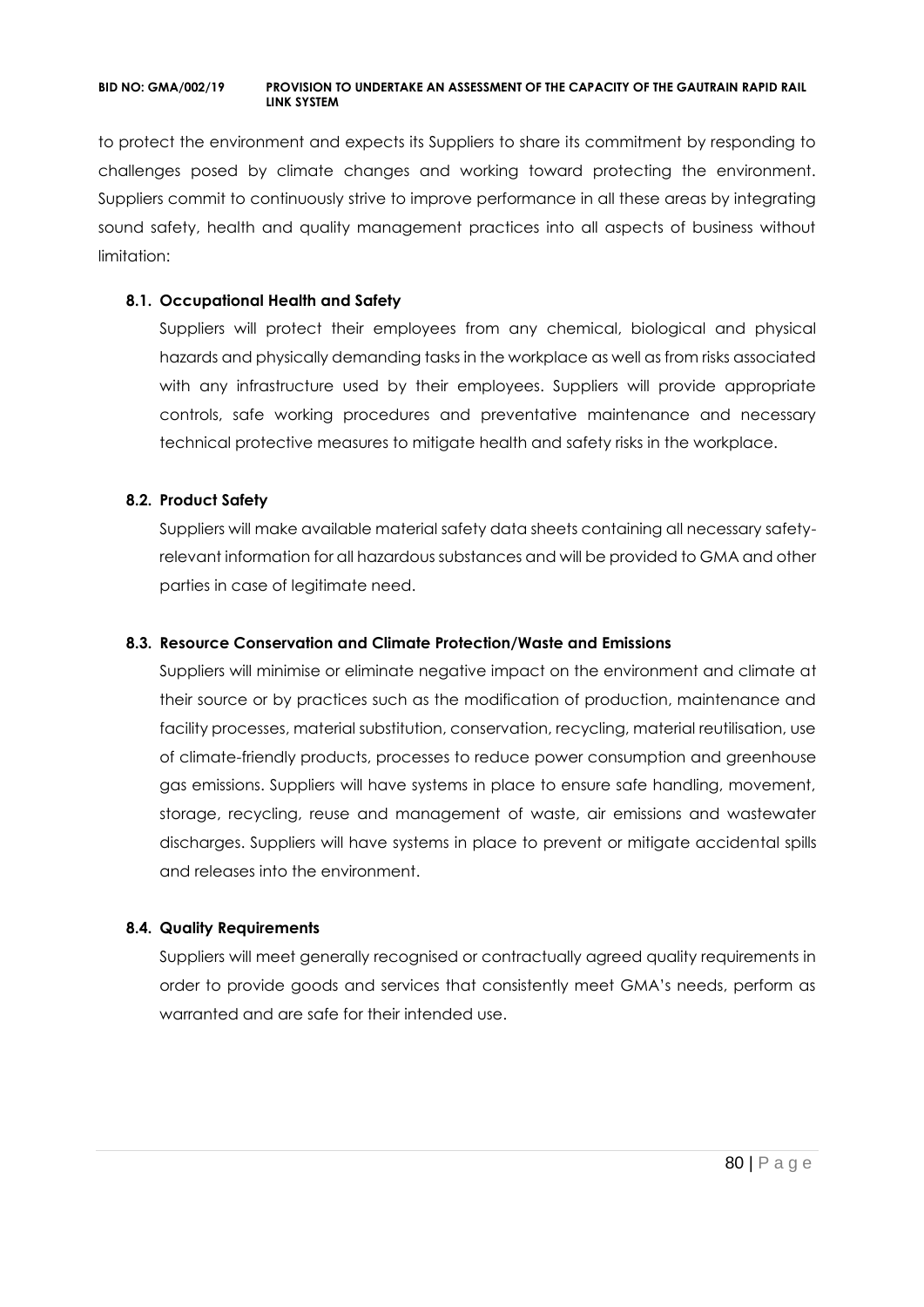## **9. MANAGEMENT SYSTEMS**

Suppliers are encouraged to fulfil the expectations set forth in this Supplier Code of Conduct by implementing management systems to facilitate compliance with all applicable laws and to promote continuous improvement and sustainability performance. Suppliers must communicate the principles set forth in this Supplier Code of Conduct to their employees and supply chains, and are expected to take disciplinary action against any of its employee or business partner, involved in discharging the Supplier's obligations towards the GMA, who acts contrary to the letter or spirit of this Code of Conduct.

Suppliers are expected to self-monitor and demonstrate their compliance with this Code of Conduct. Where non-compliance is detected, the GMA may, at its sole discretion:

- immediately remove from GMA premises, a Supplier who behaves in a manner that is inconsistent with this Code of Conduct or any GMA policy; or
- suspend any Purchase Order from the Supplier until satisfactory corrective action is implemented;
- terminate its relationship with the Supplier;
- facilitate the listing of the Supplier in the National Treasury Register of Restricted Suppliers or its equivalent; and/or
- report the Supplier to appropriate authorities or associations.

Suppliers are responsible for prompt reporting of actual or suspected fraud, corruption, theft, financial misconduct, dishonesty, or unethical conduct, relating to SCM processes in which they are involved, or the discharge of their contractual obligations towards the GMA, to the GMA's management, or the GMA's Fraud Hotline.

## **10. ROLES AND RESPONSIBILITIES**

| <b>Responsibility</b>     | <b>Designation</b>      | Level of Responsibility /<br><b>Accountability</b>           |
|---------------------------|-------------------------|--------------------------------------------------------------|
| <b>Accounting Officer</b> | Chief Executive Officer | The Chief Executive Officer is<br>$\bullet$                  |
|                           | (CEO)                   | responsible for articulating the<br>core values for the GMA. |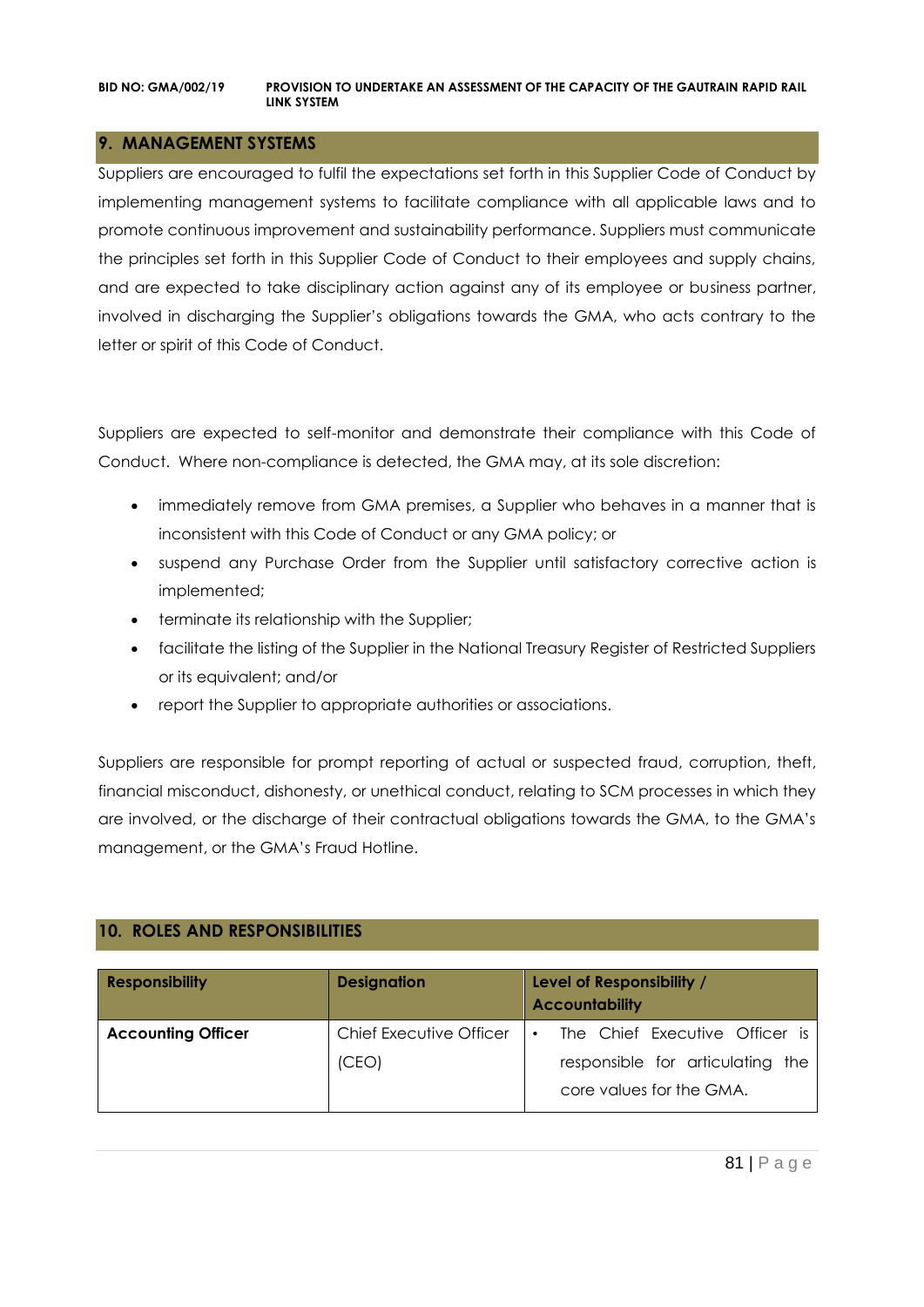| <b>Responsible Authority</b>                           | <b>Chief Financial Officer</b><br>(CFO) | Responsible for communicating<br>this code to the Suppliers and<br>providing<br>guidance<br>the<br><b>on</b><br>management of exceptions to<br>this code.<br>Responsible<br>implementing<br>for<br>suitable systems to support the<br>implementation of this code of<br>conduct. |
|--------------------------------------------------------|-----------------------------------------|----------------------------------------------------------------------------------------------------------------------------------------------------------------------------------------------------------------------------------------------------------------------------------|
| <b>Executing Authorities</b>                           | All GMA employees<br>and Suppliers      | Responsible for upholding and<br>$\bullet$<br>putting into action this code of<br>conduct.<br>Responsible for ensuring<br>$\bullet$<br>compliance and reporting non-<br>compliance to this code of<br>conduct.                                                                   |
| Administrative/Revisions/A<br>mendments Responsibility | Executive Manager:<br><b>SCM</b>        | Responsible for the annual review<br>$\bullet$<br>of the code and/or amending of<br>the code as necessary.                                                                                                                                                                       |
| <b>Enquiries</b>                                       | <b>Chief Financial Officer</b><br>(CFO) | Responsible<br>for<br>the<br>overall<br>$\bullet$<br>management<br>and<br>implementation of GMA SCM<br>policies.<br>Proposed Corrections<br>amendments<br>and/or<br>to<br>this<br>document must be forwarded to<br>the Executive Manager: SCM in<br>the Finance Department.      |

# **11. RELATED DOCUMENTS**

Content of this Code of Conduct is informed by the following legal standards:

- i. The Constitution of the Republic of South Africa, act 108 of 1996, Section 217;
- ii. Occupational Health and Safety Act, 1993;
- iii. Public Finance Management Act (PFMA) of 1999;